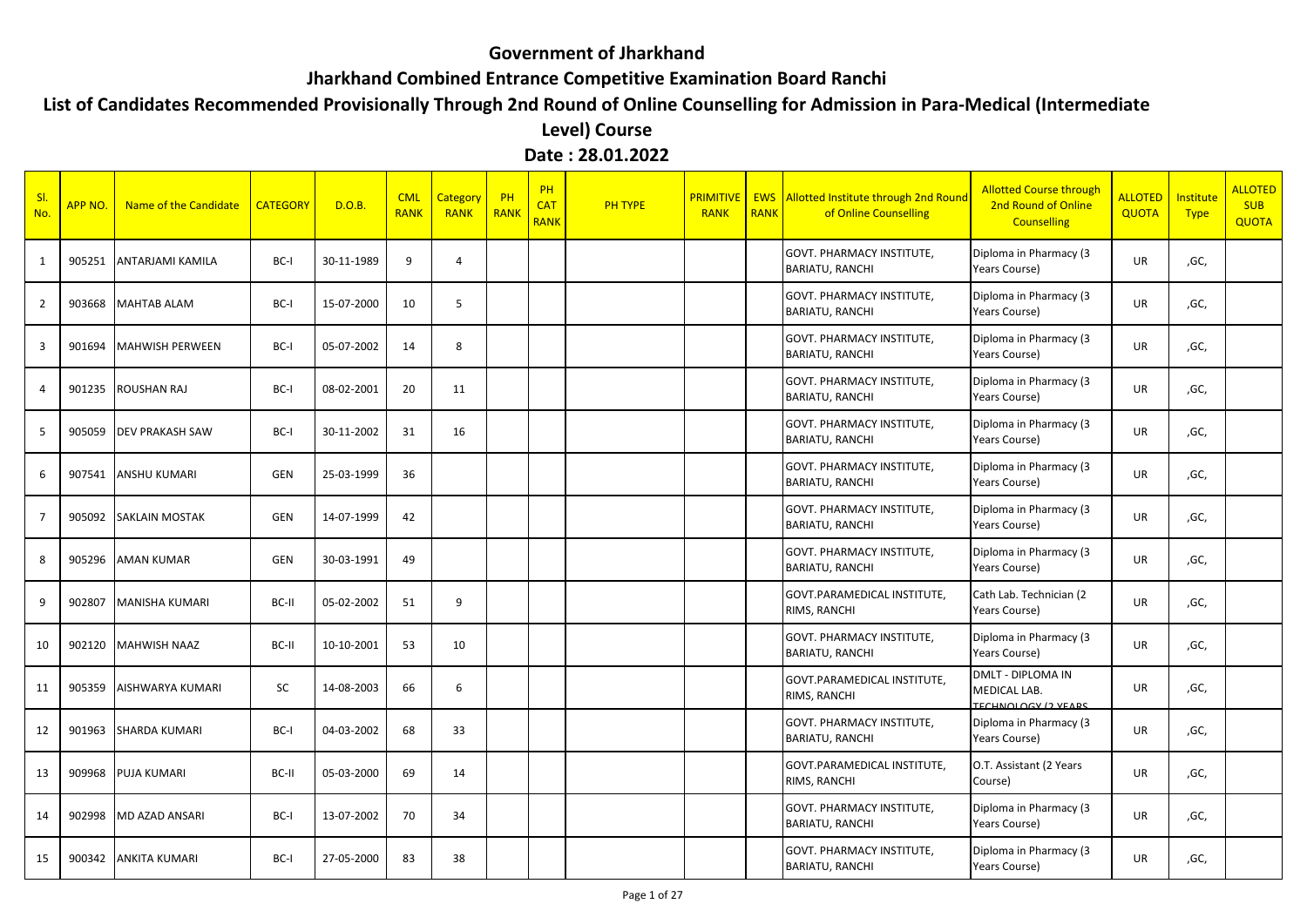| SI.<br>No. | APP NO. | Name of the Candidate      | <b>CATEGORY</b> | D.O.B.     | <b>CML</b><br><b>RANK</b> | Category<br><b>RANK</b> | $\overline{\phantom{a}}$ PH<br><b>RANK</b> | PH<br><b>CAT</b><br><b>RANK</b> | <b>PH TYPE</b> | <b>PRIMITIVE</b><br><b>RANK</b> | <b>RANK</b> | <b>EWS</b> Allotted Institute through 2nd Round<br>of Online Counselling | <b>Allotted Course through</b><br>2nd Round of Online<br><b>Counselling</b> | <b>ALLOTED</b><br><b>QUOTA</b> | Institute<br><b>Type</b> | <b>ALLOTED</b><br><b>SUB</b><br><b>QUOTA</b> |
|------------|---------|----------------------------|-----------------|------------|---------------------------|-------------------------|--------------------------------------------|---------------------------------|----------------|---------------------------------|-------------|--------------------------------------------------------------------------|-----------------------------------------------------------------------------|--------------------------------|--------------------------|----------------------------------------------|
| 16         | 902560  | <b>MEGHA RANI</b>          | BC-I            | 05-05-2002 | 86                        | 40                      |                                            |                                 |                |                                 |             | <b>GOVT. PHARMACY INSTITUTE,</b><br><b>BARIATU, RANCHI</b>               | Diploma in Pharmacy (3<br><b>Years Course)</b>                              | UR                             | ,GC,                     |                                              |
| 17         | 900157  | <b>RAHUL KUMAR</b>         | BC-II           | 29-02-2004 | 88                        | 21                      |                                            |                                 |                |                                 |             | <b>GOVT. PHARMACY INSTITUTE,</b><br><b>BARIATU, RANCHI</b>               | Diploma in Pharmacy (3<br>Years Course)                                     | BC-II                          | ,GC,                     |                                              |
| 18         | 901633  | <b>GULNAZ PARWEEN</b>      | BC-I            | 12-06-2004 | 96                        | 45                      |                                            |                                 |                |                                 |             | <b>GOVT. PHARMACY INSTITUTE,</b><br><b>BARIATU, RANCHI</b>               | Diploma in Pharmacy (3<br>Years Course)                                     | BC-I                           | ,GC,                     |                                              |
| 19         | 901446  | <b>ABU HASAN RAZA</b>      | BC-I            | 30-05-2002 | 107                       | 47                      |                                            |                                 |                |                                 |             | GOVT. PHARMACY INSTITUTE,<br><b>BARIATU, RANCHI</b>                      | Diploma in Pharmacy (3<br>Years Course)                                     | BC-I                           | ,GC,                     |                                              |
| 20         | 902274  | <b>ARYAN RAJ</b>           | BC-II           | 02-02-1995 | 108                       | 26                      |                                            |                                 |                |                                 |             | <b>GOVT. PHARMACY INSTITUTE,</b><br><b>BARIATU, RANCHI</b>               | Diploma in Pharmacy (3<br>Years Course)                                     | BC-II                          | ,GC,                     |                                              |
| 21         | 904952  | <b>ANSARUL SHAIKH</b>      | BC-I            | 10-11-2000 | 110                       | 49                      |                                            |                                 |                |                                 |             | GOVT.PARAMEDICAL INSTITUTE,<br>RIMS, RANCHI                              | DMLT - DIPLOMA IN<br>MEDICAL LAB.<br><b>TECHNOLOGY (2 VEARS)</b>            | UR                             | ,GC,                     |                                              |
| 22         | 901777  | <b>PRITY KUMARI</b>        | BC-II           | 17-07-2002 | 118                       | 29                      |                                            |                                 |                |                                 |             | GOVT.PARAMEDICAL INSTITUTE,<br>RIMS, RANCHI                              | DMLT - DIPLOMA IN<br>MEDICAL LAB.<br>TECHNOLOGY (2 VEARS                    | UR                             | ,GC,                     |                                              |
| 23         | 908358  | <b>TANNU KUMARI</b>        | BC-I            | 20-06-2000 | 121                       | 55                      |                                            |                                 |                |                                 |             | GOVT.PARAMEDICAL INSTITUTE,<br>RIMS, RANCHI                              | <b>DMLT - DIPLOMA IN</b><br>MEDICAL LAB.<br><b>TECHNOLOGY (2 VEARS)</b>     | UR                             | ,GC,                     |                                              |
| 24         | 908164  | <b>SANJU KUMARI</b>        | BC-I            | 12-12-2000 | 123                       | 56                      |                                            |                                 |                |                                 |             | GOVT.PARAMEDICAL INSTITUTE,<br>RIMS, RANCHI                              | DMLT - DIPLOMA IN<br>MEDICAL LAB.<br><b>TECHNOLOGY (2 VEARS</b>             | UR                             | ,GC,                     |                                              |
| 25         | 901682  | <b>SHRUTI PANDEY</b>       | <b>GEN</b>      | 27-04-2002 | 126                       |                         |                                            |                                 |                |                                 |             | GOVT. PARAMEDICAL INSTITUTE<br>MGMMCH, JAMSHEDPUR                        | DMLT - DIPLOMA IN<br>MEDICAL LAB.<br>TECHNOLOGY (2 VEARS                    | UR                             | ,GC,                     |                                              |
| 26         | 909888  | MD INAMUL HAQUE            | <b>GEN</b>      | 21-07-1997 | 127                       |                         |                                            |                                 |                |                                 |             | GOVT.PARAMEDICAL INSTITUTE,<br>RIMS, RANCHI                              | DMLT - DIPLOMA IN<br>MEDICAL LAB.<br><b>TECHNOLOGY (2 VEARS)</b>            | UR                             | ,GC,                     |                                              |
| 27         | 902371  | NASHRAH FATTAH             | <b>GEN</b>      | 11-08-2000 | 129                       |                         |                                            |                                 |                |                                 |             | GOVT.PARAMEDICAL INSTITUTE,<br>RIMS, RANCHI                              | X-Ray / Radio Imaging<br>Technician (2 Years Course)                        | <b>UR</b>                      | ,GC,                     |                                              |
| 28         | 902557  | <b>TARUN KUMAR</b>         | <b>GEN</b>      | 25-12-2002 | 132                       |                         |                                            |                                 |                |                                 |             | GOVT.PARAMEDICAL INSTITUTE,<br>RIMS, RANCHI                              | O.T. Assistant (2 Years<br>Course)                                          | UR                             | ,GC,                     |                                              |
| 29         | 904308  | ROBIN MAHTO                | BC-I            | 08-01-2001 | 135                       | 60                      |                                            |                                 |                |                                 |             | GOVT.PARAMEDICAL INSTITUTE,<br>RIMS, RANCHI                              | DMLT - DIPLOMA IN<br>MEDICAL LAB.<br><b>TECHNOLOGY (2 VEARS</b>             | BC-I                           | ,GC,                     |                                              |
| 30         | 905939  | <b>ANNU KUMARI</b>         | <b>GEN</b>      | 08-11-2001 | 141                       |                         |                                            |                                 |                |                                 |             | GOVT.PARAMEDICAL INSTITUTE,<br>RIMS, RANCHI                              | Ophthalmic Assistant (2)<br>Years Course)                                   | UR                             | ,GC,                     |                                              |
| 31         | 901472  | <b>LAXMI KUMARI</b>        | BC-I            | 07-08-2003 | 146                       | 63                      |                                            |                                 |                |                                 |             | <b>GOVT. PARAMEDICAL INSTITUTE</b><br>SNMMCH, DHANBAD                    | DMLT - DIPLOMA IN<br>MEDICAL LAB.<br><b>TECHNOLOGY (2 VEARS)</b>            | UR                             | ,GC,                     |                                              |
| 32         | 903503  | <b>JYOTI KUMARI</b>        | <b>ST</b>       | 22-05-2000 | 148                       | $\overline{7}$          |                                            |                                 |                |                                 |             | GOVT. PHARMACY INSTITUTE,<br><b>BARIATU, RANCHI</b>                      | Diploma in Pharmacy (3<br>Years Course)                                     | ST                             | ,GC,                     |                                              |
| 33         | 907493  | <b>MARY ROSE BARA</b>      | ST              | 01-10-2001 | 152                       | 9                       |                                            |                                 |                |                                 |             | <b>GOVT. PHARMACY INSTITUTE,</b><br><b>BARIATU, RANCHI</b>               | Diploma in Pharmacy (3<br>Years Course)                                     | ST                             | ,GC,                     |                                              |
| 34         | 901825  | <b>SURAJ KUMAR SHIKHAR</b> | <b>GEN</b>      | 06-03-2002 | 153                       |                         |                                            |                                 | Page 2 of 27   |                                 | 9           | GOVT. PARAMEDICAL INSTITUTE<br>MGMMCH, JAMSHEDPUR                        | O.T. Assistant (2 Years<br>Course)                                          | UR                             | ,GC,                     |                                              |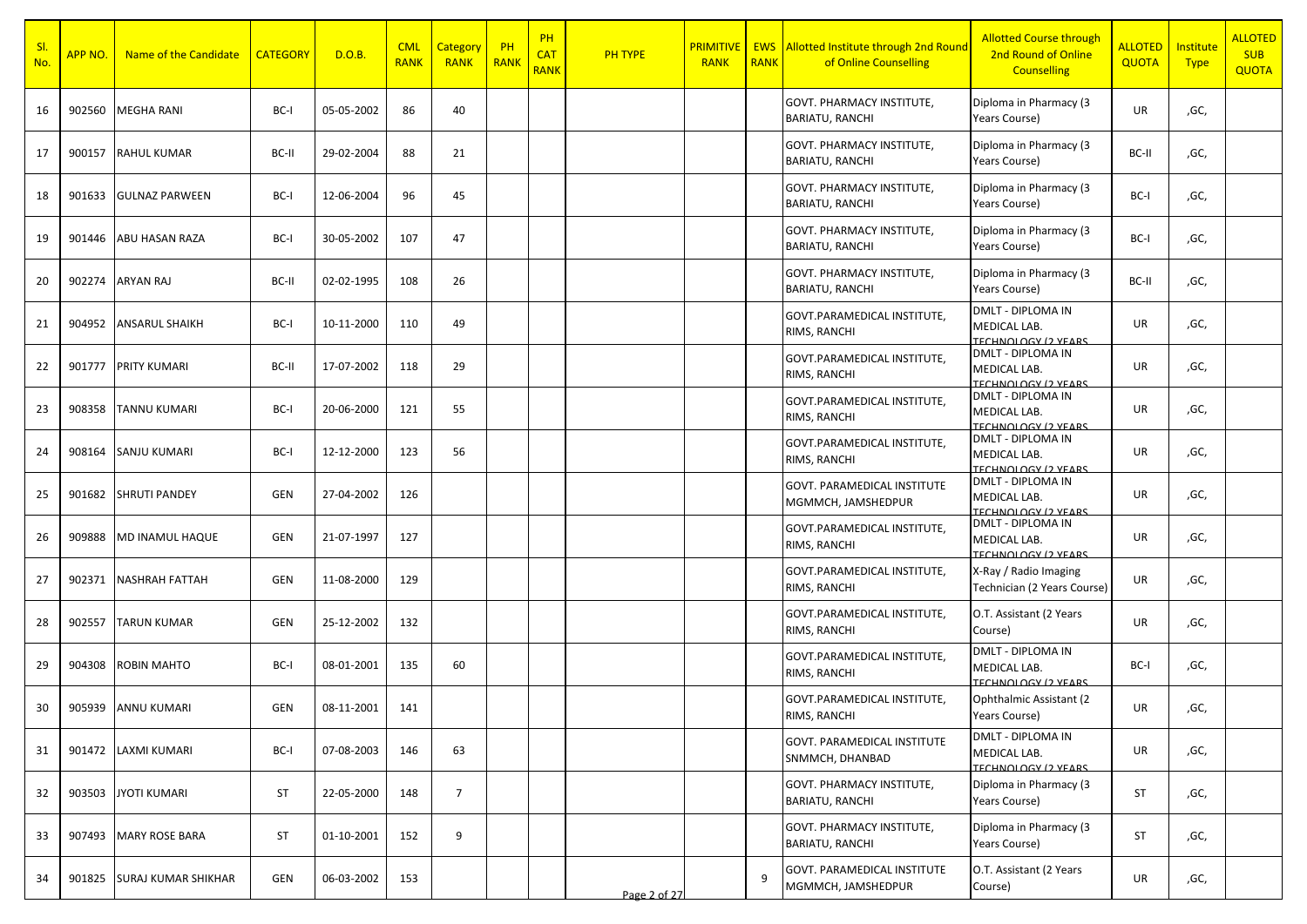| SI.<br>No. | APP NO | Name of the Candidate     | <b>CATEGORY</b> | D.O.B.     | <b>CML</b><br><b>RANK</b> | Category<br><b>RANK</b> | PH<br><b>RANK</b> | <b>PH</b><br><b>CAT</b><br><b>RANK</b> | PH TYPE      | <b>PRIMITIVI</b><br><b>RANK</b> | <b>RANK</b> | <b>EWS</b> Allotted Institute through 2nd Round<br>of Online Counselling            | <b>Allotted Course through</b><br>2nd Round of Online<br><b>Counselling</b> | <b>ALLOTED</b><br><b>QUOTA</b> | <b>Institute</b><br><b>Type</b> | <b>ALLOTED</b><br><b>SUB</b><br><b>QUOTA</b> |
|------------|--------|---------------------------|-----------------|------------|---------------------------|-------------------------|-------------------|----------------------------------------|--------------|---------------------------------|-------------|-------------------------------------------------------------------------------------|-----------------------------------------------------------------------------|--------------------------------|---------------------------------|----------------------------------------------|
| 35         | 906450 | ABHIMANYU KUMAR           | BC-II           | 04-10-2003 | 161                       | 37                      |                   |                                        |              |                                 |             | GOVT.PARAMEDICAL INSTITUTE,<br>RIMS, RANCHI                                         | O.T. Assistant (2 Years<br>Course)                                          | UR                             | ,GC,                            |                                              |
| 36         | 906869 | <b>IMROJ ANSARI</b>       | BC-I            | 01-02-1997 | 175                       | 75                      |                   |                                        |              |                                 |             | GOVT.PARAMEDICAL INSTITUTE,<br>RIMS, RANCHI                                         | O.T. Assistant (2 Years<br>Course)                                          | UR                             | ,GC,                            |                                              |
| 37         | 901998 | <b>ANAND KUMAR</b>        | BC-I            | 10-06-2001 | 179                       | 78                      |                   |                                        |              |                                 |             | <b>SCHOOL OF PARAMEDICAL</b><br>TECHNOLOGY, CENTRAL HOSPITAL<br><b>RCCL DHANRAD</b> | <b>HEARING LANGUAGE &amp;</b><br>SPEECH THERAPY (2 YEARS<br><b>COLIDSE)</b> | UR                             | ,GC,                            |                                              |
| 38         | 905803 | <b>GAURAV KUMAR MEHTA</b> | BC-II           | 13-11-1999 | 180                       | 39                      |                   |                                        |              |                                 |             | <b>SCHOOL OF PARAMEDICAL</b><br>TECHNOLOGY, CENTRAL HOSPITAL<br>RCCL DHANRAD        | X-RAY TECHNICIAN /<br>RADIOGRAPHER (2 YEARS<br><b>COLIRSE)</b>              | UR                             | ,GC,                            |                                              |
| 39         | 901819 | ANJANA KUMARI             | GEN             | 15-04-2004 | 192                       |                         |                   |                                        |              |                                 |             | <b>GOVT. PARAMEDICAL INSTITUTE</b><br>SNMMCH, DHANBAD                               | <b>DMLT - DIPLOMA IN</b><br>MEDICAL LAB.<br><b>TECHNOLOGY (2 YEARS)</b>     | UR                             | ,GC,                            |                                              |
| 40         | 906726 | KHANDERAI HANSDA          | <b>ST</b>       | 01-03-1992 | 194                       | 13                      |                   |                                        |              |                                 |             | GOVT. PHARMACY INSTITUTE,<br><b>BARIATU, RANCHI</b>                                 | Diploma in Pharmacy (3<br>Years Course)                                     | <b>ST</b>                      | ,GC,                            |                                              |
| 41         | 902096 | <b>RAKHI KUMARI</b>       | GEN             | 06-01-2003 | 195                       |                         |                   |                                        |              |                                 |             | GOVT. PARAMEDICAL INSTITUTE<br>MGMMCH, JAMSHEDPUR                                   | <b>DMLT - DIPLOMA IN</b><br>MEDICAL LAB.<br>TECHNOLOGY (2 VEARS             | UR                             | ,GC,                            |                                              |
| 42         | 900516 | YOGESH KUMAR              | BC-I            | 05-07-1997 | 199                       | 84                      |                   |                                        |              |                                 |             | GOVT.PARAMEDICAL INSTITUTE,<br>RIMS, RANCHI                                         | X-Ray / Radio Imaging<br>Technician (2 Years Course)                        | UR                             | ,GC,                            |                                              |
| 43         | 901696 | SADIQUA SUMBUL            | BC-I            | 01-12-2001 | 202                       | 87                      |                   |                                        |              |                                 |             | <b>SCHOOL OF PARAMEDICAL</b><br>TECHNOLOGY, CENTRAL HOSPITAL<br><b>BCCL DHANRAD</b> | MLT / LAB. TECHNICIAN (2<br><b>YEARS COURSE)</b>                            | UR                             | ,GC,                            |                                              |
| 44         | 908960 | <b>ABHAY SHARMA</b>       | BC-I            | 16-06-1998 | 206                       | 90                      |                   |                                        |              |                                 |             | <b>GOVT. PARAMEDICAL INSTITUTE</b><br>MGMMCH, JAMSHEDPUR                            | <b>DMLT - DIPLOMA IN</b><br>MEDICAL LAB.<br><b>TECHNOLOGY (2 YEARS)</b>     | UR                             | ,GC,                            |                                              |
| 45         | 908721 | RAJEEV KUMAR              | BC-I            | 10-03-2004 | 208                       | 92                      |                   |                                        |              |                                 |             | GOVT.PARAMEDICAL INSTITUTE,<br>RIMS, RANCHI                                         | Cath Lab. Technician (2<br>Years Course)                                    | BC-I                           | ,GC,                            |                                              |
| 46         | 908683 | <b>ASHUTOSH SINGH</b>     | GEN             | 25-08-2001 | 212                       |                         |                   |                                        |              |                                 | 12          | GOVT. PHARMACY INSTITUTE,<br><b>BARIATU, RANCHI</b>                                 | Diploma in Pharmacy (3<br>Years Course)                                     | EWS                            | ,GC,                            |                                              |
| 47         | 907038 | AJIT KUMAR SINGH          | GEN             | 19-11-2003 | 215                       |                         |                   |                                        |              |                                 |             | GOVT.PARAMEDICAL INSTITUTE,<br>RIMS, RANCHI                                         | O.T. Assistant (2 Years<br>Course)                                          | UR                             | ,GC,                            |                                              |
| 48         | 907658 | ABHIMANYU KUMAR           | BC-II           | 08-10-2002 | 220                       | 49                      |                   |                                        |              |                                 |             | GOVT.PARAMEDICAL INSTITUTE,<br>RIMS, RANCHI                                         | Ophthalmic Assistant (2)<br>Years Course)                                   | UR                             | ,GC,                            |                                              |
| 49         |        | 904181 TRILOCHAN MAHATO   | BC-I            | 28-05-2001 | 224                       | 101                     |                   |                                        |              |                                 |             | GOVT. PARAMEDICAL INSTITUTE<br>MGMMCH, JAMSHEDPUR                                   | DMLT - DIPLOMA IN<br>MEDICAL LAB.<br><b>TECHNOLOGY (2 VEARS)</b>            | UR                             | ,GC,                            |                                              |
| 50         | 900544 | ARCHI AKARSHI KUJUR       | <b>ST</b>       | 20-09-2001 | 227                       | 15                      |                   |                                        |              |                                 |             | GOVT. PHARMACY INSTITUTE,<br>BARIATU, RANCHI                                        | Diploma in Pharmacy (3<br>Years Course)                                     | ST                             | ,GC,                            |                                              |
| 51         | 909574 | <b>PANKAJ KUMAR</b>       | BC-II           | 05-08-2003 | 232                       | 51                      |                   |                                        |              |                                 |             | GOVT.PARAMEDICAL INSTITUTE,<br>RIMS, RANCHI                                         | Ophthalmic Assistant (2<br>Years Course)                                    | UR                             | ,GC,                            |                                              |
| 52         | 904328 | DHARAMVEER PANDIT         | BC-I            | 06-09-2003 | 236                       | 107                     |                   |                                        |              |                                 |             | GOVT.PARAMEDICAL INSTITUTE,<br>RIMS, RANCHI                                         | O.T. Assistant (2 Years<br>Course)                                          | UR                             | ,GC,                            |                                              |
| 53         | 900836 | RESHMI KUMARI             | BC-I            | 15-12-2003 | 237                       | 108                     |                   |                                        | Page 3 of 27 |                                 |             | <b>GOVT. PARAMEDICAL INSTITUTE</b><br>MGMMCH, JAMSHEDPUR                            | DMLT - DIPLOMA IN<br>MEDICAL LAB.<br><b>TECHNOLOGY (2 VEARS)</b>            | UR                             | ,GC,                            |                                              |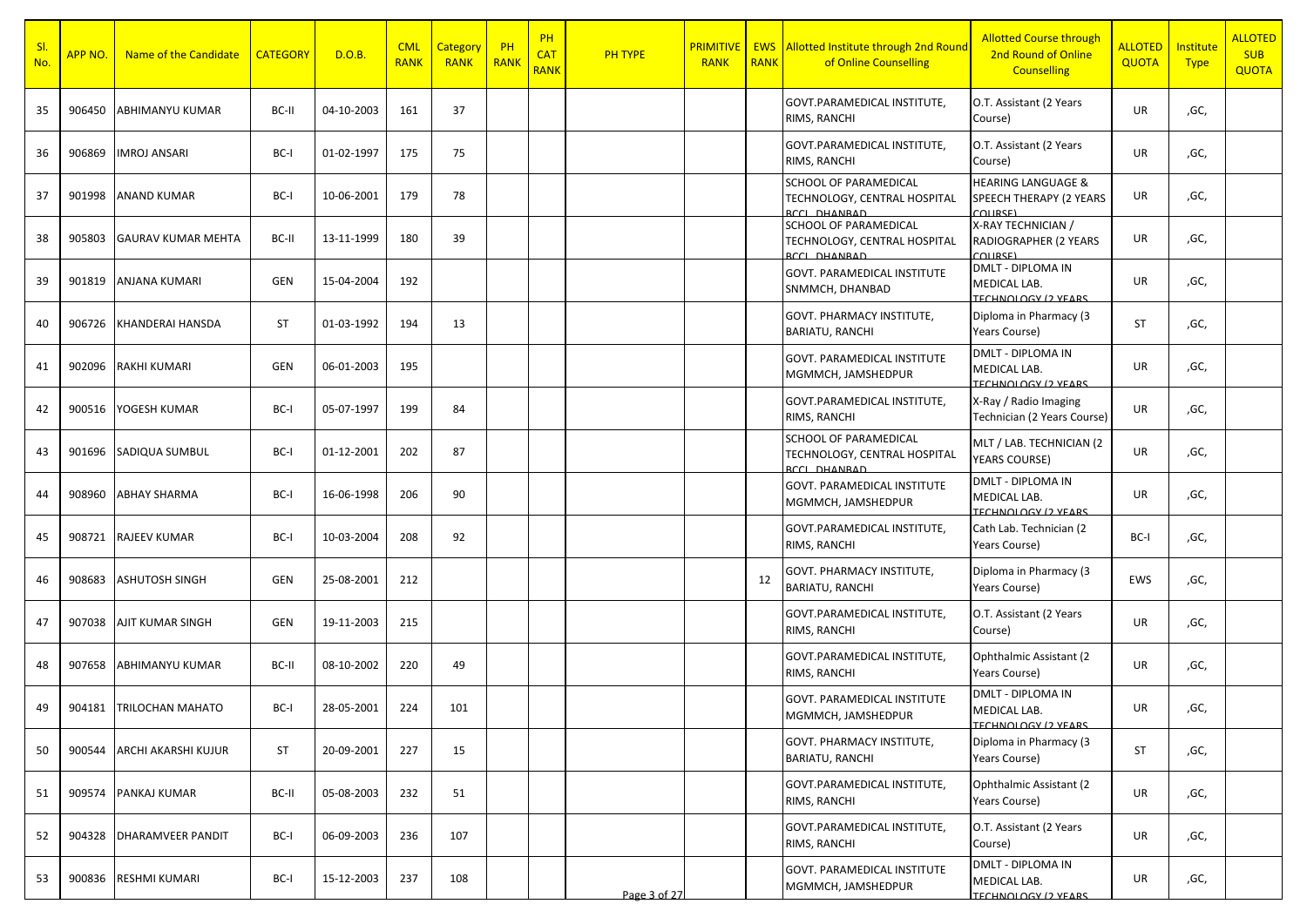| SI.<br><b>No</b> | <mark>APP NO.</mark> | Name of the Candidate     | <b>CATEGORY</b> | D.O.B.     | <b>CML</b><br><b>RANK</b> | Category<br><b>RANK</b> | PH<br>RANK | PH<br><b>CAT</b><br><b>RANK</b> | PH TYPE      | <b>PRIMITIVE</b><br><b>RANK</b> | <b>EWS</b><br><b>RANK</b> | <b>Allotted Institute through 2nd Round</b><br>of Online Counselling | <b>Allotted Course through</b><br>2nd Round of Online<br><b>Counselling</b> | <b>ALLOTED</b><br><b>QUOTA</b> | Institute<br><b>Type</b> | <b>ALLOTED</b><br><b>SUB</b><br><b>QUOTA</b> |
|------------------|----------------------|---------------------------|-----------------|------------|---------------------------|-------------------------|------------|---------------------------------|--------------|---------------------------------|---------------------------|----------------------------------------------------------------------|-----------------------------------------------------------------------------|--------------------------------|--------------------------|----------------------------------------------|
| 54               | 907127               | <b>RAHUL KUMAR</b>        | BC-II           | 28-05-2003 | 239                       | 53                      |            |                                 |              |                                 |                           | <b>GOVT. PARAMEDICAL INSTITUTE</b><br>MGMMCH, JAMSHEDPUR             | O.T. Assistant (2 Years<br>Course)                                          | UR                             | ,GC,                     |                                              |
| 55               | 903462               | <b>SOURAV KUMAR</b>       | <b>GEN</b>      | 25-03-2001 | 241                       |                         |            |                                 |              |                                 |                           | GOVT. PARAMEDICAL INSTITUTE<br>SNMMCH, DHANBAD                       | O.T. Assistant (2 Years<br>Course)                                          | <b>UR</b>                      | ,GC,                     |                                              |
| 56               | 902074               | <b>NARGISH PERWEEN</b>    | BC-I            | 25-12-2001 | 243                       | 112                     |            |                                 |              |                                 |                           | GOVT.PARAMEDICAL INSTITUTE,<br>RIMS, RANCHI                          | Anaesthesia Technician (2<br>Years Course)                                  | UR                             | ,GC,                     |                                              |
| 57               | 904838               | <b>SUMIYA KHATOON</b>     | BC-I            | 30-10-2000 | 246                       | 114                     |            |                                 |              |                                 |                           | GOVT. PARAMEDICAL INSTITUTE<br>MGMMCH, JAMSHEDPUR                    | <b>DMLT - DIPLOMA IN</b><br>MEDICAL LAB.<br><b>TECHNOLOGY (2 YEARS)</b>     | UR                             | ,GC,                     |                                              |
| 58               | 902503               | <b>ARTI SAHI</b>          | GEN             | 20-03-2003 | 248                       |                         |            |                                 |              |                                 |                           | GOVT. PARAMEDICAL INSTITUTE<br>SNMMCH, DHANBAD                       | <b>DMLT - DIPLOMA IN</b><br>MEDICAL LAB.<br>TECHNOLOGY (2 VEARS             | UR                             | ,GC,                     |                                              |
| 59               | 905709               | <b>DIVYA RUCHI</b>        | <b>GEN</b>      | 07-12-2002 | 250                       |                         |            |                                 |              |                                 |                           | <b>GOVT. PARAMEDICAL INSTITUTE</b><br>MGMMCH, JAMSHEDPUR             | <b>ECG Technician (2 Years</b><br>Course)                                   | UR                             | ,GC,                     |                                              |
| 60               | 908646               | <b>FARHA PARWEEN</b>      | <b>GEN</b>      | 10-12-2003 | 267                       |                         |            |                                 |              |                                 |                           | GOVT.PARAMEDICAL INSTITUTE,<br>RIMS, RANCHI                          | ECG Technician (2 Years<br>Course)                                          | <b>UR</b>                      | ,GC,                     |                                              |
| 61               | 906203               | <b>BABUDHAN MURMU</b>     | <b>ST</b>       | 15-11-2003 | 268                       | 20                      |            |                                 |              |                                 |                           | GOVT. PHARMACY INSTITUTE,<br><b>BARIATU, RANCHI</b>                  | Diploma in Pharmacy (3<br>Years Course)                                     | <b>ST</b>                      | ,GC,                     |                                              |
| 62               | 900378               | <b>SUJAL PRASAD</b>       | BC-II           | 31-12-2002 | 269                       | 59                      |            |                                 |              |                                 |                           | GOVT. PARAMEDICAL INSTITUTE<br>SNMMCH, DHANBAD                       | <b>DMLT - DIPLOMA IN</b><br>MEDICAL LAB.<br><b>TECHNOLOGY (2 VEARS)</b>     | UR                             | ,GC,                     |                                              |
| 63               | 905837               | <b>AMAN KUMAR SINGH</b>   | <b>GEN</b>      | 03-11-2004 | 272                       |                         |            |                                 |              |                                 |                           | GOVT. PARAMEDICAL INSTITUTE<br>MGMMCH, JAMSHEDPUR                    | X-Ray / Radio Imaging<br>Technician (2 Years Course)                        | UR                             | ,GC,                     |                                              |
| 64               | 908187               | <b>IMRAN ALI</b>          | BC-I            | 01-01-2005 | 277                       | 122                     |            |                                 |              |                                 |                           | GOVT.PARAMEDICAL INSTITUTE,<br>RIMS, RANCHI                          | ECG Technician (2 Years<br>Course)                                          | UR                             | ,GC,                     |                                              |
| 65               | 902788               | PRAVEEN KUMAR MAHTO       | BC-I            | 31-07-2002 | 278                       | 123                     |            |                                 |              |                                 |                           | <b>GOVT. PARAMEDICAL INSTITUTE</b><br>MGMMCH, JAMSHEDPUR             | <b>DMLT - DIPLOMA IN</b><br>MEDICAL LAB.<br><b>EFCHNOLOGY (2 VEARS)</b>     | BC-I                           | ,GC,                     |                                              |
| 66               | 904255               | <b>PRASHANT MAHATO</b>    | BC-I            | 25-05-2002 | 282                       | 127                     |            |                                 |              |                                 |                           | GOVT. PARAMEDICAL INSTITUTE<br>SNMMCH, DHANBAD                       | <b>DMLT - DIPLOMA IN</b><br>MEDICAL LAB.<br>TECHNOLOGY (2 YEARS)            | UR                             | ,GC,                     |                                              |
| 67               | 903030               | <b>BASANT KUMAR YADAV</b> | BC-II           | 23-01-2004 | 285                       | 62                      |            |                                 |              |                                 |                           | GOVT.PARAMEDICAL INSTITUTE,<br>RIMS, RANCHI                          | Ophthalmic Assistant (2<br>Years Course)                                    | UR                             | ,GC,                     |                                              |
| 68               |                      | 902200 AQISHA AKEEL       | GEN             | 13-11-2001 | 286                       |                         |            |                                 |              |                                 | 15                        | GOVT. PHARMACY INSTITUTE,<br><b>BARIATU, RANCHI</b>                  | Diploma in Pharmacy (3<br>Years Course)                                     | EWS                            | ,GC,                     |                                              |
| 69               | 909460               | <b>SUDIP KARMAKAR</b>     | BC-I            | 17-07-2000 | 288                       | 130                     |            |                                 |              |                                 |                           | GOVT.PARAMEDICAL INSTITUTE,<br>RIMS, RANCHI                          | Anaesthesia Technician (2<br>Years Course)                                  | UR                             | ,GC,                     |                                              |
| 70               |                      | 900215 PRIYA RANI         | BC-I            | 21-08-2002 | 291                       | 131                     |            |                                 |              |                                 |                           | GOVT. PARAMEDICAL INSTITUTE<br>MGMMCH, JAMSHEDPUR                    | X-Ray / Radio Imaging<br>Technician (2 Years Course)                        | UR                             | ,GC,                     |                                              |
| 71               | 902615               | <b>MD SHAHIL</b>          | GEN             | 17-10-2002 | 296                       |                         |            |                                 |              |                                 |                           | <b>GOVT. PARAMEDICAL INSTITUTE</b><br>SNMMCH, DHANBAD                | Dialysis Technician (2 Years<br>Course)                                     | UR                             | ,GC,                     |                                              |
| 72               | 903068               | <b>JYOTI KUMARI</b>       | BC-II           | 01-07-2002 | 304                       | 64                      |            |                                 | Page 4 of 27 |                                 |                           | GOVT.PARAMEDICAL INSTITUTE,<br>RIMS, RANCHI                          | X-Ray / Radio Imaging<br>Technician (2 Years Course)                        | BC-II                          | ,GC,                     |                                              |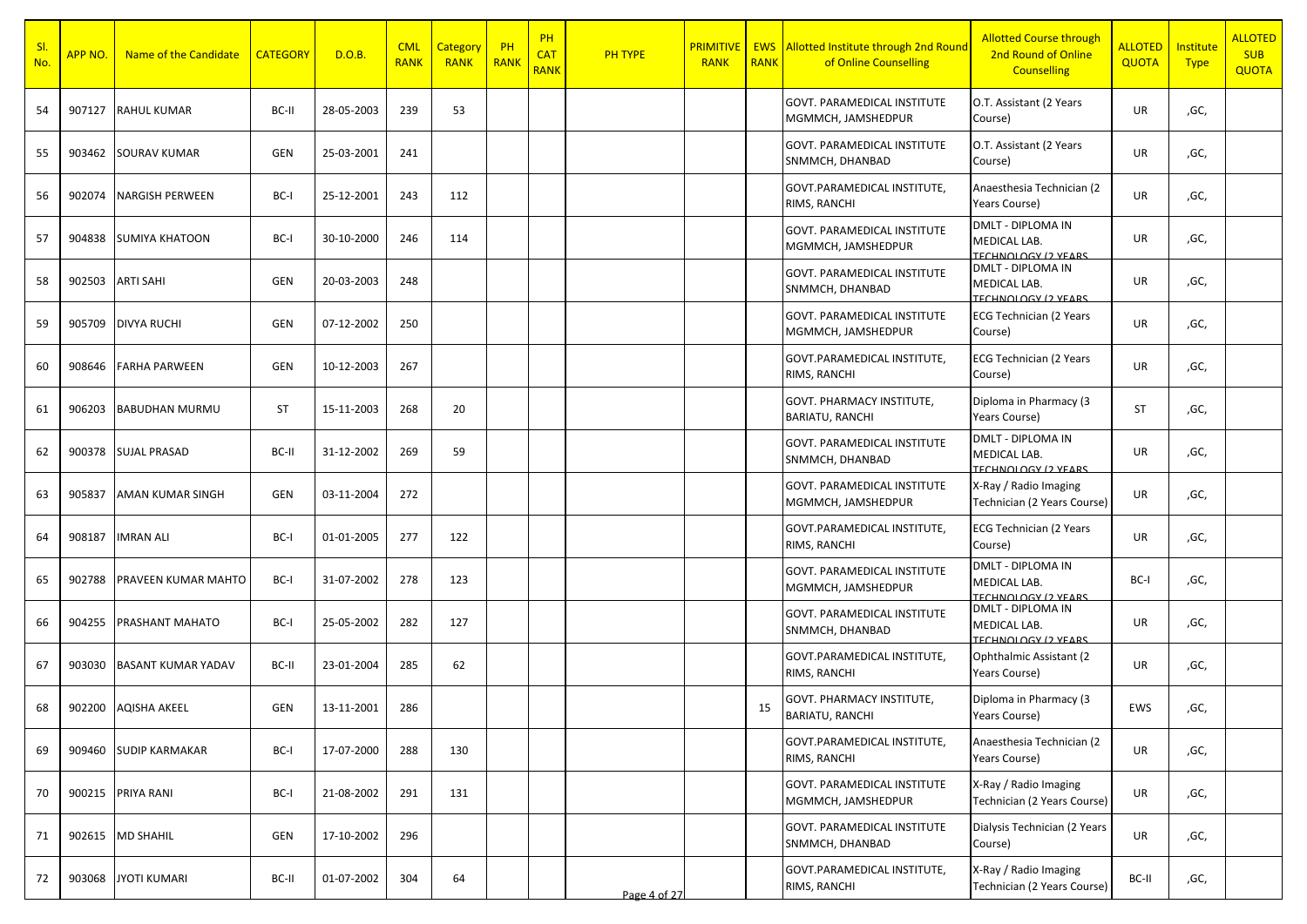| SI.<br><b>No</b> | <mark>APP NO.</mark> | Name of the Candidate                     | <b>CATEGORY</b> | D.O.B.     | <b>CML</b><br><b>RANK</b> | <b>Category</b><br><b>RANK</b> | PH<br>RANK | PH<br><b>CAT</b><br><b>RANK</b> | PH TYPE      | <b>PRIMITIVE</b><br><b>RANK</b> | <b>EWS</b><br><b>RANK</b> | Allotted Institute through 2nd Round<br>of Online Counselling | <b>Allotted Course through</b><br>2nd Round of Online<br><b>Counselling</b> | <b>ALLOTED</b><br><b>QUOTA</b> | Institute<br><b>Type</b> | <b>ALLOTED</b><br><b>SUB</b><br><b>QUOTA</b> |
|------------------|----------------------|-------------------------------------------|-----------------|------------|---------------------------|--------------------------------|------------|---------------------------------|--------------|---------------------------------|---------------------------|---------------------------------------------------------------|-----------------------------------------------------------------------------|--------------------------------|--------------------------|----------------------------------------------|
| 73               | 903059               | <b>ROHIT KUMAR PAL</b>                    | GEN             | 16-05-2003 | 309                       |                                |            |                                 |              |                                 |                           | GOVT. PARAMEDICAL INSTITUTE<br>SNMMCH, DHANBAD                | <b>DMLT - DIPLOMA IN</b><br>MEDICAL LAB.<br>TECHNOLOGY (2 VEARS)            | UR                             | ,GC,                     |                                              |
| 74               | 908366               | PRINCE NIRALA                             | <b>GEN</b>      | 01-01-2002 | 310                       |                                |            |                                 |              |                                 |                           | GOVT. PARAMEDICAL INSTITUTE<br>MGMMCH, JAMSHEDPUR             | O.T. Assistant (2 Years<br>Course)                                          | UR                             | ,GC,                     |                                              |
| 75               | 903690               | SAJIDA PRAVIN                             | BC-II           | 26-01-2002 | 314                       | 65                             |            |                                 |              |                                 |                           | GOVT.PARAMEDICAL INSTITUTE,<br>RIMS, RANCHI                   | Ophthalmic Assistant (2<br>Years Course)                                    | UR                             | ,GC,                     |                                              |
| 76               | 906366               | <b>DEEPAK KUMAR TURI</b>                  | SC              | 12-04-1983 | 315                       | 19                             |            |                                 |              |                                 |                           | GOVT. PHARMACY INSTITUTE,<br>BARIATU, RANCHI                  | Diploma in Pharmacy (3<br>Years Course)                                     | <b>SC</b>                      | ,GC,                     |                                              |
| 77               | 905477               | <b>SHAHADAT HUSSAIN</b>                   | BC-I            | 10-10-2000 | 318                       | 139                            |            |                                 |              |                                 |                           | GOVT. PARAMEDICAL INSTITUTE<br>MGMMCH, JAMSHEDPUR             | O.T. Assistant (2 Years<br>Course)                                          | <b>UR</b>                      | ,GC,                     |                                              |
| 78               | 904121               | <b>ANAND CHANDRA</b>                      | <b>GEN</b>      | 07-05-2003 | 321                       |                                |            |                                 |              |                                 | 18                        | GOVT. PHARMACY INSTITUTE,<br>BARIATU, RANCHI                  | Diploma in Pharmacy (3<br>Years Course)                                     | EWS                            | ,GC,                     |                                              |
| 79               | 904646               | <b>MRINAL MONDAL</b>                      | BC-I            | 15-03-2003 | 324                       | 142                            |            |                                 |              |                                 |                           | <b>GOVT. PARAMEDICAL INSTITUTE</b><br>SNMMCH, DHANBAD         | <b>DMLT - DIPLOMA IN</b><br>MEDICAL LAB.<br>TECHNOLOGY (2 VEARS)            | BC-I                           | ,GC,                     |                                              |
| 80               | 907179               | <b>GULASHTA SHAHEEN</b>                   | BC-I            | 22-08-2001 | 327                       | 143                            |            |                                 |              |                                 |                           | GOVT. PARAMEDICAL INSTITUTE<br>MGMMCH, JAMSHEDPUR             | Ophthalmic Assistant (2)<br>Years Course)                                   | <b>UR</b>                      | ,GC,                     |                                              |
| 81               | 905623               | ROSHNI ORAON                              | <b>ST</b>       | 21-01-2002 | 333                       | 28                             |            |                                 |              |                                 |                           | GOVT. PHARMACY INSTITUTE,<br><b>BARIATU, RANCHI</b>           | Diploma in Pharmacy (3<br>Years Course)                                     | <b>ST</b>                      | ,GC,                     |                                              |
| 82               | 906399               | <b>NISHA BHARTI</b>                       | BC-I            | 10-05-2001 | 341                       | 150                            |            |                                 |              |                                 |                           | GOVT. PARAMEDICAL INSTITUTE<br>SNMMCH, DHANBAD                | O.T. Assistant (2 Years<br>Course)                                          | UR                             | ,GC,                     |                                              |
| 83               | 906113               | <b>PRINCE RAJ</b>                         | BC-II           | 23-03-2004 | 348                       | 70                             |            |                                 |              |                                 |                           | GOVT. PARAMEDICAL INSTITUTE<br>MGMMCH, JAMSHEDPUR             | Ophthalmic Assistant (2<br>Years Course)                                    | UR                             | ,GC,                     |                                              |
| 84               | 901222               | KHUSHBOO KUMARI                           | BC-II           | 05-05-2003 | 354                       | 74                             |            |                                 |              |                                 |                           | GOVT.PARAMEDICAL INSTITUTE,<br>RIMS, RANCHI                   | ECG Technician (2 Years<br>Course)                                          | <b>UR</b>                      | ,GC,                     |                                              |
| 85               | 906964               | <b>RAJIV RANJAN MEHTA</b>                 | BC-II           | 02-12-2001 | 357                       | 76                             |            |                                 |              |                                 |                           | <b>GOVT. PARAMEDICAL INSTITUTE</b><br>MGMMCH, JAMSHEDPUR      | O.T. Assistant (2 Years<br>Course)                                          | UR                             | ,GC,                     |                                              |
| 86               | 902193               | <b>SHAHANA PARVEEN</b>                    | BC-I            | 05-01-1997 | 360                       | 157                            |            |                                 |              |                                 |                           | GOVT.PARAMEDICAL INSTITUTE,<br>RIMS, RANCHI                   | <b>ECG Technician (2 Years</b><br>Course)                                   | BC-I                           | ,GC,                     |                                              |
| 87               | 900295               | <b>MD SAMIR ANSARI</b>                    | BC-I            | 15-11-2003 | 367                       | 160                            |            |                                 |              |                                 |                           | <b>GOVT. PARAMEDICAL INSTITUTE</b><br>MGMMCH, JAMSHEDPUR      | X-Ray / Radio Imaging<br>Technician (2 Years Course)                        | UR                             | ,GC,                     |                                              |
| 88               | 905742               | <b>AMIT KUMAR</b>                         | BC-I            | 02-05-2004 | 377                       | 167                            |            |                                 |              |                                 |                           | GOVT. PARAMEDICAL INSTITUTE<br>SNMMCH, DHANBAD                | O.T. Assistant (2 Years<br>Course)                                          | UR                             | ,GC,                     |                                              |
| 89               | 902693               | <b>ABRAR ANJUM</b>                        | BC-I            | 06-10-2003 | 378                       | 168                            |            |                                 |              |                                 |                           | GOVT. PARAMEDICAL INSTITUTE<br>MGMMCH, JAMSHEDPUR             | O.T. Assistant (2 Years<br>Course)                                          | UR                             | ,GC,                     |                                              |
| 90               | 903319               | <b>SIKANDAR KUMAR</b><br><b>CHOUDHARY</b> | BC-I            | 01-01-2004 | 380                       | 170                            |            |                                 |              |                                 |                           | <b>GOVT. PARAMEDICAL INSTITUTE</b><br>SNMMCH, DHANBAD         | <b>ECG Technician (2 Years</b><br>Course)                                   | UR                             | ,GC,                     |                                              |
| 91               | 903431               | <b>NEETU KUMARI</b>                       | BC-I            | 26-02-2003 | 383                       | 171                            |            |                                 | Page 5 of 27 |                                 |                           | GOVT. PARAMEDICAL INSTITUTE<br>SNMMCH, DHANBAD                | Ophthalmic Assistant (2<br>Years Course)                                    | UR                             | ,GC,                     |                                              |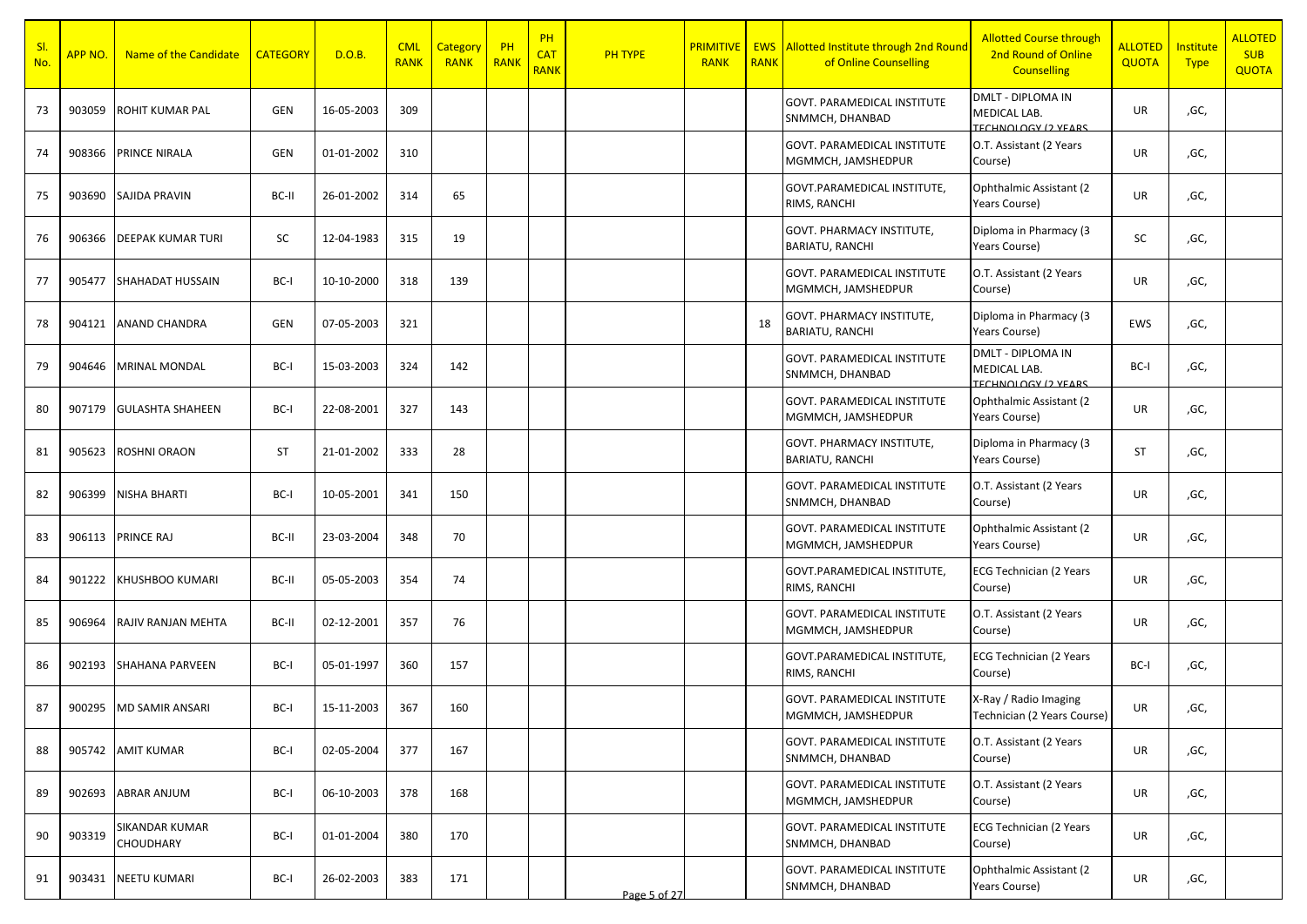| SI.<br><b>No</b> | <mark>APP NO.</mark> | Name of the Candidate       | <b>CATEGORY</b> | D.O.B.     | <b>CML</b><br><b>RANK</b> | Category<br><b>RANK</b> | PH<br><b>RANK</b> | PH<br><b>CAT</b><br><b>RANK</b> | PH TYPE      | <b>PRIMITIVE</b><br><b>RANK</b> | <b>EWS</b><br><b>RANK</b> | <b>Allotted Institute through 2nd Round</b><br>of Online Counselling               | <b>Allotted Course through</b><br>2nd Round of Online<br><b>Counselling</b> | <b>ALLOTED</b><br><b>QUOTA</b> | Institute<br><b>Type</b> | <b>ALLOTED</b><br><b>SUB</b><br><b>QUOTA</b> |
|------------------|----------------------|-----------------------------|-----------------|------------|---------------------------|-------------------------|-------------------|---------------------------------|--------------|---------------------------------|---------------------------|------------------------------------------------------------------------------------|-----------------------------------------------------------------------------|--------------------------------|--------------------------|----------------------------------------------|
| 92               |                      | 907216 SAROJ KUMAR          | BC-I            | 22-08-1992 | 384                       | 172                     |                   |                                 |              |                                 |                           | SCHOOL OF PARAMEDICAL<br>TECHNOLOGY, CENTRAL HOSPITAL<br><b>ACCL DHANRAD</b>       | MLT / LAB. TECHNICIAN (2<br><b>YEARS COURSE)</b>                            | BC-I                           | ,GC,                     |                                              |
| 93               | 906475               | <b>MANDIP KUMAR RAVIDAS</b> | SC              | 11-02-1993 | 385                       | 25                      |                   |                                 |              |                                 |                           | GOVT. PHARMACY INSTITUTE,<br><b>BARIATU, RANCHI</b>                                | Diploma in Pharmacy (3<br>Years Course)                                     | <b>SC</b>                      | ,GC,                     |                                              |
| 94               | 908392               | <b>BHANU PRIYA</b>          | SC              | 23-04-1998 | 388                       | 26                      |                   |                                 |              |                                 |                           | GOVT. PARAMEDICAL INSTITUTE<br>MGMMCH, JAMSHEDPUR                                  | Anaesthesia Technician (2<br>Years Course)                                  | UR                             | ,GC,                     |                                              |
| 95               | 905819               | <b>SHAZIA AMIN</b>          | BC-I            | 12-07-1996 | 389                       | 174                     |                   |                                 |              |                                 |                           | DR. BHIM RAO AMBEDKAR<br>PARAMEDICAL COLLEGE, SINDUR<br><b>HOWK MERWAL SINDLIR</b> | <b>DMLT - DIPLOMA IN</b><br>MEDICAL LAB.<br><b>TECHNOLOGY (2 YEARS)</b>     | UR                             | ,PC,                     |                                              |
| 96               | 906408               | <b>RISHABH MINJ</b>         | ST              | 17-11-2001 | 392                       | 31                      |                   |                                 |              |                                 |                           | GOVT. PHARMACY INSTITUTE,<br><b>BARIATU, RANCHI</b>                                | Diploma in Pharmacy (3<br>Years Course)                                     | <b>ST</b>                      | ,GC,                     |                                              |
| 97               | 908573               | <b>BHUBAN MANDAL</b>        | BC-I            | 13-03-2002 | 393                       | 175                     |                   |                                 |              |                                 |                           | GOVT. PARAMEDICAL INSTITUTE<br>SNMMCH, DHANBAD                                     | Ophthalmic Assistant (2<br>Years Course)                                    | UR                             | ,GC,                     |                                              |
| 98               | 900610               | <b>MD ARIF HUSSAIN</b>      | BC-I            | 06-11-1999 | 398                       | 179                     |                   |                                 |              |                                 |                           | <b>GOVT. PARAMEDICAL INSTITUTE</b><br>SNMMCH, DHANBAD                              | Ophthalmic Assistant (2)<br>Years Course)                                   | UR                             | ,GC,                     |                                              |
| 99               | 903648               | PRIYAWARTA KUMAR            | BC-II           | 14-04-2003 | 404                       | 83                      |                   |                                 |              |                                 |                           | GOVT. PARAMEDICAL INSTITUTE<br>MGMMCH, JAMSHEDPUR                                  | Ophthalmic Assistant (2)<br>Years Course)                                   | <b>UR</b>                      | ,GC,                     |                                              |
| 100              | 904677               | <b>SHAMMA PARVEEN</b>       | BC-I            | 25-12-2002 | 405                       | 182                     |                   |                                 |              |                                 |                           | VIKAS INSTITUTE OF PARAMEDICAL<br>SCIENCE, NEORI VIKAS, RANCHI                     | X-RAY / RADIO IMAGING<br><b>TECHNICIAN (2 YEARS</b><br><b>COLIDSE)</b>      | UR                             | ,PC,                     |                                              |
| 101              | 909068               | <b>RAHUL KUMAR SAH</b>      | BC-I            | 20-04-2003 | 406                       | 183                     |                   |                                 |              |                                 |                           | GOVT. PARAMEDICAL INSTITUTE<br>MGMMCH, JAMSHEDPUR                                  | Ophthalmic Assistant (2)<br>Years Course)                                   | UR                             | ,GC,                     |                                              |
| 102              | 903959               | PRAYAG KUMAR                | BC-I            | 09-11-2000 | 408                       | 184                     |                   |                                 |              |                                 |                           | GOVT. PARAMEDICAL INSTITUTE<br>MGMMCH, JAMSHEDPUR                                  | Ophthalmic Assistant (2)<br>Years Course)                                   | UR                             | ,GC,                     |                                              |
| 103              | 909163               | <b>JITU KUMAR</b>           | BC-I            | 05-12-1998 | 409                       | 185                     |                   |                                 |              |                                 |                           | PROGRESSIVE PARAMEDICAL<br>COLLEGE & HOSPITAL, KODERMA                             | X-RAY TECHNICIAN /<br>RADIOGRAPHER (2 YEARS<br>CALI                         | UR                             | ,PC,                     |                                              |
| 104              | 903853               | <b>MD IRFAN</b>             | BC-I            | 14-01-2004 | 411                       | 186                     |                   |                                 |              |                                 |                           | <b>GOVT. PARAMEDICAL INSTITUTE</b><br>MGMMCH, JAMSHEDPUR                           | O.T. Assistant (2 Years<br>Course)                                          | BC-I                           | ,GC,                     |                                              |
| 105              | 908045               | <b>KANCHAN BHARTI</b>       | <b>GEN</b>      | 24-01-2003 | 413                       |                         |                   |                                 |              |                                 |                           | SCHOOL OF PARAMEDICAL<br>TECHNOLOGY, CENTRAL HOSPITAL<br>RCCL DHANRAD              | OPHTHALMIC ASSISTANT (2<br>YEARS COURSE)                                    | UR                             | ,GC,                     |                                              |
| 106              | 903286               | <b>ANUPAM KUMARI</b>        | BC-II           | 28-05-2003 | 414                       | 84                      |                   |                                 |              |                                 |                           | GOVT. PARAMEDICAL INSTITUTE<br>MGMMCH, JAMSHEDPUR                                  | Ophthalmic Assistant (2<br>Years Course)                                    | UR                             | ,GC,                     |                                              |
| 107              | 905388               | MANTOSH KUMAR<br>MAHATO     | BC-I            | 05-02-1997 | 416                       | 187                     |                   |                                 |              |                                 |                           | GOVT. PARAMEDICAL INSTITUTE<br>SNMMCH, DHANBAD                                     | Anaesthesia Technician (2<br>Years Course)                                  | UR                             | ,GC,                     |                                              |
| 108              |                      | 901411 ALKA MAHTO           | GEN             | 12-02-2003 | 424                       |                         |                   |                                 |              |                                 |                           | GOVT. PARAMEDICAL INSTITUTE<br>MGMMCH, JAMSHEDPUR                                  | ECG Technician (2 Years<br>Course)                                          | UR                             | ,GC,                     |                                              |
| 109              | 901702               | PRASHANT RANJAN<br>PANDEY   | GEN             | 31-07-2003 | 425                       |                         |                   |                                 |              |                                 |                           | GOVT. PARAMEDICAL INSTITUTE<br>MGMMCH, JAMSHEDPUR                                  | Ophthalmic Assistant (2<br>Years Course)                                    | UR                             | ,GC,                     |                                              |
| 110              | 903700               | JITENDRA KUMAR BHARTI       | BC-I            | 08-12-2004 | 427                       | 193                     |                   |                                 | Page 6 of 27 |                                 |                           | GOVT. PARAMEDICAL INSTITUTE<br>MGMMCH, JAMSHEDPUR                                  | O.T. Assistant (2 Years<br>Course)                                          | BC-I                           | ,GC,                     |                                              |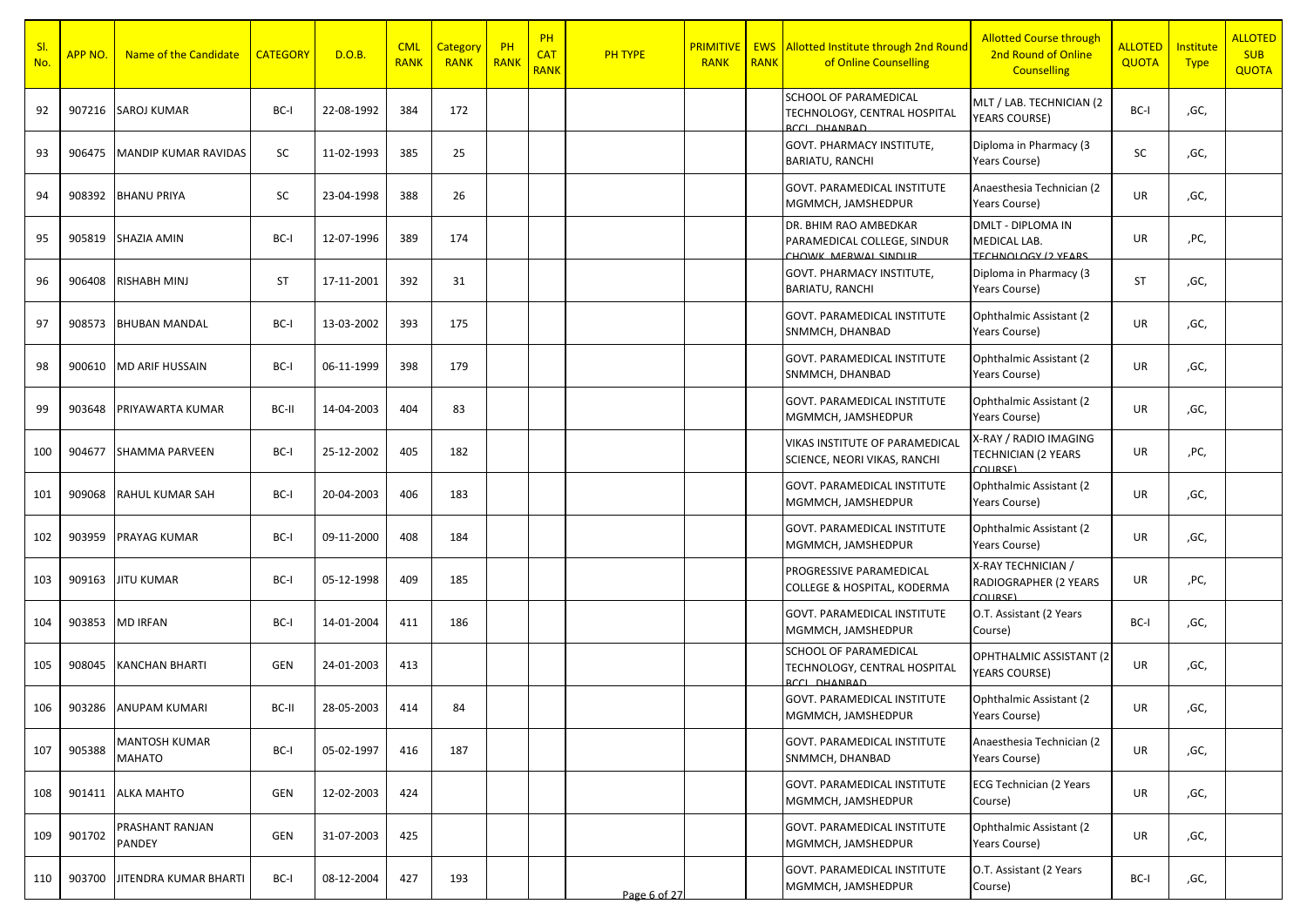| SI.<br>No. | <mark>APP NO.</mark> | Name of the Candidate        | <b>CATEGORY</b> | D.O.B.     | <b>CML</b><br><b>RANK</b> | Category<br><b>RANK</b> | PH<br><b>RANK</b> | PH<br><b>CAT</b><br><b>RANK</b> | <b>PH TYPE</b> | <b>PRIMITIVE</b><br><b>RANK</b> | <b>RANK</b> | <b>EWS</b> Allotted Institute through 2nd Round<br>of Online Counselling             | <b>Allotted Course through</b><br>2nd Round of Online<br><b>Counselling</b> | <b>ALLOTED</b><br>QUOTA | Institute<br><b>Type</b> | <b>ALLOTED</b><br><b>SUB</b><br><b>QUOTA</b> |
|------------|----------------------|------------------------------|-----------------|------------|---------------------------|-------------------------|-------------------|---------------------------------|----------------|---------------------------------|-------------|--------------------------------------------------------------------------------------|-----------------------------------------------------------------------------|-------------------------|--------------------------|----------------------------------------------|
| 111        | 905429               | <b>POONAM KUMARI</b>         | BC-II           | 10-05-2003 | 428                       | 88                      |                   |                                 |                |                                 |             | GOVT. PARAMEDICAL INSTITUTE<br>MGMMCH, JAMSHEDPUR                                    | <b>ECG Technician (2 Years</b><br>Course)                                   | UR                      | ,GC,                     |                                              |
| 112        | 902150               | <b>INDRADEV MUNDA</b>        | <b>ST</b>       | 17-02-1998 | 431                       | 35                      |                   |                                 |                |                                 |             | GOVT. PHARMACY INSTITUTE,<br><b>BARIATU, RANCHI</b>                                  | Diploma in Pharmacy (3<br>Years Course)                                     | <b>ST</b>               | ,GC,                     |                                              |
| 113        | 904626               | <b>BANDANA KUMARI</b>        | BC-I            | 17-04-2002 | 433                       | 195                     |                   |                                 |                |                                 |             | <b>GOVT. PARAMEDICAL INSTITUTE</b><br>MGMMCH, JAMSHEDPUR                             | X-Ray / Radio Imaging<br>Technician (2 Years Course)                        | BC-I                    | ,GC,                     |                                              |
| 114        | 906457               | <b>MARIYAM KHATOON</b>       | BC-II           | 04-10-2001 | 438                       | 91                      |                   |                                 |                |                                 |             | GOVT. PARAMEDICAL INSTITUTE<br>SNMMCH, DHANBAD                                       | DMLT - DIPLOMA IN<br>MEDICAL LAB.<br><b>TECHNOLOGY (2 VEARS)</b>            | BC-II                   | ,GC,                     |                                              |
| 115        | 900275               | <b>PALLAVI PRIYADARSHINI</b> | SC              | 31-08-2002 | 442                       | 31                      |                   |                                 |                |                                 |             | GOVT. PHARMACY INSTITUTE,<br>BARIATU, RANCHI                                         | Diploma in Pharmacy (3<br>Years Course)                                     | SC                      | ,GC,                     |                                              |
| 116        | 902433               | <b>DEEPIKA KUMARI</b>        | BC-I            | 19-09-2000 | 447                       | 202                     |                   |                                 |                |                                 |             | GOVT. PARAMEDICAL INSTITUTE<br>MGMMCH, JAMSHEDPUR                                    | Anaesthesia Technician (2<br>Years Course)                                  | UR                      | ,GC,                     |                                              |
| 117        | 905090               | <b>ANAND KUMAR</b>           | GEN             | 06-03-1997 | 450                       |                         |                   |                                 |                |                                 |             | MANA DEVI LAXMAN MEMORIAL OF<br>PARAMEDICAL<br>SCIENCES, DUMARDAGA, BOOTY,<br>RANCHI | O.T. Assistant (2 Years<br>Course)                                          | UR                      | ,PC,                     |                                              |
| 118        | 903409               | <b>NAZIYA KHATOON</b>        | BC-I            | 01-06-1998 | 460                       | 210                     |                   |                                 |                |                                 |             | GOVT. PARAMEDICAL INSTITUTE<br>SNMMCH, DHANBAD                                       | Dialysis Technician (2 Years<br>Course)                                     | BC-I                    | ,GC,                     |                                              |
| 119        | 903190               | APURVA KUMARI                | <b>ST</b>       | 09-04-2003 | 461                       | 38                      |                   |                                 |                |                                 |             | GOVT.PARAMEDICAL INSTITUTE,<br>RIMS, RANCHI                                          | X-Ray / Radio Imaging<br>Technician (2 Years Course)                        | <b>ST</b>               | ,GC,                     |                                              |
| 120        | 907842               | <b>ROBA KHATUN</b>           | GEN             | 23-02-2005 | 469                       |                         |                   |                                 |                |                                 |             | <b>GOVT. PARAMEDICAL INSTITUTE</b><br>SNMMCH, DHANBAD                                | <b>ECG Technician (2 Years</b><br>Course)                                   | UR                      | ,GC,                     |                                              |
| 121        | 900503               | SHAILESH KUMAR VERMA         | BC-II           | 03-01-2003 | 470                       | 96                      |                   |                                 |                |                                 |             | GOVT. PARAMEDICAL INSTITUTE<br>MGMMCH, JAMSHEDPUR                                    | O.T. Assistant (2 Years<br>Course)                                          | BC-II                   | ,GC,                     |                                              |
| 122        | 908581               | KOMAL KUMARI                 | BC-II           | 08-11-2003 | 480                       | 97                      |                   |                                 |                |                                 |             | <b>GOVT. PARAMEDICAL INSTITUTE</b><br>MGMMCH, JAMSHEDPUR                             | Ophthalmic Assistant (2)<br>Years Course)                                   | BC-II                   | ,GC,                     |                                              |
| 123        | 905456               | <b>DHARMENDRA KUMAR</b>      | BC-I            | 06-12-1997 | 485                       | 221                     |                   |                                 |                |                                 |             | <b>GOVT. PARAMEDICAL INSTITUTE</b><br>MGMMCH, JAMSHEDPUR                             | Ophthalmic Assistant (2)<br>Years Course)                                   | BC-I                    | ,GC,                     |                                              |
| 124        | 909341               | <b>SANJAY GOSWAMI</b>        | BC-II           | 05-01-1998 | 486                       | 99                      |                   |                                 |                |                                 |             | GOVT. PARAMEDICAL INSTITUTE<br>SNMMCH, DHANBAD                                       | Ophthalmic Assistant (2)<br>Years Course)                                   | BC-II                   | ,GC,                     |                                              |
| 125        | 908269               | <b>ARCHNA KUMARI</b>         | SC              | 10-08-1999 | 487                       | 34                      |                   |                                 |                |                                 |             | GOVT.PARAMEDICAL INSTITUTE,<br>RIMS, RANCHI                                          | DMLT - DIPLOMA IN<br>MEDICAL LAB.<br><b>TECHNOLOGY (2 VEARS)</b>            | SC                      | ,GC,                     |                                              |
| 126        |                      | 906749 SHILA KUMARI          | BC-I            | 12-10-2002 | 489                       | 222                     |                   |                                 |                |                                 |             | GOVT. PARAMEDICAL INSTITUTE<br>MGMMCH, JAMSHEDPUR                                    | Anaesthesia Technician (2<br>Years Course)                                  | BC-I                    | ,GC,                     |                                              |
| 127        | 905120               | <b>ROBIN MAHATO</b>          | BC-I            | 02-05-1998 | 491                       | 223                     |                   |                                 |                |                                 |             | <b>GOVT. PARAMEDICAL INSTITUTE</b><br>SNMMCH, DHANBAD                                | Anaesthesia Technician (2<br>Years Course)                                  | UR                      | ,GC,                     |                                              |
| 128        | 906709               | PRIYA KUMARI                 | BC-II           | 27-01-2003 | 498                       | 102                     |                   |                                 |                |                                 |             | GOVT. PARAMEDICAL INSTITUTE<br>SNMMCH, DHANBAD                                       | O.T. Assistant (2 Years<br>Course)                                          | BC-II                   | ,GC,                     |                                              |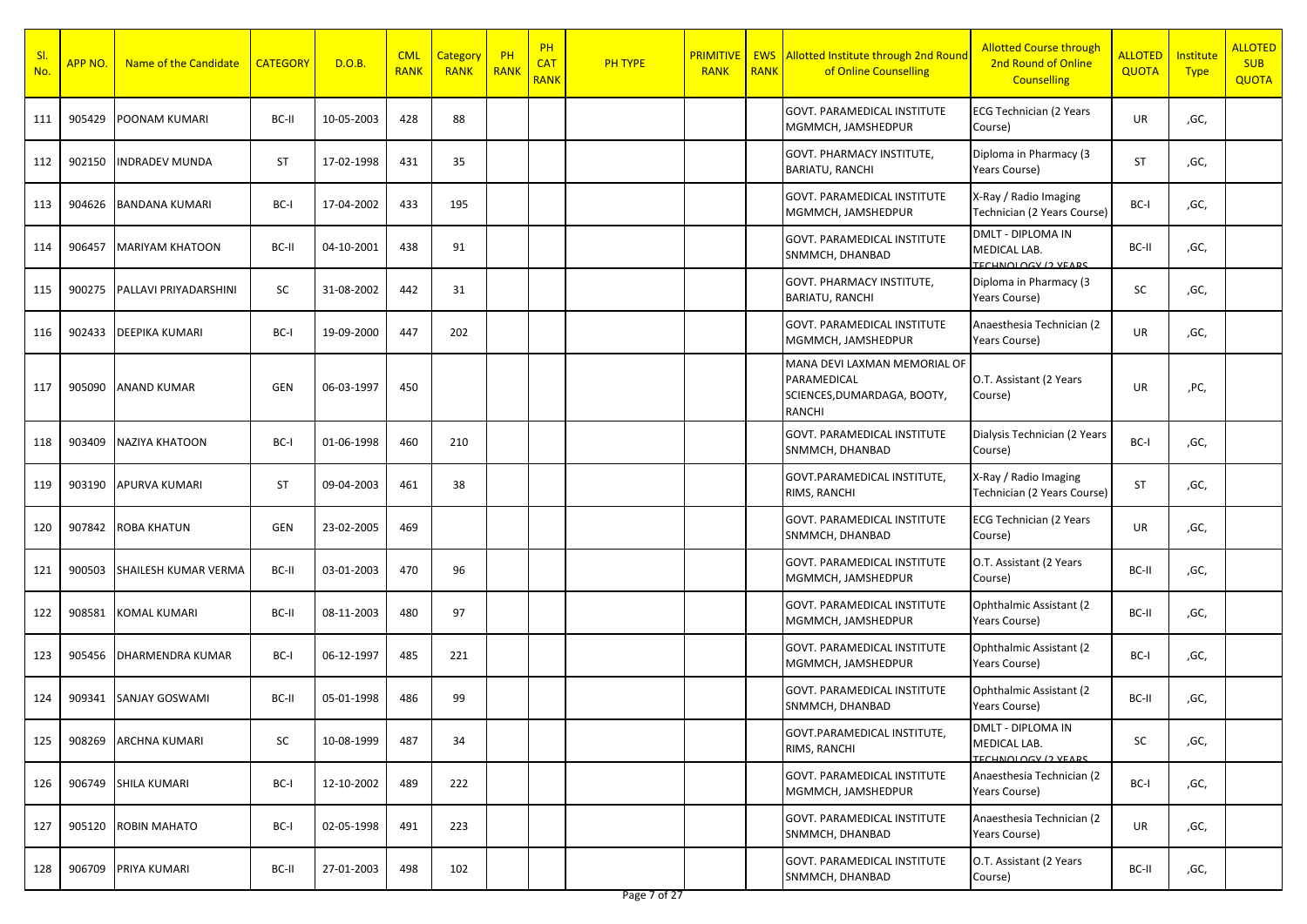| SI.<br>No. | APP NO. | Name of the Candidate           | <b>CATEGORY</b> | D.O.B.     | <b>CML</b><br><b>RANK</b> | Category<br><b>RANK</b> | PH<br><b>RANK</b> | PH<br><b>CAT</b><br><b>RANK</b> | <b>PH TYPE</b> | <b>PRIMITIVE</b><br><b>RANK</b> | <b>RANK</b> | <b>EWS</b> Allotted Institute through 2nd Round<br>of Online Counselling  | <b>Allotted Course through</b><br>2nd Round of Online<br><b>Counselling</b> | <b>ALLOTED</b><br>QUOTA | <b>Institute</b><br><b>Type</b> | <b>ALLOTED</b><br><b>SUB</b><br><b>QUOTA</b> |
|------------|---------|---------------------------------|-----------------|------------|---------------------------|-------------------------|-------------------|---------------------------------|----------------|---------------------------------|-------------|---------------------------------------------------------------------------|-----------------------------------------------------------------------------|-------------------------|---------------------------------|----------------------------------------------|
| 129        | 907933  | SARSWATI KUMARI                 | BC-I            | 28-12-2002 | 502                       | 230                     |                   |                                 |                |                                 |             | <b>GOVT. PARAMEDICAL INSTITUTE</b><br>MGMMCH, JAMSHEDPUR                  | Ophthalmic Assistant (2)<br>Years Course)                                   | BC-I                    | ,GC,                            |                                              |
| 130        | 901542  | <b>INSHAD ANSARI</b>            | BC-I            | 12-01-1998 | 510                       | 233                     |                   |                                 |                |                                 |             | GOVT. PARAMEDICAL INSTITUTE<br>MGMMCH, JAMSHEDPUR                         | <b>ECG Technician (2 Years</b><br>Course)                                   | BC-I                    | ,GC,                            |                                              |
| 131        | 901830  | MADAN KUMAR SEN                 | BC-I            | 09-03-2002 | 521                       | 240                     |                   |                                 |                |                                 |             | VIKAS INSTITUTE OF PARAMEDICAL<br><b>SCIENCE, NEORI VIKAS, RANCHI</b>     | DMLT - DIPLOMA IN<br>MEDICAL LAB.<br>TECHNOLOGY (2 VEARS                    | UR                      | ,PC,                            |                                              |
| 132        | 909254  | <b>DINESH KUMAR DAS</b>         | SC              | 29-01-2002 | 533                       | 37                      |                   |                                 |                |                                 |             | GOVT.PARAMEDICAL INSTITUTE.<br>RIMS, RANCHI                               | <b>ECG Technician (2 Years</b><br>Course)                                   | SC                      | ,GC,                            |                                              |
| 133        | 905849  | <b>RANI KHATUN</b>              | BC-I            | 03-10-2000 | 544                       | 247                     |                   |                                 |                |                                 |             | GOVT. PARAMEDICAL INSTITUTE<br>SNMMCH, DHANBAD                            | Anaesthesia Technician (2<br>Years Course)                                  | BC-I                    | ,GC,                            |                                              |
| 134        | 900359  | YASHWANT KUMAR RAVI             | SC              | 01-03-1997 | 565                       | 39                      |                   |                                 |                |                                 |             | GOVT.PARAMEDICAL INSTITUTE,<br>RIMS, RANCHI                               | O.T. Assistant (2 Years<br>Course)                                          | SC                      | ,GC,                            |                                              |
| 135        | 905974  | <b>AKASH MAHATO</b>             | SC              | 12-05-1999 | 573                       | 41                      |                   |                                 |                |                                 |             | GOVT.PARAMEDICAL INSTITUTE,<br>RIMS, RANCHI                               | DMLT - DIPLOMA IN<br>MEDICAL LAB.<br><b>TECHNOLOGY (2 VEARS)</b>            | SC                      | ,GC,                            |                                              |
| 136        | 907405  | ARJUN KUMAR MUNDA               | <b>ST</b>       | 20-05-2004 | 603                       | 48                      |                   |                                 |                |                                 |             | <b>GOVT. PARAMEDICAL INSTITUTE</b><br>SNMMCH, DHANBAD                     | DMLT - DIPLOMA IN<br>MEDICAL LAB.<br><b>TECHNOLOGY (2 VEARS)</b>            | ST                      | ,GC,                            |                                              |
| 137        | 903594  | <b>VANI KUMARI</b>              | BC-I            | 20-03-2003 | 607                       | 279                     |                   |                                 |                |                                 |             | INSTITUTE OF PARAMEDICAL<br>EDUCATION, P.P. COMPOUND,<br><b>RANCHI</b>    | <b>ECG TECHNICIAN (2 YEARS</b><br>COURSE)                                   | UR                      | ,PC,                            |                                              |
| 138        | 900932  | <b>JAY PRAKASH KUMAR</b>        | <b>SC</b>       | 04-11-1996 | 621                       | 44                      |                   |                                 |                |                                 |             | GOVT. PARAMEDICAL INSTITUTE<br>SNMMCH, DHANBAD                            | O.T. Assistant (2 Years<br>Course)                                          | SC                      | ,GC,                            |                                              |
| 139        | 905525  | <b>DIVYA BHARTI BECK</b>        | <b>ST</b>       | 08-08-2003 | 628                       | 51                      |                   |                                 |                |                                 |             | GOVT.PARAMEDICAL INSTITUTE,<br>RIMS, RANCHI                               | DMLT - DIPLOMA IN<br>MEDICAL LAB.<br>TECHNOLOGY (2 VEARS                    | ST                      | ,GC,                            |                                              |
| 140        | 909406  | SANTOSH KUMAR                   | BC-I            | 01-01-2000 | 637                       | 297                     |                   |                                 |                |                                 |             | DHANBAD PARAMEDICAL COLLEGE,<br>DWARKA CITY, GOVINDPUR,<br><b>DHANBAD</b> | DMLT - DIPLOMA IN<br>MEDICAL LAB.<br><b>TECHNOLOGY (2 YEARS</b>             | UR                      | ,PC,                            |                                              |
| 141        | 908030  | <b>UDAY KUMAR SAURAV</b>        | BC-II           | 01-06-1998 | 645                       | 124                     |                   |                                 |                |                                 |             | <b>VIKAS INSTITUTE OF PARAMEDICAL</b><br>SCIENCE, NEORI VIKAS, RANCHI     | DMLT - DIPLOMA IN<br>MEDICAL LAB.<br><b>TECHNOLOGY (2 VEARS)</b>            | UR                      | ,PC,                            |                                              |
| 142        | 905967  | SANTOSH TUDU                    | <b>ST</b>       | 12-04-2001 | 658                       | 53                      |                   |                                 |                |                                 |             | <b>GOVT. PARAMEDICAL INSTITUTE</b><br>MGMMCH, JAMSHEDPUR                  | DMLT - DIPLOMA IN<br>MEDICAL LAB.<br><b>TECHNOLOGY (2 VEARS</b>             | ST                      | ,GC,                            |                                              |
| 143        |         | 904504 AMAN PASWAN              | SC              | 15-05-2002 | 663                       | 47                      |                   |                                 |                |                                 |             | GOVT.PARAMEDICAL INSTITUTE,<br>RIMS, RANCHI                               | Ophthalmic Assistant (2<br>Years Course)                                    | SC                      | ,GC,                            |                                              |
| 144        | 906523  | <b>RAJIV KUMAR</b>              | BC-I            | 15-02-2002 | 672                       | 315                     |                   |                                 |                |                                 |             | TATA TRAINING COLLEGE, MANGO,<br>JAMSHEDPUR                               | O.T. Assistant (2 Years<br>Course)                                          | UR                      | ,PC,                            |                                              |
| 145        |         | 900102 WASIF ALAM               | BC-I            | 15-04-1999 | 677                       | 317                     |                   |                                 |                |                                 |             | TATA TRAINING COLLEGE, MANGO,<br>JAMSHEDPUR                               | O.T. Assistant (2 Years<br>Course)                                          | UR                      | ,PC,                            |                                              |
| 146        | 901079  | PRABHAKAR SINGH<br><b>MUNDA</b> | ST              | 10-08-1998 | 695                       | 57                      |                   |                                 |                |                                 |             | GOVT.PARAMEDICAL INSTITUTE,<br>RIMS, RANCHI                               | DMLT - DIPLOMA IN<br>MEDICAL LAB.<br><b>TECHNOLOGY (2 VEARS</b>             | ST                      | ,GC,                            |                                              |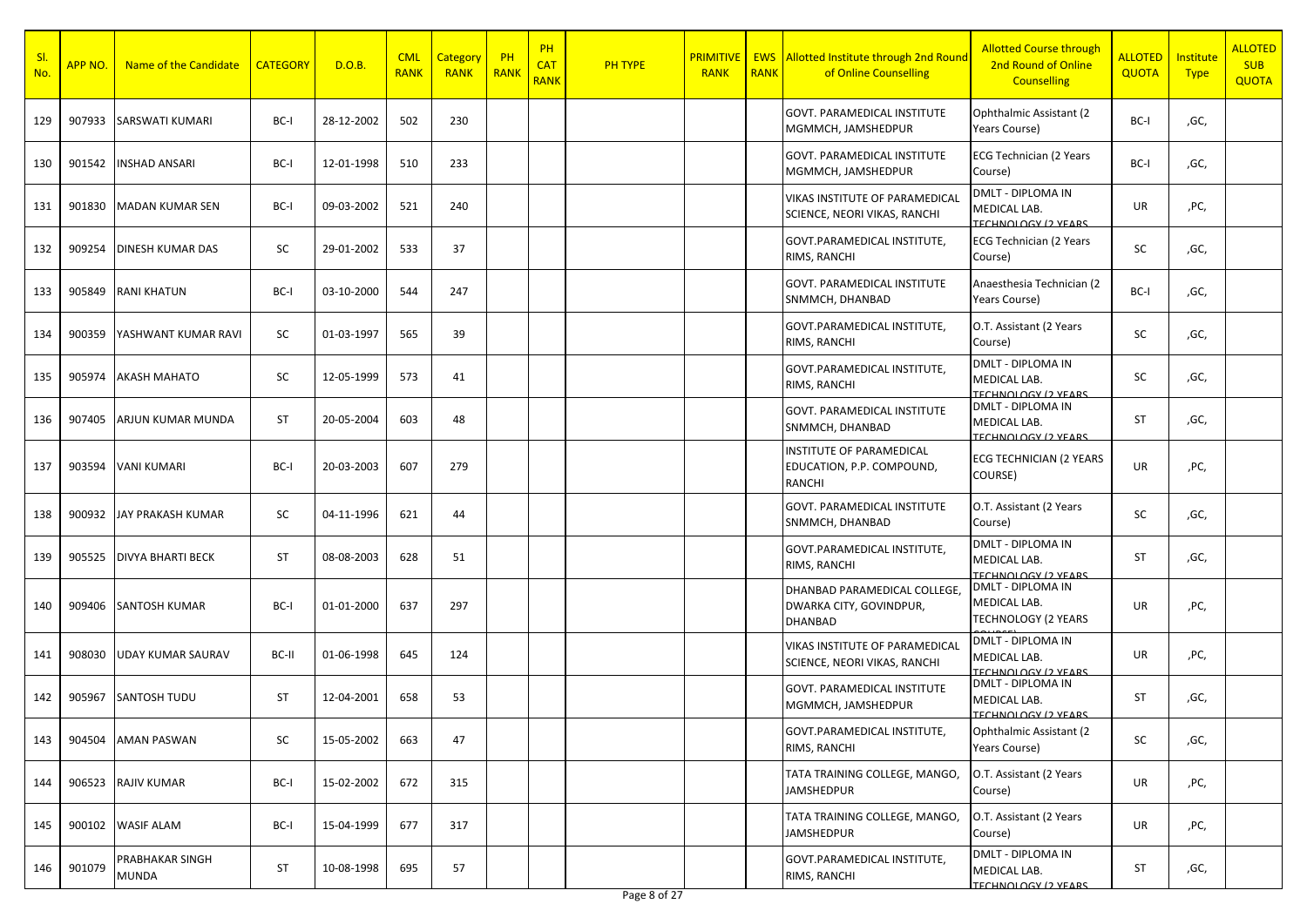| -SI<br>No. | APP NO. | Name of the Candidate    | <b>CATEGORY</b> | D.O.B.     | <b>CML</b><br><b>RANK</b> | Category<br><b>RANK</b> | PH<br>RANK | PH<br><b>CAT</b><br><b>RANK</b> | <b>PH TYPE</b>                              | <b>PRIMITIVE</b><br><b>RANK</b> | <b>RANK</b> | <b>EWS</b> Allotted Institute through 2nd Round<br>of Online Counselling        | <b>Allotted Course through</b><br>2nd Round of Online<br><b>Counselling</b> | <b>ALLOTED</b><br>QUOTA | <b>Institute</b><br><b>Type</b> | <b>ALLOTED</b><br><b>SUB</b><br><b>QUOTA</b> |
|------------|---------|--------------------------|-----------------|------------|---------------------------|-------------------------|------------|---------------------------------|---------------------------------------------|---------------------------------|-------------|---------------------------------------------------------------------------------|-----------------------------------------------------------------------------|-------------------------|---------------------------------|----------------------------------------------|
| 147        | 900247  | <b>RAHUL KUMAR</b>       | BC-I            | 08-03-2003 | 704                       | 334                     |            |                                 |                                             |                                 |             | PROGRESSIVE PARAMEDICAL<br>COLLEGE & HOSPITAL, KODERMA                          | O.T. Assistant (2 Years<br>Course)                                          | UR                      | ,PC,                            |                                              |
| 148        | 903918  | <b>SNEHA SAKSHI</b>      | ST              | 01-01-2004 | 712                       | 61                      |            |                                 |                                             |                                 |             | <b>GOVT. PARAMEDICAL INSTITUTE</b><br>SNMMCH, DHANBAD                           | Dialysis Technician (2 Years<br>Course)                                     | ST                      | ,GC,                            |                                              |
| 149        | 910272  | <b>SIMA KUMARI</b>       | <b>GEN</b>      | 09-02-1999 | 722                       |                         |            |                                 |                                             |                                 |             | KRISHAN MURARI INSTITUTE OF<br>MEDICAL & HEALTH SCIENCE, CHAS,<br><b>BOKARO</b> | DMLT - DIPLOMA IN<br>MEDICAL LAB.<br><b>TECHNOLOGY (2 YEARS</b>             | UR                      | ,PC,                            |                                              |
| 150        | 902161  | <b>MAMTA KUMARI</b>      | ST              | 12-12-2002 | 725                       | 64                      | 1          |                                 | <b>A-BLINDNESS AND</b><br><b>LOW VISION</b> | 1                               |             | GOVT. PHARMACY INSTITUTE,<br><b>BARIATU, RANCHI</b>                             | Diploma in Pharmacy (3<br>Years Course)                                     | PH-VI                   | ,GC,                            | ST                                           |
| 151        | 905808  | <b>DEEPAK MAHTO</b>      | BC-I            | 19-02-1999 | 731                       | 343                     |            |                                 |                                             |                                 |             | MANA DEVI LAXMAN MEMORIAL OF<br>PARAMEDICAL<br>SCIENCES DUMARDAGA ROOTY         | <b>DMLT - DIPLOMA IN</b><br>MEDICAL LAB.<br><b>TECHNOLOGY (2 VEARS)</b>     | UR                      | ,PC,                            |                                              |
| 152        | 906431  | <b>DIWAKAR PASWAN</b>    | SC              | 31-08-2002 | 735                       | 51                      |            |                                 |                                             |                                 |             | GOVT.PARAMEDICAL INSTITUTE,<br>RIMS, RANCHI                                     | Ophthalmic Assistant (2)<br>Years Course)                                   | SC                      | ,GC,                            |                                              |
| 153        | 903188  | <b>RIYA KUMARI</b>       | BC-I            | 13-04-2003 | 736                       | 345                     |            |                                 |                                             |                                 |             | VIKAS INSTITUTE OF PARAMEDICAL<br>SCIENCE, NEORI VIKAS, RANCHI                  | <b>DMLT - DIPLOMA IN</b><br>MEDICAL LAB.<br>TECHNOLOGY (2 YEARS             | UR                      | ,PC,                            |                                              |
| 154        | 903780  | <b>NISHA KUMARI</b>      | ST              | 10-07-2003 | 737                       | 65                      |            |                                 |                                             |                                 |             | GOVT.PARAMEDICAL INSTITUTE,<br>RIMS, RANCHI                                     | O.T. Assistant (2 Years<br>Course)                                          | ST                      | ,GC,                            |                                              |
| 155        | 900856  | SURYAKANT VERMA          | BC-II           | 05-05-2004 | 741                       | 145                     |            |                                 |                                             |                                 |             | MEKLIFE PARAMEDICAL COLLEGE.<br>BABA PATH, HURHURU,<br>HAZARIBAGH               | DMLT - DIPLOMA IN<br>MEDICAL LAB.<br><b>TECHNOLOGY (2 YEARS</b><br>COLIDEE) | UR                      | ,PC,                            |                                              |
| 156        | 901660  | PRASHANT KUMAR<br>SHARMA | BC-I            | 03-01-2002 | 764                       | 362                     |            |                                 |                                             |                                 |             | R.S. PARAMEDICAL & NURSING<br>COLLEGE JASIDIH, DEOGHAR                          | SANITARY INSPECTOR (2<br><b>YEARS COURSE)</b>                               | UR                      | ,PC,                            |                                              |
| 157        | 901877  | <b>SAURABH KUMAR</b>     | <b>GEN</b>      | 05-04-2004 | 769                       |                         |            |                                 |                                             |                                 | 31          | GOVT. PHARMACY INSTITUTE,<br>BARIATU, RANCHI                                    | Diploma in Pharmacy (3<br>Years Course)                                     | EWS                     | ,GC,                            |                                              |
| 158        | 900617  | SURAJ KUMAR<br>CHOUDHARY | <b>GEN</b>      | 07-11-2002 | 775                       |                         |            |                                 |                                             |                                 | 32          | GOVT.PARAMEDICAL INSTITUTE,<br>RIMS, RANCHI                                     | DMLT - DIPLOMA IN<br>MEDICAL LAB.<br><b>TECHNOLOGY (2 VEARS)</b>            | EWS                     | ,GC,                            |                                              |
| 159        | 910267  | PRINCE KUMAR             | SC              | 15-06-2002 | 792                       | 53                      |            |                                 |                                             |                                 |             | GOVT.PARAMEDICAL INSTITUTE,<br>RIMS, RANCHI                                     | X-Ray / Radio Imaging<br>Technician (2 Years Course)                        | SC                      | ,GC,                            |                                              |
| 160        | 900973  | <b>KUNDAN RAJAK</b>      | SC              | 03-12-2002 | 794                       | 54                      |            |                                 |                                             |                                 |             | GOVT. PARAMEDICAL INSTITUTE<br>MGMMCH, JAMSHEDPUR                               | X-Ray / Radio Imaging<br>Technician (2 Years Course)                        | SC                      | ,GC,                            |                                              |
| 161        | 906404  | MD ADNAN SAMAD           | BC-II           | 12-08-2004 | 823                       | 162                     |            |                                 |                                             |                                 |             | DR. BHIM RAO AMBEDKAR<br>PARAMEDICAL COLLEGE, SINDUR<br>CHOWK MERWAL SINDLIR    | <b>DMLT - DIPLOMA IN</b><br>MEDICAL LAB.<br><b>TECHNOLOGY (2 VEARS)</b>     | UR                      | ,PC,                            |                                              |
| 162        | 906001  | <b>MD SAHIL ANSARI</b>   | BC-I            | 07-04-2003 | 826                       | 390                     |            |                                 |                                             |                                 |             | ASIAN INSTITUTE OF ALIDE HEALTH<br>SCIENCES, BARTAND, DHANBAD                   | DMLT - DIPLOMA IN<br>MEDICAL LAB.<br><b>TECHNOLOGY (2 VEARS)</b>            | UR                      | ,PC,                            |                                              |
| 163        | 905411  | ARIF ZAMA                | GEN             | 17-05-2003 | 829                       |                         |            |                                 |                                             |                                 | 34          | GOVT. PARAMEDICAL INSTITUTE<br>MGMMCH, JAMSHEDPUR                               | DMLT - DIPLOMA IN<br>MEDICAL LAB.<br><b>TECHNOLOGY (2 VEARS</b>             | EWS                     | ,GC,                            |                                              |
| 164        | 902093  | <b>SUSHIL MURMU</b>      | ST              | 10-10-1995 | 831                       | 78                      |            |                                 |                                             |                                 |             | <b>GOVT. PARAMEDICAL INSTITUTE</b><br>SNMMCH, DHANBAD                           | Ophthalmic Assistant (2)<br>Years Course)                                   | ST                      | ,GC,                            |                                              |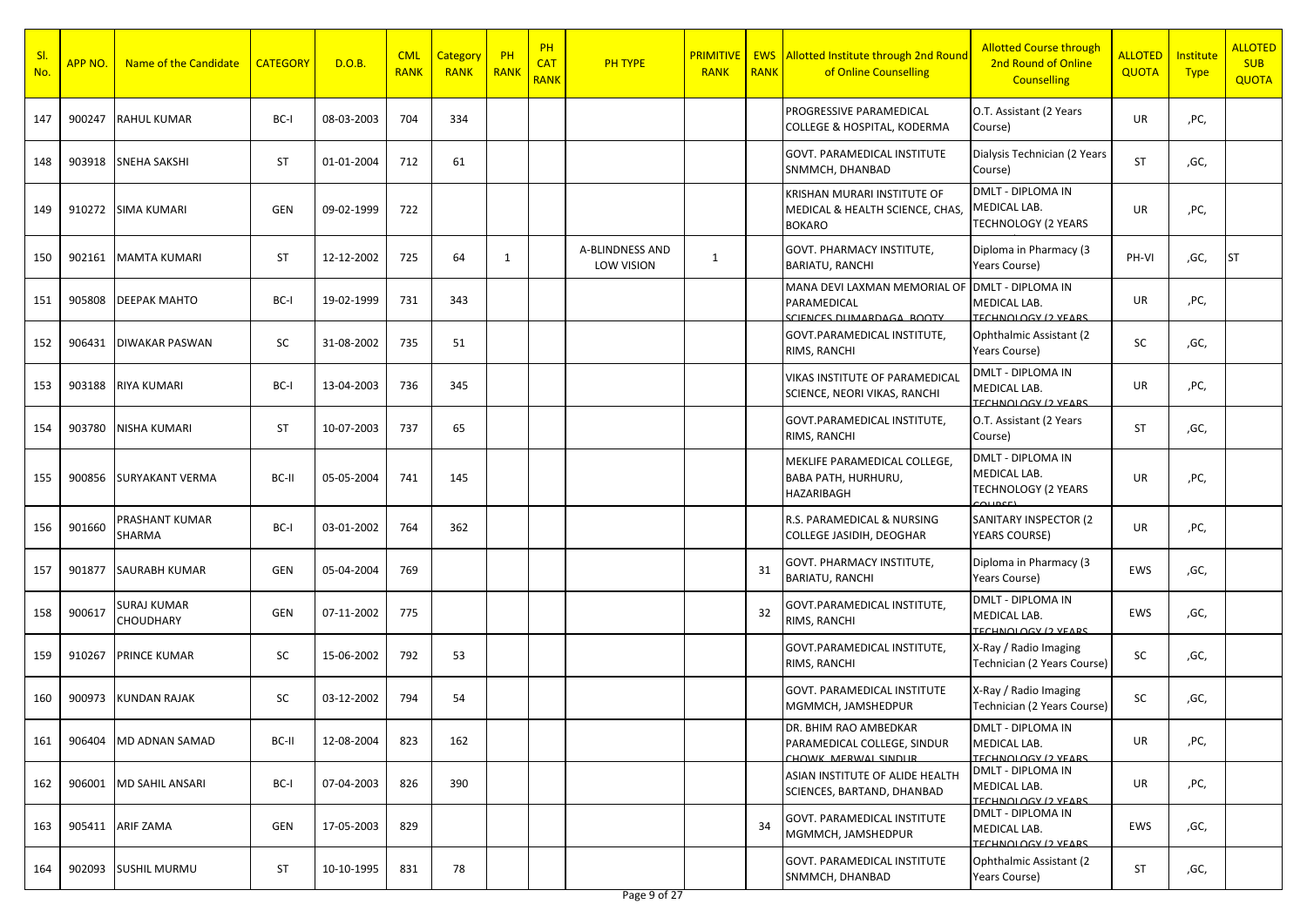| S <sub>l</sub><br>No. | APP NO. | Name of the Candidate           | <b>CATEGORY</b> | D.O.B.     | <b>CML</b><br><b>RANK</b> | Category<br><b>RANK</b> | $P$ H<br>RANK | PH<br><b>CAT</b><br><b>RANK</b> | PH TYPE | <b>PRIMITIVE</b><br><b>RANK</b> | <b>EWS</b><br><b>RANK</b> | Allotted Institute through 2nd Round<br>of Online Counselling                                        | <b>Allotted Course through</b><br>2nd Round of Online<br><b>Counselling</b> | <b>ALLOTED</b><br><b>QUOTA</b> | <b>Institute</b><br><b>Type</b> | <b>ALLOTED</b><br><b>SUB</b><br><b>QUOTA</b> |
|-----------------------|---------|---------------------------------|-----------------|------------|---------------------------|-------------------------|---------------|---------------------------------|---------|---------------------------------|---------------------------|------------------------------------------------------------------------------------------------------|-----------------------------------------------------------------------------|--------------------------------|---------------------------------|----------------------------------------------|
| 165                   | 903157  | <b>AHMAD ANSARI</b>             | BC-I            | 27-09-2002 | 839                       | 397                     |               |                                 |         |                                 |                           | SHINE ABDUL RAZZAQUE ANSARI<br><b>INSTITUTE OF HEALTH EDUCATION &amp;</b><br>RESEARCH CENTRE, RANCHI | MLT / LAB. TECHNICIAN (2<br>YEARS COURSE)                                   | UR                             | ,PC,                            |                                              |
| 166                   | 904291  | <b>ROHIT KUMAR SAHA</b>         | BC-I            | 04-02-1994 | 845                       | 400                     |               |                                 |         |                                 |                           | <b>INSTITUTE OF MEDICAL &amp;</b><br>TECHNOLOGY SCIENCE, DUMKA                                       | <b>DMLT - DIPLOMA IN</b><br>MEDICAL LAB.<br><b>TECHNOLOGY (2 VEARS)</b>     | UR                             | ,PC,                            |                                              |
| 167                   | 903424  | <b>SONI KUMARI</b>              | BC-II           | 25-02-2002 | 863                       | 174                     |               |                                 |         |                                 |                           | <b>GYAN JYOTI PARAMEDICAL &amp;</b><br>NURSING SCHOOL, HAZARIBAGH                                    | O.T. Assistant (2 Years<br>Course)                                          | UR                             | ,PC,                            |                                              |
| 168                   | 907259  | SADANAND                        | SC              | 02-01-2002 | 896                       | 59                      |               |                                 |         |                                 |                           | <b>GOVT. PARAMEDICAL INSTITUTE</b><br>MGMMCH, JAMSHEDPUR                                             | O.T. Assistant (2 Years<br>Course)                                          | SC                             | ,GC,                            |                                              |
| 169                   | 905258  | <b>SURBHI SOREN</b>             | ST              | 11-04-1998 | 897                       | 84                      |               |                                 |         |                                 |                           | GOVT. PARAMEDICAL INSTITUTE<br>SNMMCH, DHANBAD                                                       | Anaesthesia Technician (2<br>Years Course)                                  | <b>ST</b>                      | ,GC,                            |                                              |
| 170                   | 900933  | <b>RAHUL KUMAR</b>              | BC-II           | 01-01-2004 | 901                       | 182                     |               |                                 |         |                                 |                           | BIRSA RESEARCH INSTITUTE FOR<br>MEDICAL & BIOMEDICAL STUDIES,<br><b>ROKARO</b>                       | ANAESTHESIA TECHNICIAN<br>(2 YEARS COURSE)                                  | UR                             | ,PC,                            |                                              |
| 171                   | 904326  | <b>ANSHU KUJUR</b>              | ST              | 29-03-2000 | 929                       | 85                      |               |                                 |         |                                 |                           | GOVT.PARAMEDICAL INSTITUTE,<br>RIMS, RANCHI                                                          | Ophthalmic Assistant (2)<br>Years Course)                                   | ST                             | ,GC,                            |                                              |
| 172                   | 902568  | <b>ABHISHEK KUMAR SINGH</b>     | <b>GEN</b>      | 08-05-2003 | 943                       |                         |               |                                 |         |                                 | 35                        | GOVT. PARAMEDICAL INSTITUTE<br>SNMMCH, DHANBAD                                                       | <b>DMLT - DIPLOMA IN</b><br>MEDICAL LAB.<br><b>TECHNOLOGY (2 VEARS)</b>     | EWS                            | ,GC,                            |                                              |
| 173                   | 901886  | <b>CHARAN HEMBROM</b>           | ST              | 04-01-2001 | 944                       | 87                      |               |                                 |         |                                 |                           | GOVT. PARAMEDICAL INSTITUTE<br>SNMMCH, DHANBAD                                                       | O.T. Assistant (2 Years<br>Course)                                          | <b>ST</b>                      | ,GC,                            |                                              |
| 174                   | 901125  | RITIKA SHAILY DHAN              | ST              | 22-02-2004 | 955                       | 90                      |               |                                 |         |                                 |                           | GOVT.PARAMEDICAL INSTITUTE,<br>RIMS, RANCHI                                                          | O.T. Assistant (2 Years<br>Course)                                          | ST                             | ,GC,                            |                                              |
| 175                   | 908931  | <b>SHANKAR SOREN</b>            | ST              | 22-07-1999 | 956                       | 91                      |               |                                 |         |                                 |                           | GOVT.PARAMEDICAL INSTITUTE,<br>RIMS, RANCHI                                                          | O.T. Assistant (2 Years<br>Course)                                          | ST                             | ,GC,                            |                                              |
| 176                   | 903649  | <b>PRASHANT BEDIYA</b>          | ST              | 12-01-1998 | 969                       | 92                      |               |                                 |         |                                 |                           | GOVT.PARAMEDICAL INSTITUTE,<br>RIMS, RANCHI                                                          | X-Ray / Radio Imaging<br>Technician (2 Years Course)                        | ST                             | ,GC,                            |                                              |
| 177                   | 900311  | <b>RENU MAHTO</b>               | BC-I            | 01-02-2004 | 977                       | 467                     |               |                                 |         |                                 |                           | CITY PARAMEDICAL INSTITUTE PISKA<br>MORE, RANCHI                                                     | DMLT - DIPLOMA IN<br>MEDICAL LAB.<br><b>TECHNOLOGY (2 YEARS</b><br>COURSE)  | UR                             | ,PC,                            |                                              |
| 178                   | 902155  | <b>ASHA KUMARI</b>              | BC-I            | 13-06-2002 | 983                       | 471                     |               |                                 |         |                                 |                           | CITY PARAMEDICAL INSTITUTE PISKA MEDICAL LAB.<br>MORE, RANCHI                                        | <b>DMLT - DIPLOMA IN</b><br><b>TECHNOLOGY (2 YEARS</b><br>COURSE)           | UR                             | ,PC,                            |                                              |
| 179                   | 902266  | <b>GUDIYA MAHATO</b>            | BC-I            | 10-03-2003 | 988                       | 474                     |               |                                 |         |                                 |                           | INSTITUTE OF MEDICAL & HEALTH<br>SCIENCE, BARADIH, JAINAMORE,<br><b>BOKARO</b>                       | DMLT - DIPLOMA IN<br>MEDICAL LAB.<br><b>TECHNOLOGY (2 YEARS</b><br>COURSE)  | UR                             | ,PC,                            |                                              |
| 180                   | 906713  | <b>RISHI KUMAR</b><br>CHOUDHARY | BC-I            | 12-12-1995 | 1006                      | 485                     |               |                                 |         |                                 |                           | GYAN JYOTI PARAMEDICAL &<br>NURSING SCHOOL, HAZARIBAGH                                               | OPHTHALMIC ASSISTANT (2<br>YEARS COURSE)                                    | UR                             | ,PC,                            |                                              |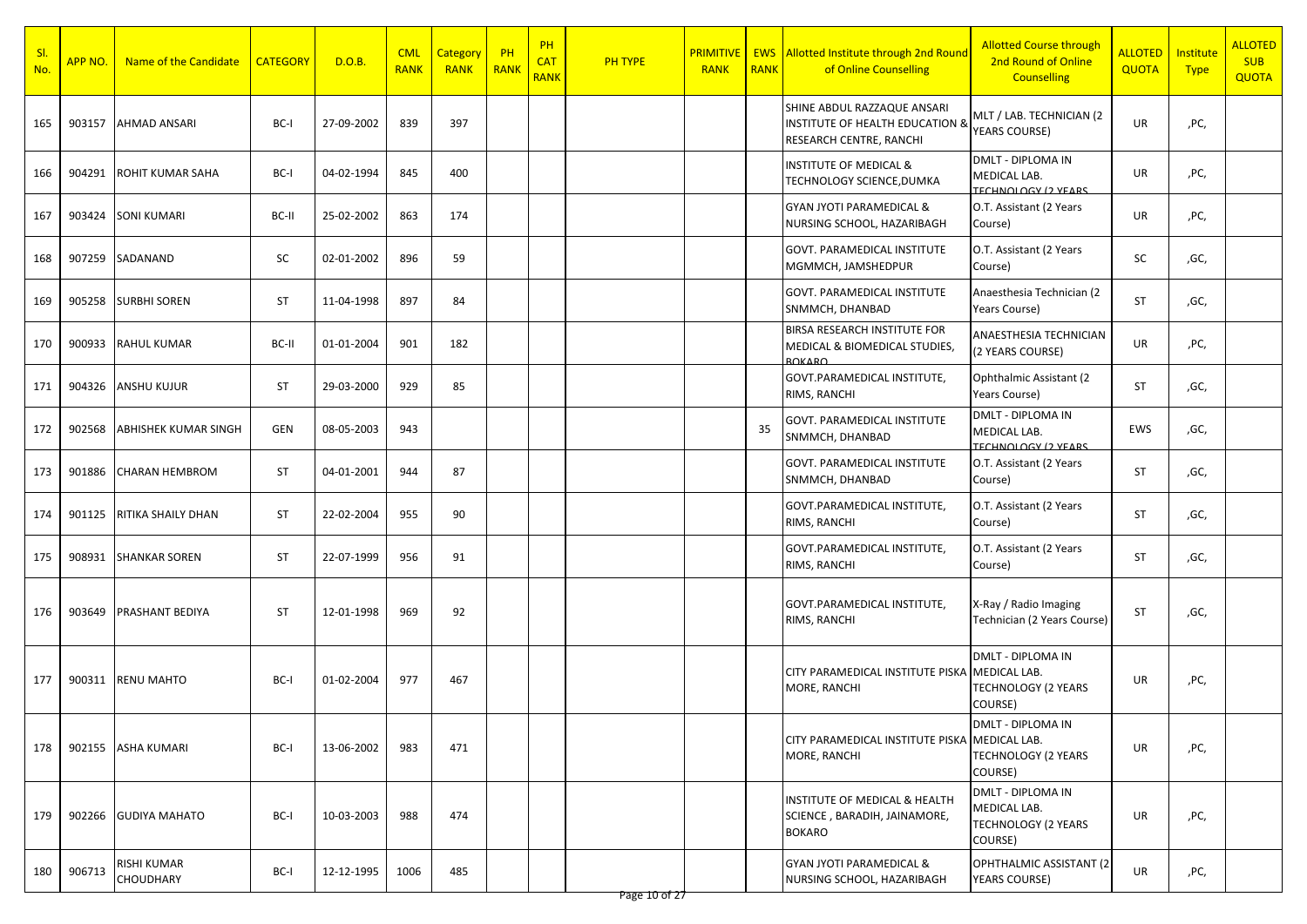| SI.<br>No. | APP NO. | Name of the Candidate     | <b>CATEGORY</b> | D.O.B.     | <b>CML</b><br><b>RANK</b> | <b>Category</b><br><b>RANK</b> | PH<br><b>RANK</b> | <b>PH</b><br><b>CAT</b><br><b>RANK</b> | PH TYPE | <b>PRIMITIVE</b><br><b>RANK</b> | <b>RANK</b> | <b>EWS</b> Allotted Institute through 2nd Round<br>of Online Counselling               | <b>Allotted Course through</b><br>2nd Round of Online<br><b>Counselling</b>       | ALLOTED<br><b>QUOTA</b> | Institute<br><b>Type</b> | <b>ALLOTED</b><br><b>SUB</b><br><b>QUOTA</b> |
|------------|---------|---------------------------|-----------------|------------|---------------------------|--------------------------------|-------------------|----------------------------------------|---------|---------------------------------|-------------|----------------------------------------------------------------------------------------|-----------------------------------------------------------------------------------|-------------------------|--------------------------|----------------------------------------------|
| 181        |         | 901247 AMAN KUMAR         | BC-I            | 13-11-2004 | 1021                      | 496                            |                   |                                        |         |                                 |             | INSTITUTE OF PARAMEDICAL<br>EDUCATION, P.P. COMPOUND,<br>RANCHI                        | O.T. Assistant (2 Years<br>Course)                                                | UR                      | ,PC,                     |                                              |
| 182        |         | 902966 SAGAR SETH         | SC              | 13-03-1998 | 1038                      | 70                             |                   |                                        |         |                                 |             | <b>GOVT. PARAMEDICAL INSTITUTE</b><br>MGMMCH, JAMSHEDPUR                               | <b>DMLT - DIPLOMA IN</b><br>MEDICAL LAB.<br><b>TECHNOLOGY (2 YEARS)</b>           | SC                      | ,GC,                     |                                              |
| 183        | 904500  | <b>HARSH KUMAR</b>        | BC-II           | 06-01-1999 | 1042                      | 202                            |                   |                                        |         |                                 |             | VANANCHAL INSTITUTE OF HEALTH<br><b>EDUCATION &amp; RESEARCH,</b><br>FARATHIYA, GARHWA | O.T. Assistant (2 Years<br>Course)                                                | UR                      | ,PC,                     |                                              |
| 184        | 907556  | <b>AVINASH KUMAR RAVI</b> | SC              | 03-01-2000 | 1043                      | 71                             |                   |                                        |         |                                 |             | GOVT. PARAMEDICAL INSTITUTE<br>MGMMCH, JAMSHEDPUR                                      | Ophthalmic Assistant (2)<br>Years Course)                                         | SC                      | ,GC,                     |                                              |
| 185        |         | 908590 SUMAN KUMARI       | BC-I            | 16-08-2000 | 1058                      | 513                            |                   |                                        |         |                                 |             | INSTITUTE OF MEDICAL & HEALTH<br>SCIENCE, BARADIH, JAINAMORE,<br><b>BOKARO</b>         | <b>DMLT - DIPLOMA IN</b><br>MEDICAL LAB.<br><b>TECHNOLOGY (2 YEARS</b><br>COURSE) | UR                      | ,PC,                     |                                              |
| 186        |         | 905956 SOURAV MAHTO       | BC-I            | 23-11-2001 | 1065                      | 518                            |                   |                                        |         |                                 |             | IDEAL ACADEMY OF PARAMEDICAL<br>SCIENCES, BOOTY ROAD, BARIATU,<br>RANCHI               | DMLT - DIPLOMA IN<br>MEDICAL LAB.<br><b>TECHNOLOGY (2 YEARS</b><br>COURSE)        | UR                      | ,PC,                     |                                              |
| 187        | 904040  | PANKAJ KUMAR              | GEN             | 11-10-1997 | 1067                      |                                |                   |                                        |         |                                 | 38          | <b>GOVT. PARAMEDICAL INSTITUTE</b><br>SNMMCH, DHANBAD                                  | Ophthalmic Assistant (2)<br>Years Course)                                         | EWS                     | ,GC,                     |                                              |
| 188        | 905160  | <b>VISHNU PRABHAKAR</b>   | SC              | 12-08-1992 | 1070                      | 72                             |                   |                                        |         |                                 |             | INSTITUTE OF PARAMEDICAL<br>EDUCATION, P.P. COMPOUND,<br>RANCHI                        | <b>DMLT - DIPLOMA IN</b><br>MEDICAL LAB.<br><b>TECHNOLOGY (2 YEARS</b><br>COURSE) | UR                      | ,PC,                     |                                              |
| 189        | 904722  | <b>INDRAJIT RAM</b>       | SC              | 25-02-1997 | 1106                      | 77                             |                   |                                        |         |                                 |             | CITY PARAMEDICAL INSTITUTE PISKA MEDICAL LAB.<br>MORE, RANCHI                          | <b>DMLT - DIPLOMA IN</b><br><b>TECHNOLOGY (2 YEARS</b><br>COURSE)                 | SC                      | ,PC,                     |                                              |
| 190        | 905998  | <b>ANADI KUMAR MAHATO</b> | BC-I            | 19-06-1998 | 1123                      | 540                            |                   |                                        |         |                                 |             | BIRSA RESEARCH INSTITUTE FOR<br>MEDICAL & BIOMEDICAL STUDIES,<br><b>BOKARO</b>         | ANAESTHESIA TECHNICIAN<br>(2 YEARS COURSE)                                        | UR                      | ,PC,                     |                                              |
| 191        |         | 907194 PAPPU KUMAR        | BC-II           | 13-06-2001 | 1133                      | 227                            |                   |                                        |         |                                 |             | IDEAL ACADEMY OF PARAMEDICAL<br>SCIENCES, BOOTY ROAD, BARIATU,<br>RANCHI               | Cath Lab. Technician (2<br>Years Course)                                          | UR                      | ,PC,                     |                                              |
| 192        |         | 902706 KUMARI PAYAL RANI  | SC              | 12-03-2004 | 1134                      | 81                             |                   |                                        |         |                                 |             | GOVT. PARAMEDICAL INSTITUTE<br>MGMMCH, JAMSHEDPUR                                      | <b>ECG Technician (2 Years</b><br>Course)                                         | SC                      | ,GC,                     |                                              |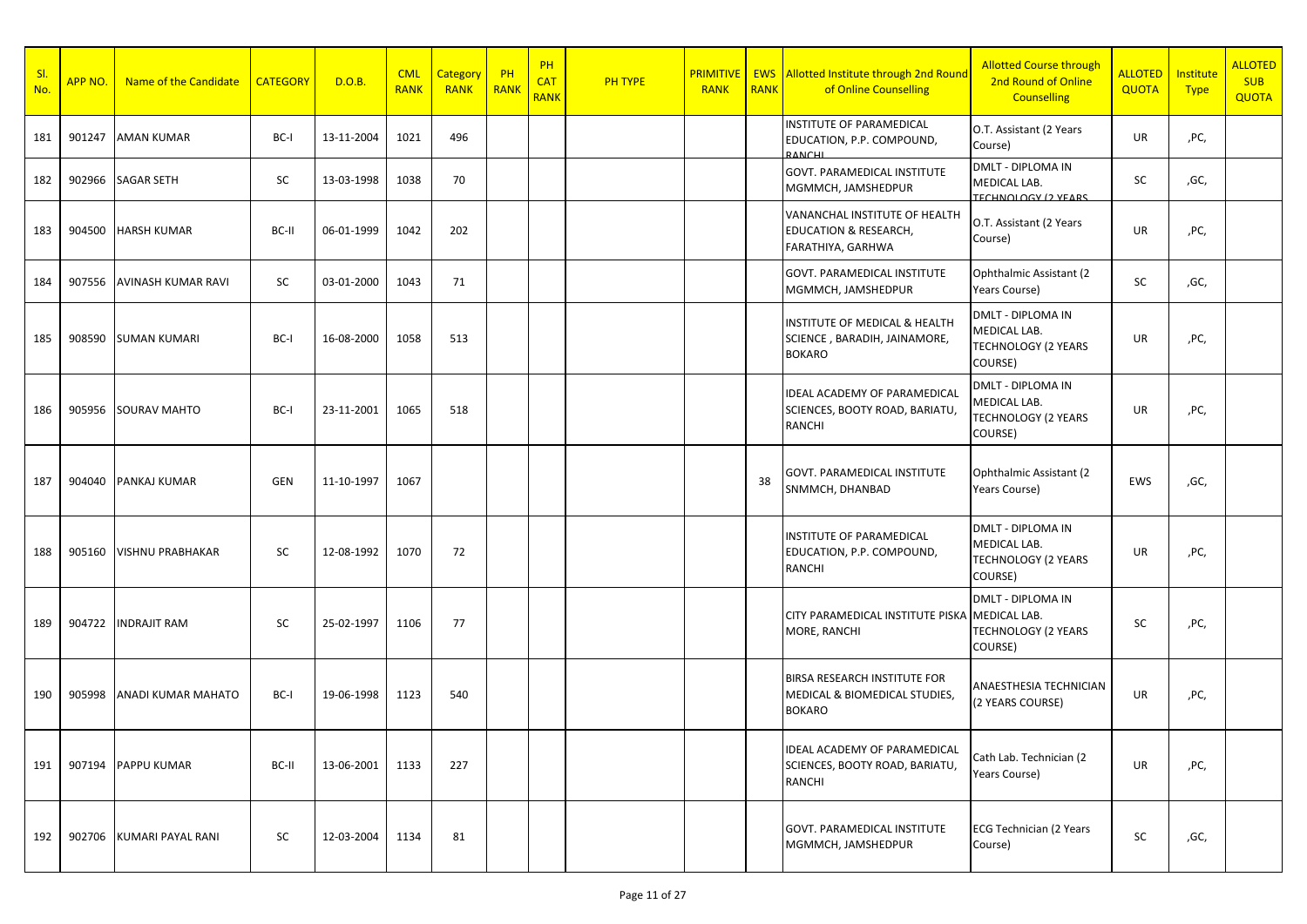| SI.<br>No. | APP NO. | Name of the Candidate     | <b>CATEGORY</b> | D.O.B.     | <b>CML</b><br><b>RANK</b> | Category<br><b>RANK</b> | $P$ H<br>RANK | PH<br><b>CAT</b><br><b>RANK</b> | <b>PH TYPE</b> | <b>RANK</b> | <b>RANK</b> | <b>PRIMITIVE</b> EWS Allotted Institute through 2nd Round<br>of Online Counselling                                        | <b>Allotted Course through</b><br>2nd Round of Online<br><b>Counselling</b> | <b>ALLOTED</b><br><b>QUOTA</b> | Institute<br><b>Type</b> | <b>ALLOTED</b><br><b>SUB</b><br><b>QUOTA</b> |
|------------|---------|---------------------------|-----------------|------------|---------------------------|-------------------------|---------------|---------------------------------|----------------|-------------|-------------|---------------------------------------------------------------------------------------------------------------------------|-----------------------------------------------------------------------------|--------------------------------|--------------------------|----------------------------------------------|
| 193        | 908605  | <b>SHREEJAL KUMARI</b>    | <b>ST</b>       | 29-01-2001 | 1160                      | 109                     |               |                                 |                |             |             | GOVT.PARAMEDICAL INSTITUTE,<br>RIMS, RANCHI                                                                               | Ophthalmic Assistant (2)<br>Years Course)                                   | <b>ST</b>                      | ,GC,                     |                                              |
| 194        | 906317  | <b>SHIVAM GOSWAMI</b>     | BC-II           | 12-09-2001 | 1164                      | 235                     |               |                                 |                |             |             | INSTITUTE OF PARAMEDICAL<br>EDUCATION, P.P. COMPOUND,<br>RANCHI                                                           | DMLT - DIPLOMA IN<br>MEDICAL LAB.<br><b>TECHNOLOGY (2 YEARS</b><br>COURSE)  | UR                             | ,PC,                     |                                              |
| 195        | 909060  | <b>DEB PRAKASH MAHATO</b> | BC-I            | 09-04-2004 | 1167                      | 561                     |               |                                 |                |             |             | VIKAS INSTITUTE OF PARAMEDICAL<br>SCIENCE, NEORI VIKAS, RANCHI                                                            | DMLT - DIPLOMA IN<br>MEDICAL LAB.<br><b>TECHNOLOGY (2 YEARS</b><br>COURSE)  | BC-I                           | ,PC,                     |                                              |
| 196        |         | 902980 JAY RAJAK          | <b>SC</b>       | 25-08-1999 | 1170                      | 83                      |               |                                 |                |             |             | GOVT. PARAMEDICAL INSTITUTE<br>SNMMCH, DHANBAD                                                                            | ECG Technician (2 Years<br>Course)                                          | SC                             | ,GC,                     |                                              |
| 197        | 902003  | <b>UJJWAL KUMAR</b>       | GEN             | 14-02-1999 | 1175                      |                         |               |                                 |                |             |             | <b>ASARFI INSTITUTE OF</b><br>PARAMEDICAL, BARMURI, B-<br>POLYTECHNIC, DHANBAD                                            | Dialysis Technician (2 Years<br>Course)                                     | UR                             | ,PC,                     |                                              |
| 198        |         | 905048 JACKY JOSEPH       | GEN             | 13-11-1992 | 1189                      |                         |               |                                 |                |             | 40          | GOVT. PARAMEDICAL INSTITUTE<br>MGMMCH, JAMSHEDPUR                                                                         | Ophthalmic Assistant (2)<br>Years Course)                                   | EWS                            | ,GC,                     |                                              |
| 199        | 906048  | KUMARI DEEP JYOTI         | <b>GEN</b>      | 26-08-2002 | 1221                      |                         |               |                                 |                |             |             | HAMIDA PARAMEDICAL INSTITUTE & O.T. Assistant (2 Years<br>RESEARCH, ITKI, RANCHI                                          | Course)                                                                     | <b>UR</b>                      | ,PC,                     |                                              |
| 200        | 906417  | PRATIMA KUMARI            | <b>ST</b>       | 10-01-2008 | 1223                      | 115                     |               |                                 |                |             |             | GOVT. PARAMEDICAL INSTITUTE<br>MGMMCH, JAMSHEDPUR                                                                         | DMLT - DIPLOMA IN<br>MEDICAL LAB.<br><b>TECHNOLOGY (2 YEARS</b><br>COURSE)  | <b>ST</b>                      | ,GC,                     |                                              |
| 201        | 900643  | SHOBHA KUMARI             | BC-I            | 25-11-2003 | 1245                      | 598                     |               |                                 |                |             |             | SRINIWASH INSTITUTE OF<br>PARAMEDICAL SCIENCES,<br>HAZARIBAGH COLLEGE OF DENTAL<br>SCIENCE & HOSPITAL, HAZARIBAGH COURSE) | <b>DMLT - DIPLOMA IN</b><br>MEDICAL LAB.<br><b>TECHNOLOGY (2 YEARS</b>      | UR                             | ,PC,                     |                                              |
| 202        |         | 903482 LAXMI KUMARI       | BC-II           | 01-01-2003 | 1262                      | 258                     |               |                                 |                |             |             | MEKLIFE PARAMEDICAL COLLEGE,<br>BABA PATH, HURHURU,<br>HAZARIBAGH                                                         | DMLT - DIPLOMA IN<br>MEDICAL LAB.<br><b>TECHNOLOGY (2 YEARS</b><br>COURSE)  | UR                             | ,PC,                     |                                              |
| 203        |         | 900656 RAHUL KUMAR        | BC-I            | 15-08-2003 | 1267                      | 608                     |               |                                 |                |             |             | INSTITUTE OF PARAMEDICAL<br>EDUCATION, P.P. COMPOUND,<br>RANCHI                                                           | DMLT - DIPLOMA IN<br>MEDICAL LAB.<br><b>TECHNOLOGY (2 YEARS</b><br>COURSE)  | UR                             | ,PC,                     |                                              |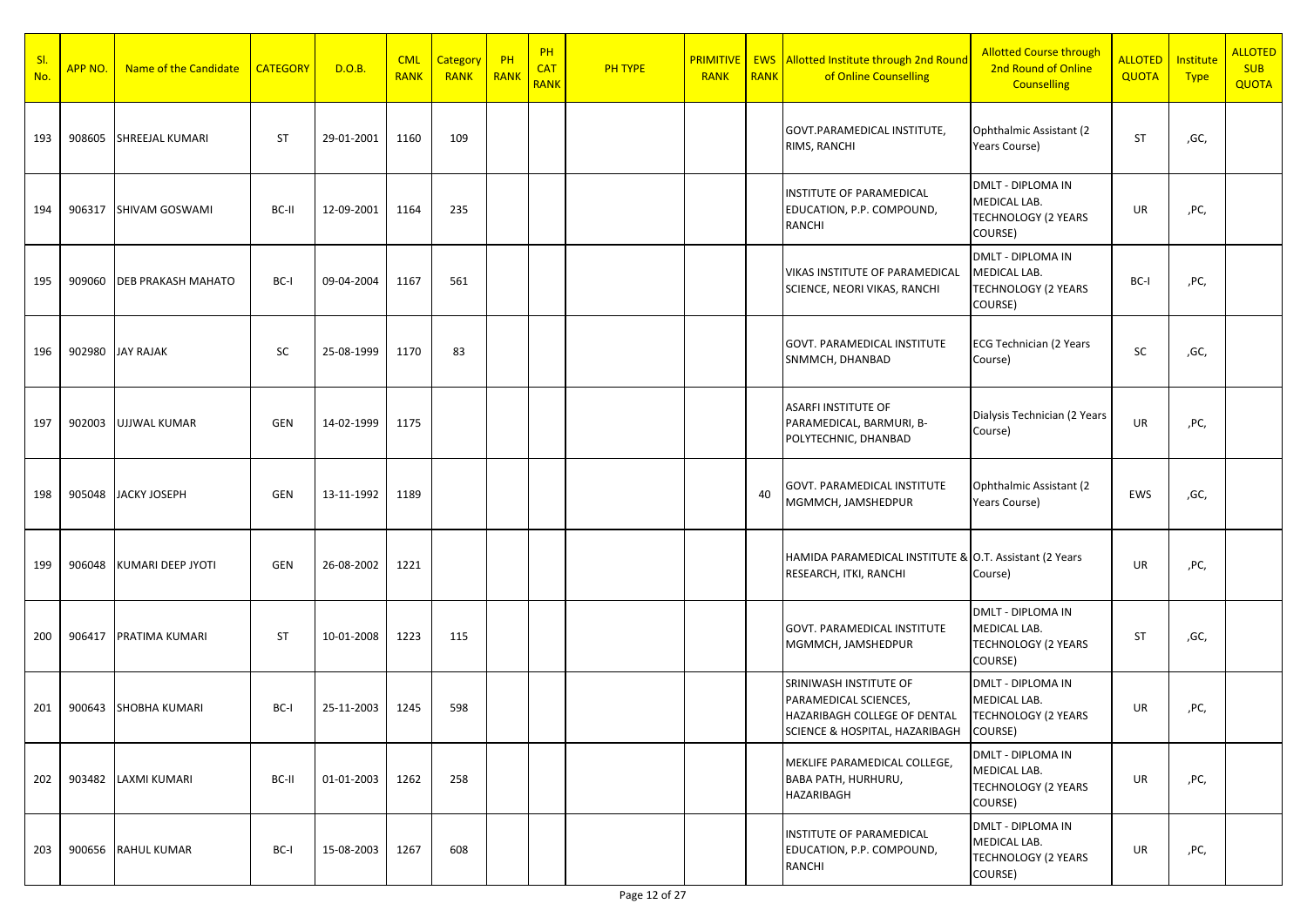| SI.<br>No. | <b>APP NO.</b> | Name of the Candidate    | <b>CATEGORY</b> | D.O.B.     | <b>CML</b><br><b>RANK</b> | Category<br><b>RANK</b> | $P$ H<br>RANK | PH<br><b>CAT</b><br><b>RANK</b> | <b>PH TYPE</b> | <b>RANK</b> | <b>RANK</b> | <b>PRIMITIVE   EWS Allotted Institute through 2nd Round</b><br>of Online Counselling | <b>Allotted Course through</b><br>2nd Round of Online<br><b>Counselling</b>       | <b>ALLOTED</b><br>QUOTA | Institute<br><b>Type</b> | <b>ALLOTED</b><br><b>SUB</b><br><b>QUOTA</b> |
|------------|----------------|--------------------------|-----------------|------------|---------------------------|-------------------------|---------------|---------------------------------|----------------|-------------|-------------|--------------------------------------------------------------------------------------|-----------------------------------------------------------------------------------|-------------------------|--------------------------|----------------------------------------------|
| 204        | 906106         | NISHA KUMARI             | GEN             | 05-08-1998 | 1283                      |                         |               |                                 |                |             |             | KALAWATI SCHOOL OF NURSING &<br>PARAMEDICAL TECHNOLOGY,<br>HEHAL, RANCHI             | <b>DMLT - DIPLOMA IN</b><br>MEDICAL LAB.<br><b>TECHNOLOGY (2 YEARS</b><br>COURSE) | UR                      | ,PC,                     |                                              |
| 205        | 904628         | VIMLESH KUMAR YADAV      | BC-II           | 22-01-2002 | 1285                      | 263                     |               |                                 |                |             |             | <b>BANSHIDHAR SCHOOL OF</b><br>PARAMEDICAL SCIENCES, REHLA,<br>PALAMU                | <b>ECG TECHNICIAN (2 YEARS</b><br>COURSE)                                         | UR                      | ,PC,                     |                                              |
| 206        | 904713         | <b>KARTIK DAS</b>        | SC              | 23-12-1999 | 1291                      | 92                      |               |                                 |                |             |             | GOVT. PARAMEDICAL INSTITUTE<br>MGMMCH, JAMSHEDPUR                                    | Anaesthesia Technician (2<br>Years Course)                                        | SC                      | ,GC,                     |                                              |
| 207        | 904759         | <b>RAKESH KUMAR SAHA</b> | BC-I            | 01-01-2002 | 1300                      | 625                     |               |                                 |                |             |             | SURYA PARAMEDICAL INSTITUTE,<br>SAHEBGANJ                                            | <b>DMLT - DIPLOMA IN</b><br>MEDICAL LAB.<br><b>TECHNOLOGY (2 YEARS</b><br>COURSE) | UR                      | ,PC,                     |                                              |
| 208        | 904097         | VISHWAJEET KUMAR         | BC-I            | 09-04-2001 | 1302                      | 627                     |               |                                 |                |             |             | R.S. ROY PARAMEDICAL & RESEARCH<br>INSTITUTE, RANESHWAR, DUMKA                       | X-RAY TECHNICIAN /<br>RADIOGRAPHER (2 YEARS<br>COURSE)                            | UR                      | ,PC,                     |                                              |
| 209        | 900454         | <b>MAUSMI KUMARI</b>     | BC-II           | 31-07-2003 | 1312                      | 266                     |               |                                 |                |             |             | DEEPAK MEMORIAL COLLEGE &<br>HOSPITAL KANDRI MORE, CHIL TOLI,<br>MANDER, RANCHI      | <b>DMLT - DIPLOMA IN</b><br>MEDICAL LAB.<br><b>TECHNOLOGY (2 YEARS</b><br>COURSE) | UR                      | ,PC,                     |                                              |
| 210        | 908061         | PRATIMA KUJUR            | ST              | 22-07-2000 | 1376                      | 123                     |               |                                 |                |             |             | GOVT. PARAMEDICAL INSTITUTE<br>MGMMCH, JAMSHEDPUR                                    | O.T. Assistant (2 Years<br>Course)                                                | <b>ST</b>               | ,GC,                     |                                              |
| 211        | 904224         | <b>VEENA KUMARI</b>      | BC-II           | 03-01-2000 | 1392                      | 283                     |               |                                 |                |             |             | DEEPAK MEMORIAL COLLEGE &<br>HOSPITAL KANDRI MORE, CHIL TOLI,<br>MANDER, RANCHI      | DMLT - DIPLOMA IN<br>MEDICAL LAB.<br><b>TECHNOLOGY (2 YEARS</b><br>COURSE)        | UR                      | ,PC,                     |                                              |
| 212        | 906974         | <b>PRATIBHA ORAON</b>    | ST              | 05-11-2001 | 1425                      | 128                     |               |                                 |                |             |             | GOVT.PARAMEDICAL INSTITUTE,<br>RIMS, RANCHI                                          | Cath Lab. Technician (2<br>Years Course)                                          | <b>ST</b>               | ,GC,                     |                                              |
| 213        | 908586         | MD SHAHANWAZ ANSARI      | BC-I            | 12-12-1996 | 1442                      | 701                     |               |                                 |                |             |             | SURYA PARAMEDICAL INSTITUTE,<br>SAHEBGANJ                                            | <b>DMLT - DIPLOMA IN</b><br>MEDICAL LAB.<br><b>TECHNOLOGY (2 YEARS</b><br>COURSE) | UR                      | ,PC,                     |                                              |
| 214        | 908380         | <b>ANPURNA KUMARI</b>    | <b>ST</b>       | 15-06-1999 | 1454                      | 130                     |               |                                 |                |             |             | GOVT. PARAMEDICAL INSTITUTE<br>SNMMCH, DHANBAD                                       | Ophthalmic Assistant (2<br>Years Course)                                          | <b>ST</b>               | ,GC,                     |                                              |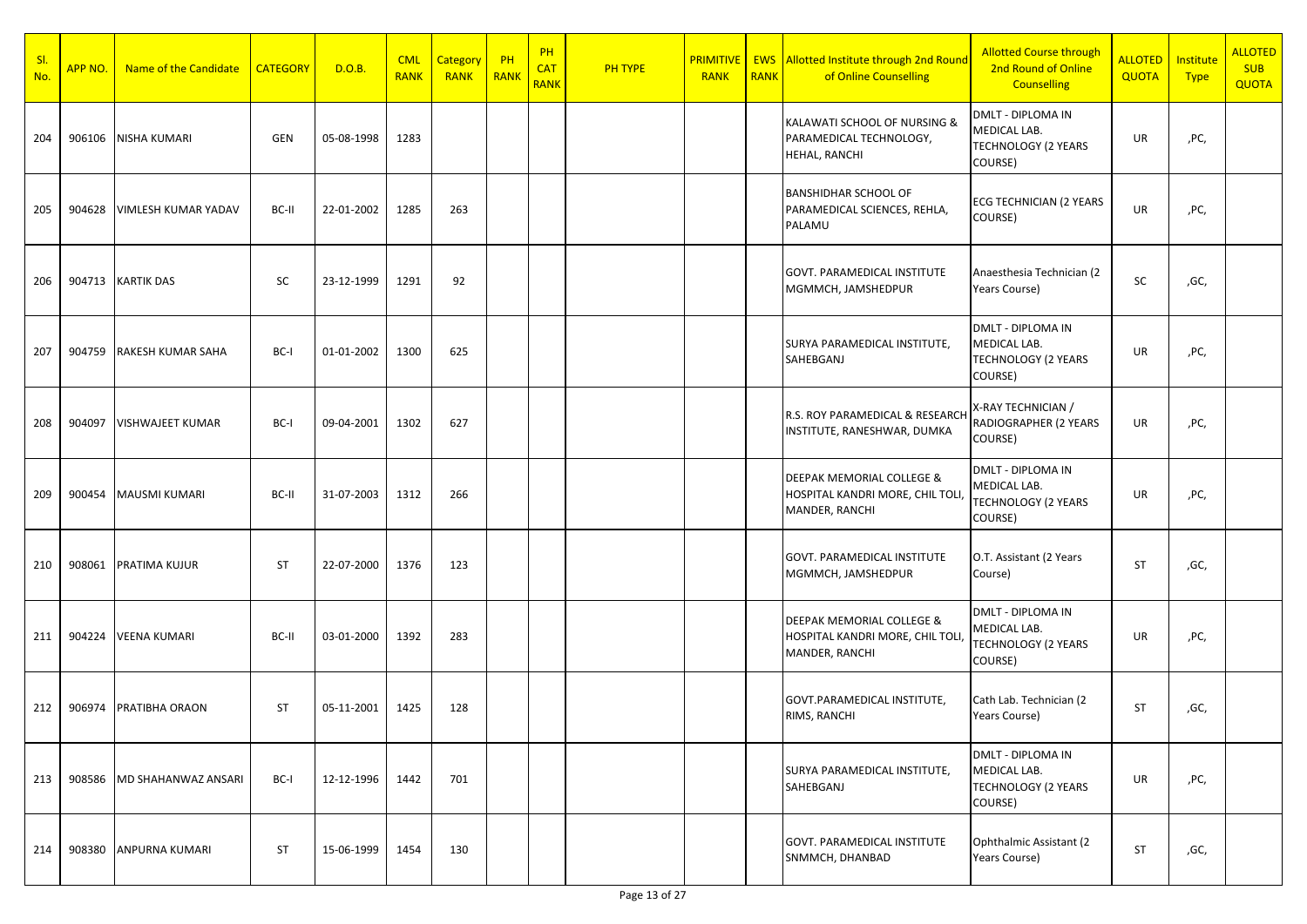| <u>sl.</u><br>No. | APP NO. | Name of the Candidate     | <b>CATEGORY</b> | D.O.B.     | <b>CML</b><br><b>RANK</b> | Category<br><b>RANK</b> | $P$ H<br>RANK | PH<br><b>CAT</b><br><b>RANK</b> | <b>PH TYPE</b> | <b>RANK</b> | <b>RANK</b> | <b>PRIMITIVE   EWS Allotted Institute through 2nd Round</b><br>of Online Counselling            | <b>Allotted Course through</b><br>2nd Round of Online<br><b>Counselling</b>       | ALLOTED<br>QUOTA | Institute<br><b>Type</b> | <b>ALLOTED</b><br><b>SUB</b><br><b>QUOTA</b> |
|-------------------|---------|---------------------------|-----------------|------------|---------------------------|-------------------------|---------------|---------------------------------|----------------|-------------|-------------|-------------------------------------------------------------------------------------------------|-----------------------------------------------------------------------------------|------------------|--------------------------|----------------------------------------------|
| 215               | 903545  | <b>SONU KUMAR VERMA</b>   | BC-II           | 02-03-2003 | 1460                      | 292                     |               |                                 |                |             |             | SWARNREKHA INSTITUTE OF PARA<br>MEDICAL SCIENCES, BARIATU ROAD, RADIOGRAPHER (2 YEARS<br>RANCHI | X-RAY TECHNICIAN /<br>COURSE)                                                     | UR               | ,PC,                     |                                              |
| 216               | 903636  | <b>MRITUNJAY KUMAR</b>    | BC-I            | 15-12-1985 | 1473                      | 716                     |               |                                 |                |             |             | JAGANNATH LIFE CARE PVT. LTD.<br><b>BOOTY ROAD (BEHIND MACHHALI</b><br>GHAR), RANCHI            | O.T. Assistant (2 Years<br>Course)                                                | UR               | ,PC,                     |                                              |
| 217               | 908091  | MUKESH KUMAR<br>CHAUDHARY | BC-I            | 02-01-2002 | 1491                      | 723                     |               |                                 |                |             |             | <b>INSTITUTE OF PARAMEDICAL</b><br>EDUCATION, P.P. COMPOUND,<br>RANCHI                          | <b>DMLT - DIPLOMA IN</b><br>MEDICAL LAB.<br><b>TECHNOLOGY (2 YEARS</b><br>COURSE) | BC-I             | ,PC,                     |                                              |
| 218               | 905162  | <b>LAXMI ORAON</b>        | ST              | 12-04-1997 | 1493                      | 132                     |               |                                 |                |             |             | GOVT.PARAMEDICAL INSTITUTE,<br>RIMS, RANCHI                                                     | Anaesthesia Technician (2<br>Years Course)                                        | <b>ST</b>        | ,GC,                     |                                              |
| 219               | 905529  | JOSHI DANG                | ST              | 26-10-1998 | 1495                      | 133                     |               |                                 |                |             |             | GOVT.PARAMEDICAL INSTITUTE,<br>RIMS, RANCHI                                                     | Ophthalmic Assistant (2)<br>Years Course)                                         | ST               | ,GC,                     |                                              |
| 220               | 905586  | MD MUNAQEEB HUSSAIN       | BC-I            | 05-02-1996 | 1497                      | 726                     |               |                                 |                |             |             | SURYA PARAMEDICAL INSTITUTE,<br>SAHEBGANJ                                                       | <b>DMLT - DIPLOMA IN</b><br>MEDICAL LAB.<br><b>TECHNOLOGY (2 YEARS</b><br>COURSE) | UR               | ,PC,                     |                                              |
| 221               | 909381  | <b>DEEPAK SAW</b>         | BC-I            | 12-11-2001 | 1510                      | 730                     |               |                                 |                |             |             | INSTITUTE OF PARAMEDICAL<br>EDUCATION, P.P. COMPOUND,<br>RANCHI                                 | O.T. Assistant (2 Years<br>Course)                                                | UR               | ,PC,                     |                                              |
| 222               | 903744  | <b>PURAB MARDI</b>        | ST              | 01-02-2000 | 1528                      | 139                     |               |                                 |                |             |             | GOVT. PARAMEDICAL INSTITUTE<br>MGMMCH, JAMSHEDPUR                                               | O.T. Assistant (2 Years<br>Course)                                                | ST               | ,GC,                     |                                              |
| 223               | 900004  | <b>SAURAV RAJ</b>         | BC-I            | 27-12-2003 | 1531                      | 739                     |               |                                 |                |             |             | KASYAP MEMORIAL EYE HOSPITAL,<br>PURULIA ROAD, RANCHI                                           | OPHTHALMIC ASSISTANT (2)<br><b>YEARS COURSE)</b>                                  | UR               | ,PC,                     |                                              |
| 224               | 906488  | <b>PRERNA TIRKEY</b>      | <b>ST</b>       | 28-04-2003 | 1541                      | 142                     |               |                                 |                |             |             | GOVT.PARAMEDICAL INSTITUTE,<br>RIMS, RANCHI                                                     | <b>ECG Technician (2 Years</b><br>Course)                                         | <b>ST</b>        | ,GC,                     |                                              |
| 225               | 906036  | <b>GOUTAM KUMAR MAHTO</b> | BC-I            | 26-06-2003 | 1543                      | 746                     |               |                                 |                |             |             | CITY PARAMEDICAL INSTITUTE PISKA MEDICAL LAB.<br>MORE, RANCHI                                   | DMLT - DIPLOMA IN<br><b>TECHNOLOGY (2 YEARS</b><br>COURSE)                        | BC-I             | ,PC,                     |                                              |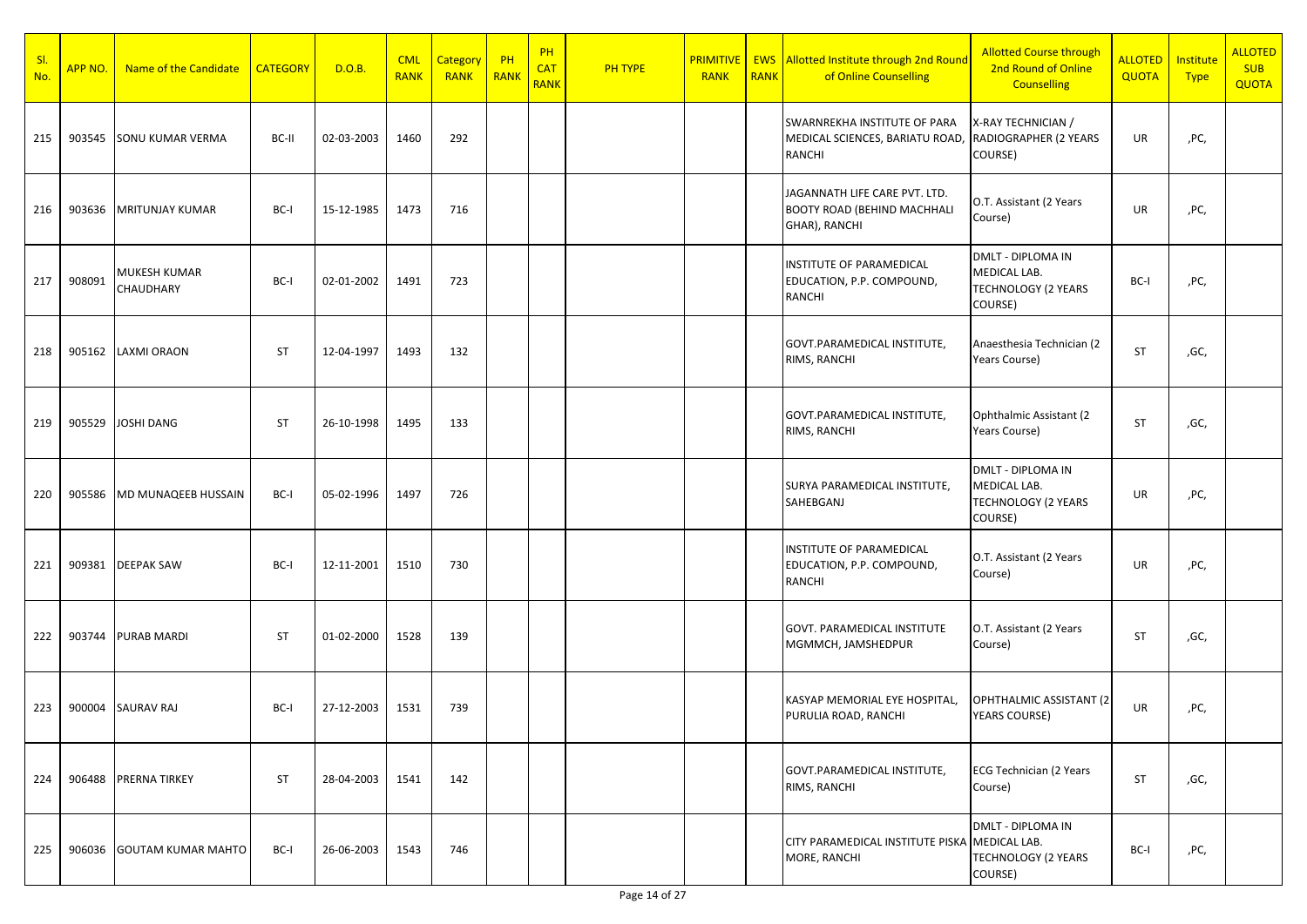| SI.<br>No. | APP NO. | Name of the Candidate     | <b>CATEGORY</b> | D.O.B.     | <b>CML</b><br><b>RANK</b> | Category<br>RANK | PH<br>RANK | PH<br><b>CAT</b><br><b>RANK</b> | <b>PH TYPE</b> | <b>PRIMITIVE</b><br><b>RANK</b> | <b>RANK</b> | <b>EWS</b> Allotted Institute through 2nd Round<br>of Online Counselling                                | <b>Allotted Course through</b><br>2nd Round of Online<br><b>Counselling</b> | <b>ALLOTED</b><br>QUOTA | Institute<br><b>Type</b> | <b>ALLOTED</b><br><b>SUB</b><br>QUOTA |
|------------|---------|---------------------------|-----------------|------------|---------------------------|------------------|------------|---------------------------------|----------------|---------------------------------|-------------|---------------------------------------------------------------------------------------------------------|-----------------------------------------------------------------------------|-------------------------|--------------------------|---------------------------------------|
| 226        | 904900  | <b>BHARAT MAHATO</b>      | BC-I            | 15-04-2002 | 1550                      | 750              |            |                                 |                |                                 |             | TATANAGAR INSTITUTE OF<br>PARAMEDICAL TECHNOLOHY,<br>ADITYAPUR INDUSTRIAL AREA,<br>SERAIKELLA-KHARSAWAN | MLT / LAB. TECHNICIAN (2<br>YEARS COURSE)                                   | UR                      | ,PC,                     |                                       |
| 227        |         | 906511 NEHA PRIYA         | BC-II           | 27-04-1995 | 1552                      | 311              |            |                                 |                |                                 |             | <b>INSTITUTE OF MEDICAL SCIENCE &amp;</b><br>HEALTH, GUTWA TOLI, RATU,<br>RANCHI                        | SANITARY INSPECTOR (2<br><b>YEARS COURSE)</b>                               | UR                      | ,PC,                     |                                       |
| 228        | 905373  | <b>ROHIT TIRKEY</b>       | <b>ST</b>       | 06-07-1993 | 1555                      | 144              |            |                                 |                |                                 |             | GOVT.PARAMEDICAL INSTITUTE,<br>RIMS, RANCHI                                                             | Anaesthesia Technician (2<br>Years Course)                                  | <b>ST</b>               | ,GC,                     |                                       |
| 229        | 903840  | RINKI VISHWAKARMA         | BC-I            | 25-05-1998 | 1564                      | 754              |            |                                 |                |                                 |             | <b>ASARFI INSTITUTE OF</b><br>PARAMEDICAL, BARMURI, B-<br>POLYTECHNIC, DHANBAD                          | X-RAY TECHNICIAN /<br>RADIOGRAPHER (2 YEARS<br>COURSE)                      | UR                      | ,PC,                     |                                       |
| 230        |         | 900673 ANIL TUDU          | <b>ST</b>       | 18-02-1994 | 1576                      | 147              |            |                                 |                |                                 |             | <b>GOVT. PARAMEDICAL INSTITUTE</b><br>SNMMCH, DHANBAD                                                   | Ophthalmic Assistant (2<br>Years Course)                                    | ST                      | ,GC,                     |                                       |
| 231        | 907004  | <b>SATYAM KUMAR SINGH</b> | GEN             | 25-03-2003 | 1652                      |                  |            |                                 |                |                                 |             | <b>IDEAL ACADEMY OF PARAMEDICAL</b><br>SCIENCES, BOOTY ROAD, BARIATU,<br><b>RANCHI</b>                  | Cath Lab. Technician (2<br>Years Course)                                    | UR                      | ,PC,                     |                                       |
| 232        | 903572  | <b>GEETANJALI KUMARI</b>  | <b>ST</b>       | 02-02-2003 | 1663                      | 162              |            |                                 |                |                                 |             | INSTITUTE OF MEDICAL SCIENCE &<br>HEALTH, GUTWA TOLI, RATU,<br>RANCHI                                   | MLT / LAB. TECHNICIAN (2<br><b>YEARS COURSE)</b>                            | UR                      | ,PC,                     |                                       |
| 233        |         | 905549 SULEMAN TETE       | <b>ST</b>       | 04-02-1999 | 1664                      | 163              |            |                                 |                |                                 |             | <b>GOVT. PARAMEDICAL INSTITUTE</b><br>MGMMCH, JAMSHEDPUR                                                | Ophthalmic Assistant (2<br>Years Course)                                    | ST                      | ,GC,                     |                                       |
| 234        | 901116  | NITESH KUMAR DAN          | BC-I            | 03-01-1994 | 1677                      | 800              |            |                                 |                |                                 |             | <b>ASARFI INSTITUTE OF</b><br>PARAMEDICAL, BARMURI, B-<br>POLYTECHNIC, DHANBAD                          | <b>ECG TECHNICIAN (2 YEARS</b><br>COURSE)                                   | UR                      | ,PC,                     |                                       |
| 235        |         | 903446 SAMUEL TUDU        | ST              | 15-05-1996 | 1698                      | 167              |            |                                 |                |                                 |             | <b>GOVT. PARAMEDICAL INSTITUTE</b><br>MGMMCH, JAMSHEDPUR                                                | O.T. Assistant (2 Years<br>Course)                                          | ST                      | ,GC,                     |                                       |
| 236        | 904421  | AQEEB JAVED KHAN          | BC-I            | 10-07-2000 | 1701                      | 815              |            |                                 |                |                                 |             | <b>INSTITUTE OF MEDICAL &amp;</b><br>TECHNOLOGY SCIENCE, DUMKA                                          | DMLT - DIPLOMA IN<br>MEDICAL LAB.<br><b>TECHNOLOGY (2 YEARS</b><br>COURSE)  | UR                      | ,PC,                     |                                       |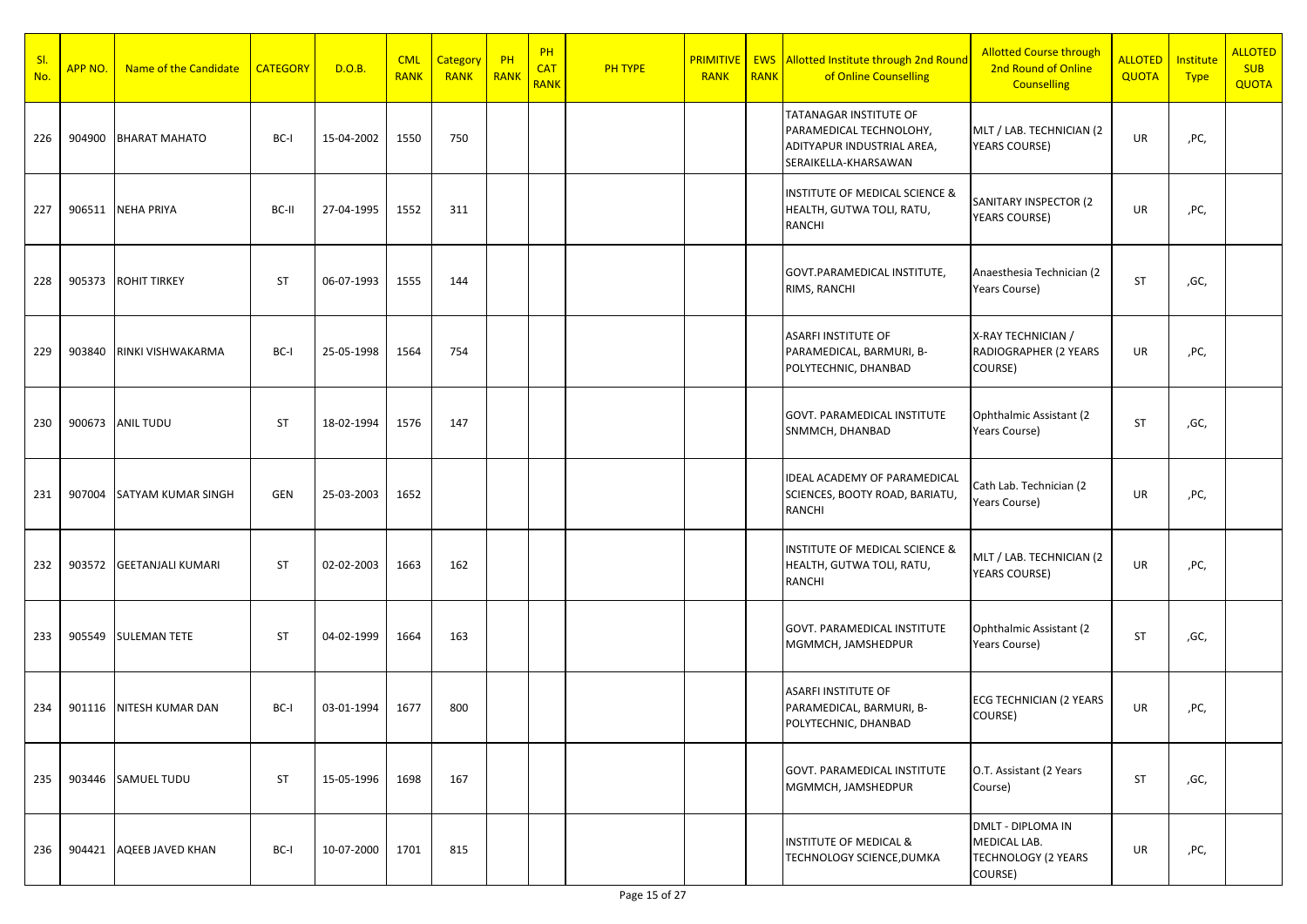| SI.<br>No. | APP NO. | Name of the Candidate    | <b>CATEGORY</b> | D.O.B.     | <b>CML</b><br><b>RANK</b> | Category<br><b>RANK</b> | $P$ H<br>RANK | PH<br><b>CAT</b><br><b>RANK</b> | <b>PH TYPE</b> | <b>RANK</b> | <b>RANK</b> | <b>PRIMITIVE   EWS Allotted Institute through 2nd Round</b><br>of Online Counselling | <b>Allotted Course through</b><br>2nd Round of Online<br><b>Counselling</b> | <b>ALLOTED</b><br><b>QUOTA</b> | Institute<br><b>Type</b> | <b>ALLOTED</b><br><b>SUB</b><br><b>QUOTA</b> |
|------------|---------|--------------------------|-----------------|------------|---------------------------|-------------------------|---------------|---------------------------------|----------------|-------------|-------------|--------------------------------------------------------------------------------------|-----------------------------------------------------------------------------|--------------------------------|--------------------------|----------------------------------------------|
| 237        |         | 901522 RAVI RANJAN       | BC-I            | 05-05-2002 | 1742                      | 835                     |               |                                 |                |             |             | BIRSA RESEARCH INSTITUTE FOR<br>MEDICAL & BIOMEDICAL STUDIES,<br><b>BOKARO</b>       | O.T. Assistant (2 Years<br>Course)                                          | UR                             | ,PC,                     |                                              |
| 238        | 902579  | <b>ROSHNI SINGH</b>      | GEN             | 10-11-2003 | 1748                      |                         |               |                                 |                |             |             | INSTITUTE OF MEDICAL SCIENCE &<br>HEALTH, GUTWA TOLI, RATU,<br>RANCHI                | OPHTHALMIC ASSISTANT (2<br>YEARS COURSE)                                    | UR                             | ,PC,                     |                                              |
| 239        | 908017  | <b>DEEPA KUMARI</b>      | SC              | 18-10-2001 | 1752                      | 134                     |               |                                 |                |             |             | KRISHAN MURARI INSTITUTE OF<br>MEDICAL & HEALTH SCIENCE, CHAS,<br><b>BOKARO</b>      | DMLT - DIPLOMA IN<br>MEDICAL LAB.<br>TECHNOLOGY (2 YEARS<br>COURSE)         | UR                             | ,PC,                     |                                              |
| 240        |         | 906170 SHOBHA KUMARI     | GEN             | 31-08-1996 | 1756                      |                         |               |                                 |                |             |             | <b>INSTITUTE OF MEDICAL &amp;</b><br>TECHNOLOGY SCIENCE, DUMKA                       | DMLT - DIPLOMA IN<br>MEDICAL LAB.<br><b>TECHNOLOGY (2 YEARS</b><br>COURSE)  | UR                             | ,PC,                     |                                              |
| 241        | 906917  | <b>NAVIN KUMAR MEHTA</b> | BC-II           | 21-11-2003 | 1786                      | 350                     |               |                                 |                |             |             | KALAWATI SCHOOL OF NURSING &<br>PARAMEDICAL TECHNOLOGY,<br>HEHAL, RANCHI             | DMLT - DIPLOMA IN<br>MEDICAL LAB.<br><b>TECHNOLOGY (2 YEARS</b><br>COURSE)  | UR                             | ,PC,                     |                                              |
| 242        | 901986  | <b>SUMAN KUMARI</b>      | <b>SC</b>       | 20-08-2000 | 1807                      | 138                     |               |                                 |                |             |             | ASIAN INSTITUTE OF ALIDE HEALTH<br>SCIENCES, BARTAND, DHANBAD                        | O.T. Assistant (2 Years<br>Course)                                          | UR                             | ,PC,                     |                                              |
| 243        |         | 903912 ANJALI KUMARI     | BC-I            | 08-03-2004 | 1816                      | 871                     |               |                                 |                |             |             | VIKAS INSTITUTE OF PARAMEDICAL<br>SCIENCE, NEORI VIKAS, RANCHI                       | X-RAY / RADIO IMAGING<br><b>TECHNICIAN (2 YEARS</b><br>COURSE)              | UR                             | ,PC,                     |                                              |
| 244        | 910247  | <b>NITESH KUMAR</b>      | <b>SC</b>       | 01-01-2001 | 1827                      | 143                     |               |                                 |                |             |             | VIKAS INSTITUTE OF PARAMEDICAL<br>SCIENCE, NEORI VIKAS, RANCHI                       | DMLT - DIPLOMA IN<br>MEDICAL LAB.<br><b>TECHNOLOGY (2 YEARS</b><br>COURSE)  | <b>SC</b>                      | ,PC,                     |                                              |
| 245        | 900433  | SOM CHAND TUDU           | <b>ST</b>       | 05-01-1996 | 1828                      | 179                     |               |                                 |                |             |             | GOVT. PARAMEDICAL INSTITUTE<br>MGMMCH, JAMSHEDPUR                                    | <b>ECG Technician (2 Years</b><br>Course)                                   | <b>ST</b>                      | ,GC,                     |                                              |
| 246        | 901098  | MUNNA MAHTO              | BC-I            | 27-03-2004 | 1844                      | 887                     |               |                                 |                |             |             | KASYAP MEMORIAL EYE HOSPITAL,<br>PURULIA ROAD, RANCHI                                | OPHTHALMIC ASSISTANT (2<br>YEARS COURSE)                                    | <b>UR</b>                      | ,PC,                     |                                              |
| 247        | 904123  | VISHAL KUMAR RAWANI      | BC-I            | 02-09-2000 | 1846                      | 889                     |               |                                 |                |             |             | SARDAR PATEL INSTITUTE OF<br>PARAMEDICAL, CHAS, BOKARO                               | MLT / LAB. TECHNICIAN (2<br><b>YEARS COURSE)</b>                            | UR                             | ,PC,                     |                                              |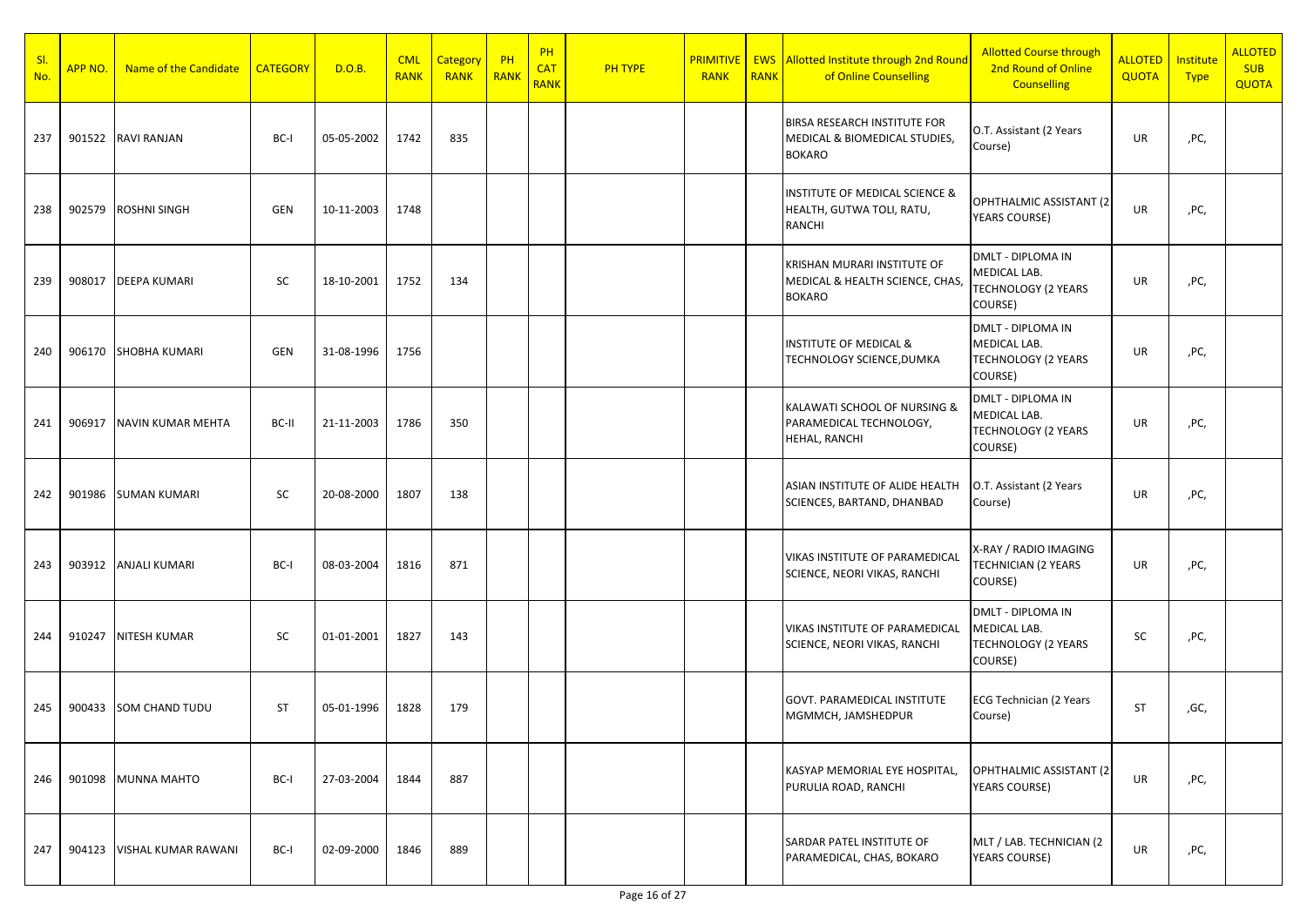| SI.<br>No. | APP NO. | Name of the Candidate    | <b>CATEGORY</b> | D.O.B.     | <b>CML</b><br><b>RANK</b> | <b>Category</b><br><b>RANK</b> | PH<br>RANK | PH<br><b>CAT</b><br><b>RANK</b> | <b>PH TYPE</b> | <b>PRIMITIVE</b><br><b>RANK</b> | <b>RANK</b> | <b>EWS</b> Allotted Institute through 2nd Round<br>of Online Counselling                                          | <b>Allotted Course through</b><br>2nd Round of Online<br><b>Counselling</b> | <b>ALLOTED</b><br>QUOTA | Institute<br><b>Type</b> | <b>ALLOTED</b><br><b>SUB</b><br><b>QUOTA</b> |
|------------|---------|--------------------------|-----------------|------------|---------------------------|--------------------------------|------------|---------------------------------|----------------|---------------------------------|-------------|-------------------------------------------------------------------------------------------------------------------|-----------------------------------------------------------------------------|-------------------------|--------------------------|----------------------------------------------|
| 248        |         | 908462 AJIT SOREN        | <b>ST</b>       | 01-01-2002 | 1849                      | 182                            |            |                                 |                |                                 |             | GOVT. PARAMEDICAL INSTITUTE<br>SNMMCH, DHANBAD                                                                    | O.T. Assistant (2 Years<br>Course)                                          | <b>ST</b>               | ,GC,                     |                                              |
| 249        | 904204  | <b>NAJIR AKRAM</b>       | BC-I            | 01-10-1998 | 1855                      | 893                            |            |                                 |                |                                 |             | ARSH NARAYANI PARAMEDICAL<br><b>COLLEGE &amp; HOSPITAL, BIRSA</b><br>CHOWK, RANCHI                                | O.T. Assistant (2 Years<br>Course)                                          | UR                      | ,PC,                     |                                              |
| 250        | 909213  | <b>SANGITA MAHATO</b>    | BC-I            | 15-07-1999 | 1857                      | 894                            |            |                                 |                |                                 |             | SHINE ABDUL RAZZAQUE ANSARI<br><b>INSTITUTE OF HEALTH EDUCATION &amp;</b><br>RESEARCH CENTRE, RANCHI              | DIALYSIS TECHNICIAN (2<br><b>YEARS COURSE)</b>                              | UR                      | ,PC,                     |                                              |
| 251        |         | 902957 MD SARTAJ         | BC-I            | 10-12-2001 | 1874                      | 905                            |            |                                 |                |                                 |             | TATA TRAINING COLLEGE, MANGO,<br><b>JAMSHEDPUR</b>                                                                | MLT / LAB. TECHNICIAN (2<br><b>YEARS COURSE)</b>                            | UR                      | ,PC,                     |                                              |
| 252        | 900758  | <b>DIVYA KUMARI</b>      | <b>ST</b>       | 04-04-2003 | 1882                      | 186                            |            |                                 |                |                                 |             | <b>GOVT. PARAMEDICAL INSTITUTE</b><br>MGMMCH, JAMSHEDPUR                                                          | O.T. Assistant (2 Years<br>Course)                                          | ST                      | ,GC,                     |                                              |
| 253        | 909275  | <b>PUSHPAVARSHA RANI</b> | BC-II           | 03-02-2004 | 1883                      | 366                            |            |                                 |                |                                 |             | SHIVAM SCHOOL OF PARAMEDICAL,<br>BAIDHNATHDHAM P.O-DEVSANGH,<br><b>DEOGHAR</b>                                    | DMLT - DIPLOMA IN<br>MEDICAL LAB.<br>TECHNOLOGY (2 YEARS<br>COURSE)         | UR                      | ,PC,                     |                                              |
| 254        |         | 901622 VARSHA KUMARI     | BC-II           | 02-04-2003 | 1888                      | 368                            |            |                                 |                |                                 |             | SRINIWASH INSTITUTE OF<br>PARAMEDICAL SCIENCES,<br>HAZARIBAGH COLLEGE OF DENTAL<br>SCIENCE & HOSPITAL, HAZARIBAGH | DMLT - DIPLOMA IN<br>MEDICAL LAB.<br><b>TECHNOLOGY (2 YEARS</b><br>COURSE)  | UR                      | ,PC,                     |                                              |
| 255        | 900439  | <b>SUMIT KUMAR</b>       | BC-I            | 31-03-2003 | 1935                      | 934                            |            |                                 |                |                                 |             | VANANCHAL INSTITUTE OF HEALTH<br><b>EDUCATION &amp; RESEARCH,</b><br>FARATHIYA, GARHWA                            | MLT / LAB. TECHNICIAN (2<br><b>YEARS COURSE)</b>                            | UR                      | ,PC,                     |                                              |
| 256        | 909698  | <b>AADIL RASHID</b>      | BC-I            | 16-09-1995 | 1950                      | 941                            |            |                                 |                |                                 |             | JAJNERY INSITUTE OF PARAMEDICAL<br>SCIENCES, OPP. VISAL MEGA MART,<br>KULLU CHOWK, HAZARIBAGH                     | DMLT - DIPLOMA IN<br>MEDICAL LAB.<br><b>TECHNOLOGY (2 YEARS</b><br>COURSE)  | UR                      | ,PC,                     |                                              |
| 257        |         | 901408 SHANTI HANSDA     | ST              | 05-06-2001 | 1961                      | 192                            |            |                                 |                |                                 |             | <b>SCHOOL OF PARAMEDICAL</b><br>TECHNOLOGY, CENTRAL HOSPITAL<br><b>BCCL, DHANBAD</b>                              | O.T. Assistant (2 Years<br>Course)                                          | ST                      | ,GC,                     |                                              |
| 258        |         | 908119 UPENDRA KUMAR     | BC-II           | 15-05-2003 | 1964                      | 381                            |            |                                 |                |                                 |             | <b>BIRSA RESEARCH INSTITUTE FOR</b><br>MEDICAL & BIOMEDICAL STUDIES,<br><b>BOKARO</b>                             | OPHTHALMIC ASSISTANT (2<br><b>YEARS COURSE)</b>                             | UR                      | ,PC,                     |                                              |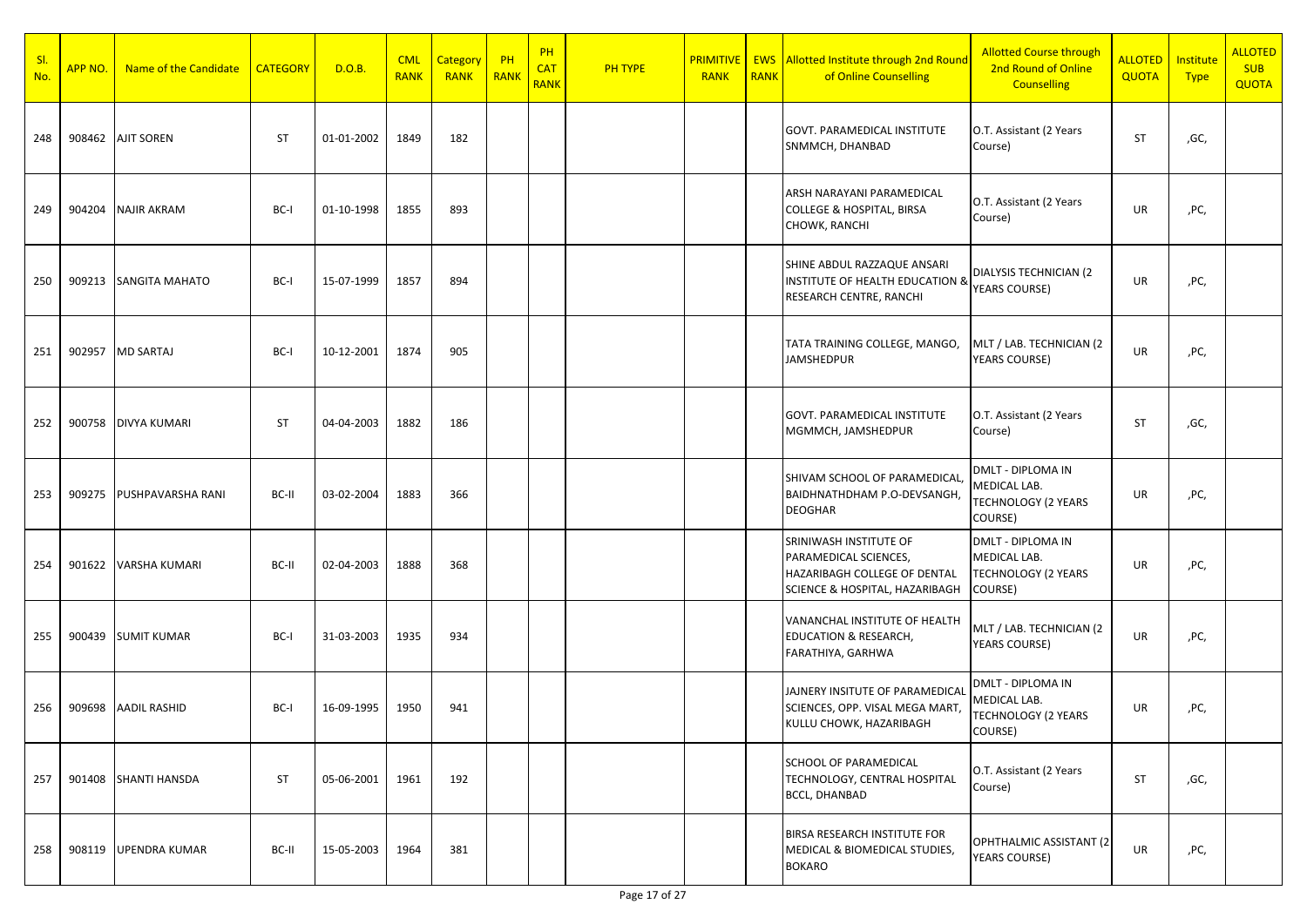| SI.<br>No. | APP NO. | Name of the Candidate     | <b>CATEGORY</b> | D.O.B.     | <b>CML</b><br><b>RANK</b> | Category<br><b>RANK</b> | PH<br>RANK | PH<br><b>CAT</b><br><b>RANK</b> | <b>PH TYPE</b> | <b>PRIMITIVE</b><br><b>RANK</b> | <b>RANK</b> | <b>EWS</b> Allotted Institute through 2nd Round<br>of Online Counselling                | <b>Allotted Course through</b><br>2nd Round of Online<br><b>Counselling</b> | <b>ALLOTED</b><br>QUOTA | Institute<br><b>Type</b> | <b>ALLOTED</b><br><b>SUB</b><br><b>QUOTA</b> |
|------------|---------|---------------------------|-----------------|------------|---------------------------|-------------------------|------------|---------------------------------|----------------|---------------------------------|-------------|-----------------------------------------------------------------------------------------|-----------------------------------------------------------------------------|-------------------------|--------------------------|----------------------------------------------|
| 259        | 903090  | <b>SHASHI KARMALI</b>     | <b>ST</b>       | 27-05-2004 | 1978                      | 195                     |            |                                 |                |                                 |             | <b>GOVT. PARAMEDICAL INSTITUTE</b><br>MGMMCH, JAMSHEDPUR                                | Ophthalmic Assistant (2)<br>Years Course)                                   | ST                      | ,GC,                     |                                              |
| 260        | 903460  | <b>REKHA KUMARI</b>       | BC-II           | 05-05-2001 | 1979                      | 387                     |            |                                 |                |                                 |             | <b>ASARFI INSTITUTE OF</b><br>PARAMEDICAL, BARMURI, B-<br>POLYTECHNIC, DHANBAD          | O.T. Assistant (2 Years<br>Course)                                          | UR                      | ,PC,                     |                                              |
| 261        | 903039  | YASHVANT SINGH            | <b>ST</b>       | 10-01-1996 | 1990                      | 197                     |            |                                 |                |                                 |             | <b>GOVT. PARAMEDICAL INSTITUTE</b><br>MGMMCH, JAMSHEDPUR                                | X-Ray / Radio Imaging<br>Technician (2 Years Course)                        | ST                      | ,GC,                     |                                              |
| 262        |         | 906936 ARCHANA KUMARI     | BC-II           | 01-01-2000 | 2032                      | 396                     |            |                                 |                |                                 |             | KALAWATI SCHOOL OF NURSING &<br>PARAMEDICAL TECHNOLOGY,<br>HEHAL, RANCHI                | DMLT - DIPLOMA IN<br>MEDICAL LAB.<br><b>TECHNOLOGY (2 YEARS</b><br>COURSE)  | UR                      | ,PC,                     |                                              |
| 263        |         | 906030 AJIT KUMAR         | BC-II           | 13-06-2004 | 2049                      | 400                     |            |                                 |                |                                 |             | <b>SWARNREKHA INSTITUTE OF PARA</b><br>MEDICAL SCIENCES, BARIATU ROAD,<br><b>RANCHI</b> | MLT / LAB. TECHNICIAN (2<br><b>YEARS COURSE)</b>                            | UR                      | ,PC,                     |                                              |
| 264        | 903985  | RAVI RANJAN KUMAR         | BC-II           | 26-12-2001 | 2066                      | 405                     |            |                                 |                |                                 |             | <b>SWARNREKHA INSTITUTE OF PARA</b><br>MEDICAL SCIENCES, BARIATU ROAD,<br>RANCHI        | X-RAY TECHNICIAN /<br>RADIOGRAPHER (2 YEARS<br>COURSE)                      | UR                      | ,PC,                     |                                              |
| 265        | 903139  | <b>GAURAV KUMAR</b>       | <b>GEN</b>      | 07-11-2000 | 2073                      |                         |            |                                 |                |                                 |             | BIRSA RESEARCH INSTITUTE FOR<br>MEDICAL & BIOMEDICAL STUDIES,<br><b>BOKARO</b>          | X-RAY TECHNICIAN /<br>RADIOGRAPHER (2 YEARS<br>COURSE)                      | UR                      | ,PC,                     |                                              |
| 266        | 902042  | <b>SUMAN KUMARI</b>       | BC-I            | 10-03-2003 | 2076                      | 998                     |            |                                 |                |                                 |             | JAGANNATH LIFE CARE PVT. LTD.<br><b>BOOTY ROAD (BEHIND MACHHALI</b><br>GHAR), RANCHI    | ANAESTHESIA TECHNICIAN<br>(2 YEARS COURSE)                                  | UR                      | ,PC,                     |                                              |
| 267        | 901555  | NISHA KUMARI              | SC              | 03-09-2003 | 2084                      | 173                     |            |                                 |                |                                 |             | INSTITUTE OF PARAMEDICAL<br>EDUCATION, P.P. COMPOUND,<br><b>RANCHI</b>                  | DMLT - DIPLOMA IN<br>MEDICAL LAB.<br><b>TECHNOLOGY (2 YEARS</b><br>COURSE)  | SC                      | ,PC,                     |                                              |
| 268        |         | 908214 ANITA MURMU        | ST              | 11-10-2001 | 2088                      | 205                     |            |                                 |                |                                 |             | <b>SCHOOL OF PARAMEDICAL</b><br>TECHNOLOGY, CENTRAL HOSPITAL<br><b>BCCL, DHANBAD</b>    | X-RAY TECHNICIAN /<br>RADIOGRAPHER (2 YEARS<br>COURSE)                      | ST                      | ,GC,                     |                                              |
| 269        |         | 900100 RAVI RANJAN PRASAD | BC-II           | 10-12-2003 | 2092                      | 413                     |            |                                 |                |                                 |             | <b>SWARNREKHA INSTITUTE OF PARA</b><br>MEDICAL SCIENCES, BARIATU ROAD,<br>RANCHI        | X-RAY TECHNICIAN /<br>RADIOGRAPHER (2 YEARS<br>COURSE)                      | UR                      | ,PC,                     |                                              |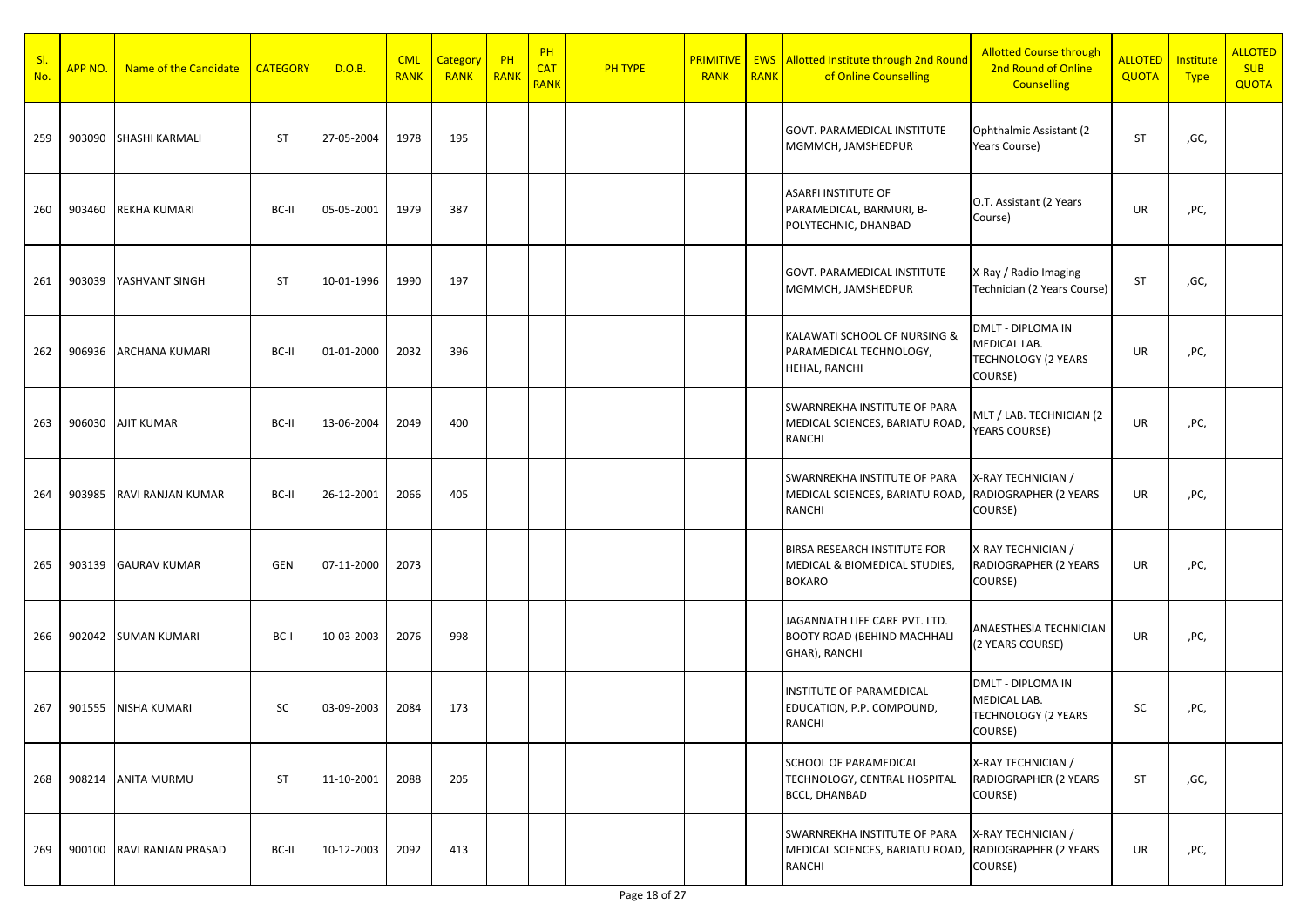| SI.<br>No. | APP NO. | Name of the Candidate    | <b>CATEGORY</b> | D.O.B.     | <b>CML</b><br><b>RANK</b> | Category<br><b>RANK</b> | $P$ H<br>RANK | PH<br><b>CAT</b><br><b>RANK</b> | <b>PH TYPE</b> | <b>PRIMITIVE</b><br><b>RANK</b> | <b>RANK</b> | <b>EWS</b> Allotted Institute through 2nd Round<br>of Online Counselling                                                  | <b>Allotted Course through</b><br>2nd Round of Online<br><b>Counselling</b>       | <b>ALLOTED</b><br><b>QUOTA</b> | Institute<br><b>Type</b> | <b>ALLOTED</b><br><b>SUB</b><br><b>QUOTA</b> |
|------------|---------|--------------------------|-----------------|------------|---------------------------|-------------------------|---------------|---------------------------------|----------------|---------------------------------|-------------|---------------------------------------------------------------------------------------------------------------------------|-----------------------------------------------------------------------------------|--------------------------------|--------------------------|----------------------------------------------|
| 270        | 904272  | <b>RITIK KUMAR PAL</b>   | BC-I            | 23-07-2002 | 2098                      | 1003                    |               |                                 |                |                                 |             | <b>INSTITUTE OF MEDICAL &amp;</b><br>TECHNOLOGY SCIENCE, DUMKA                                                            | DMLT - DIPLOMA IN<br>MEDICAL LAB.<br><b>TECHNOLOGY (2 YEARS</b><br>COURSE)        | BC-I                           | ,PC,                     |                                              |
| 271        | 906591  | <b>VIKASH YADAV</b>      | BC-II           | 23-02-2003 | 2106                      | 416                     |               |                                 |                |                                 |             | AROGYAM HOSPITAL & RESEARCH<br>PVT. LTD, JHALUWA, GARHWA                                                                  | O.T. Assistant (2 Years<br>Course)                                                | UR                             | ,PC,                     |                                              |
| 272        | 906536  | <b>INDRADEO VERMA</b>    | BC-II           | 17-05-2001 | 2140                      | 426                     |               |                                 |                |                                 |             | SRINIWASH INSTITUTE OF<br><b>PARAMEDICAL SCIENCES,</b><br>HAZARIBAGH COLLEGE OF DENTAL<br>SCIENCE & HOSPITAL, HAZARIBAGH  | O.T. Assistant (2 Years<br>Course)                                                | UR                             | ,PC,                     |                                              |
| 273        | 906603  | <b>HARUN RASHID</b>      | BC-I            | 23-05-2003 | 2153                      | 1028                    |               |                                 |                |                                 |             | KALAWATI SCHOOL OF NURSING &<br>PARAMEDICAL TECHNOLOGY,<br><b>HEHAL, RANCHI</b>                                           | DMLT - DIPLOMA IN<br>MEDICAL LAB.<br><b>TECHNOLOGY (2 YEARS</b><br>COURSE)        | UR                             | ,PC,                     |                                              |
| 274        | 907037  | TILESHWAR KUMAR<br>MAHTO | BC-II           | 11-04-2001 | 2157                      | 430                     |               |                                 |                |                                 |             | <b>INSTITUTE OF MEDICAL &amp; HEALTH</b><br>SCIENCE, BARADIH, JAINAMORE,<br><b>BOKARO</b>                                 | DMLT - DIPLOMA IN<br>MEDICAL LAB.<br><b>TECHNOLOGY (2 YEARS</b><br>COURSE)        | UR                             | ,PC,                     |                                              |
| 275        | 901358  | <b>SEEMA KUMARI</b>      | <b>GEN</b>      | 06-01-1997 | 2159                      |                         |               |                                 |                |                                 |             | <b>FLORENCE INSTITUTE OF</b><br>PARAMEDICAL SCIENCE, IRBA,<br>RANCHI                                                      | MLT / LAB. TECHNICIAN (2<br>YEARS COURSE)                                         | UR                             | ,PC,                     |                                              |
| 276        | 904923  | RENUKA KUMARI            | BC-I            | 25-03-2000 | 2170                      | 1034                    |               |                                 |                |                                 |             | SAKET INSTITUTE OF PARAMEDICAL<br>SCIENCES, AT-ANGARA, RANCHI                                                             | <b>DMLT - DIPLOMA IN</b><br>MEDICAL LAB.<br><b>TECHNOLOGY (2 YEARS</b><br>COURSE) | UR                             | ,PC,                     |                                              |
| 277        | 905868  | <b>ROUSHAN KUMAR</b>     | BC-II           | 17-04-2003 | 2198                      | 436                     |               |                                 |                |                                 |             | <b>GYNLOK INSTITUTE OF</b><br>PARAMEDICAL SCIENCE, HESAL,<br>NEAR JORA MANDIR, P.O.-HESAL,<br>P.S.-SUKHDEO NAGAR, PANDRA, | <b>DMLT - DIPLOMA IN</b><br>MEDICAL LAB.<br><b>TECHNOLOGY (2 YEARS</b><br>COURSE) | UR                             | ,PC,                     |                                              |
| 278        | 904862  | <b>MAZHER HABIB</b>      | BC-II           | 31-10-2003 | 2218                      | 438                     |               |                                 |                |                                 |             | <b>FLORENCE INSTITUTE OF</b><br>PARAMEDICAL SCIENCE, IRBA,<br><b>RANCHI</b>                                               | O.T. Assistant (2 Years<br>Course)                                                | UR                             | ,PC,                     |                                              |
| 279        | 903454  | <b>SUMAN KUMARI</b>      | SC              | 10-05-1999 | 2253                      | 195                     |               |                                 |                |                                 |             | <b>GYAN JYOTI PARAMEDICAL &amp;</b><br>NURSING SCHOOL, HAZARIBAGH                                                         | MLT / LAB. TECHNICIAN (2<br>YEARS COURSE)                                         | UR                             | ,PC,                     |                                              |
| 280        | 905695  | PRAMOD KUMAR DAS         | SC              | 10-06-2001 | 2261                      | 198                     |               |                                 |                |                                 |             | DHANBAD PARAMEDICAL COLLEGE,<br>DWARKA CITY, GOVINDPUR,<br><b>DHANBAD</b>                                                 | <b>DMLT - DIPLOMA IN</b><br>MEDICAL LAB.<br><b>TECHNOLOGY (2 YEARS</b><br>COURSE) | UR                             | ,PC,                     |                                              |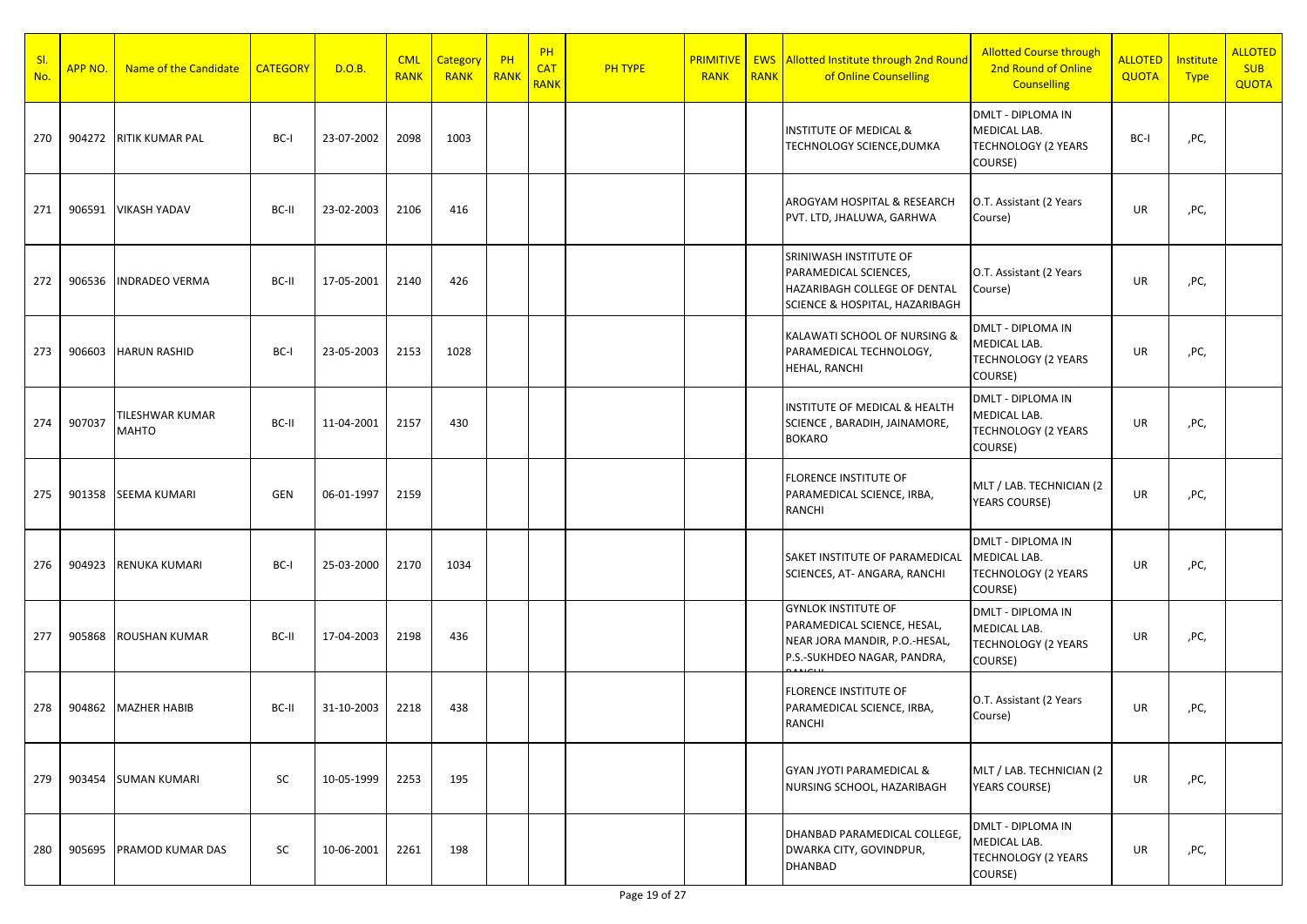| SI.<br>No. | APP NO. | Name of the Candidate  | <b>CATEGORY</b> | D.O.B.     | <b>CML</b><br><b>RANK</b> | Category<br><b>RANK</b> | $P$ H<br>RANK | PH<br><b>CAT</b><br><b>RANK</b> | <b>PH TYPE</b> | <b>RANK</b> | <b>RANK</b> | <b>PRIMITIVE   EWS Allotted Institute through 2nd Round</b><br>of Online Counselling | <b>Allotted Course through</b><br>2nd Round of Online<br><b>Counselling</b>       | <b>ALLOTED</b><br><b>QUOTA</b> | Institute<br><b>Type</b> | <b>ALLOTED</b><br><b>SUB</b><br><b>QUOTA</b> |
|------------|---------|------------------------|-----------------|------------|---------------------------|-------------------------|---------------|---------------------------------|----------------|-------------|-------------|--------------------------------------------------------------------------------------|-----------------------------------------------------------------------------------|--------------------------------|--------------------------|----------------------------------------------|
| 281        | 901036  | MD SADDAM HUSSAIN      | BC-II           | 05-02-1997 | 2291                      | 449                     |               |                                 |                |             |             | SURYA PARAMEDICAL INSTITUTE,<br>SAHEBGANJ                                            | O.T. Assistant (2 Years<br>Course)                                                | UR                             | ,PC,                     |                                              |
| 282        | 908602  | SANTOSH MALTO          | <b>ST</b>       | 13-02-1994 | 2317                      | 229                     |               |                                 |                | 8           |             | SURYA PARAMEDICAL INSTITUTE,<br>SAHEBGANJ                                            | X-RAY TECHNICIAN /<br>RADIOGRAPHER (2 YEARS<br>COURSE)                            | UR                             | ,PC,                     |                                              |
| 283        | 900781  | NARESH KUMAR SHARMA    | BC-I            | 26-11-1996 | 2342                      | 1117                    |               |                                 |                |             |             | PROGRESSIVE PARAMEDICAL<br>COLLEGE & HOSPITAL, KODERMA                               | X-RAY TECHNICIAN /<br>RADIOGRAPHER (2 YEARS<br>COURSE)                            | UR                             | ,PC,                     |                                              |
| 284        | 903732  | <b>ANJALI KUMARI</b>   | GEN             | 14-03-2002 | 2353                      |                         |               |                                 |                |             |             | R.S. PARAMEDICAL & NURSING<br>COLLEGE JASIDIH, DEOGHAR                               | <b>DMLT - DIPLOMA IN</b><br>MEDICAL LAB.<br><b>TECHNOLOGY (2 YEARS</b><br>COURSE) | UR                             | ,PC,                     |                                              |
| 285        | 903207  | <b>SUHAIL ANSARI</b>   | BC-I            | 10-01-2002 | 2364                      | 1126                    |               |                                 |                |             |             | AROGYAM HOSPITAL & RESEARCH<br>PVT. LTD, JHALUWA, GARHWA                             | O.T. Assistant (2 Years<br>Course)                                                | UR                             | ,PC,                     |                                              |
| 286        | 906350  | KUMARI SUKRITI VERMA   | BC-II           | 06-08-2003 | 2391                      | 463                     |               |                                 |                |             |             | MANA DEVI LAXMAN MEMORIAL OF<br>PARAMEDICAL<br>SCIENCES, DUMARDAGA, BOOTY,<br>RANCHI | <b>DMLT - DIPLOMA IN</b><br>MEDICAL LAB.<br><b>TECHNOLOGY (2 YEARS</b><br>COURSE) | UR                             | ,PC,                     |                                              |
| 287        | 905206  | <b>SANGITA KUMARI</b>  | <b>ST</b>       | 09-06-2003 | 2399                      | 242                     |               |                                 |                |             |             | GOVT. PARAMEDICAL INSTITUTE<br>SNMMCH, DHANBAD                                       | <b>ECG Technician (2 Years</b><br>Course)                                         | <b>ST</b>                      | ,GC,                     |                                              |
| 288        | 906627  | <b>MANOJ KHERWAR</b>   | <b>ST</b>       | 02-02-1997 | 2410                      | 243                     |               |                                 |                |             |             | GOVT. PARAMEDICAL INSTITUTE<br>MGMMCH, JAMSHEDPUR                                    | Ophthalmic Assistant (2)<br>Years Course)                                         | <b>ST</b>                      | ,GC,                     |                                              |
| 289        | 901605  | <b>ANJALI KUMARI</b>   | BC-I            | 03-07-2001 | 2471                      | 1180                    |               |                                 |                |             |             | FLORENCE INSTITUTE OF<br>PARAMEDICAL SCIENCE, IRBA,<br>RANCHI                        | O.T. Assistant (2 Years<br>Course)                                                | UR                             | ,PC,                     |                                              |
| 290        | 910447  | <b>MD IRFAN HAIDER</b> | BC-I            | 17-09-1979 | 2480                      | 1183                    |               |                                 |                |             |             | DHANBAD PARAMEDICAL COLLEGE,<br>DWARKA CITY, GOVINDPUR,<br>DHANBAD                   | DMLT - DIPLOMA IN<br>MEDICAL LAB.<br><b>TECHNOLOGY (2 YEARS</b><br>COURSE)        | UR                             | ,PC,                     |                                              |
| 291        | 900402  | <b>DEBOSI PRAMANIK</b> | BC-I            | 26-03-2002 | 2495                      | 1192                    |               |                                 |                |             |             | DHANBAD PARAMEDICAL COLLEGE,<br>DWARKA CITY, GOVINDPUR,<br>DHANBAD                   | DMLT - DIPLOMA IN<br>MEDICAL LAB.<br><b>TECHNOLOGY (2 YEARS</b><br>COURSE)        | UR                             | ,PC,                     |                                              |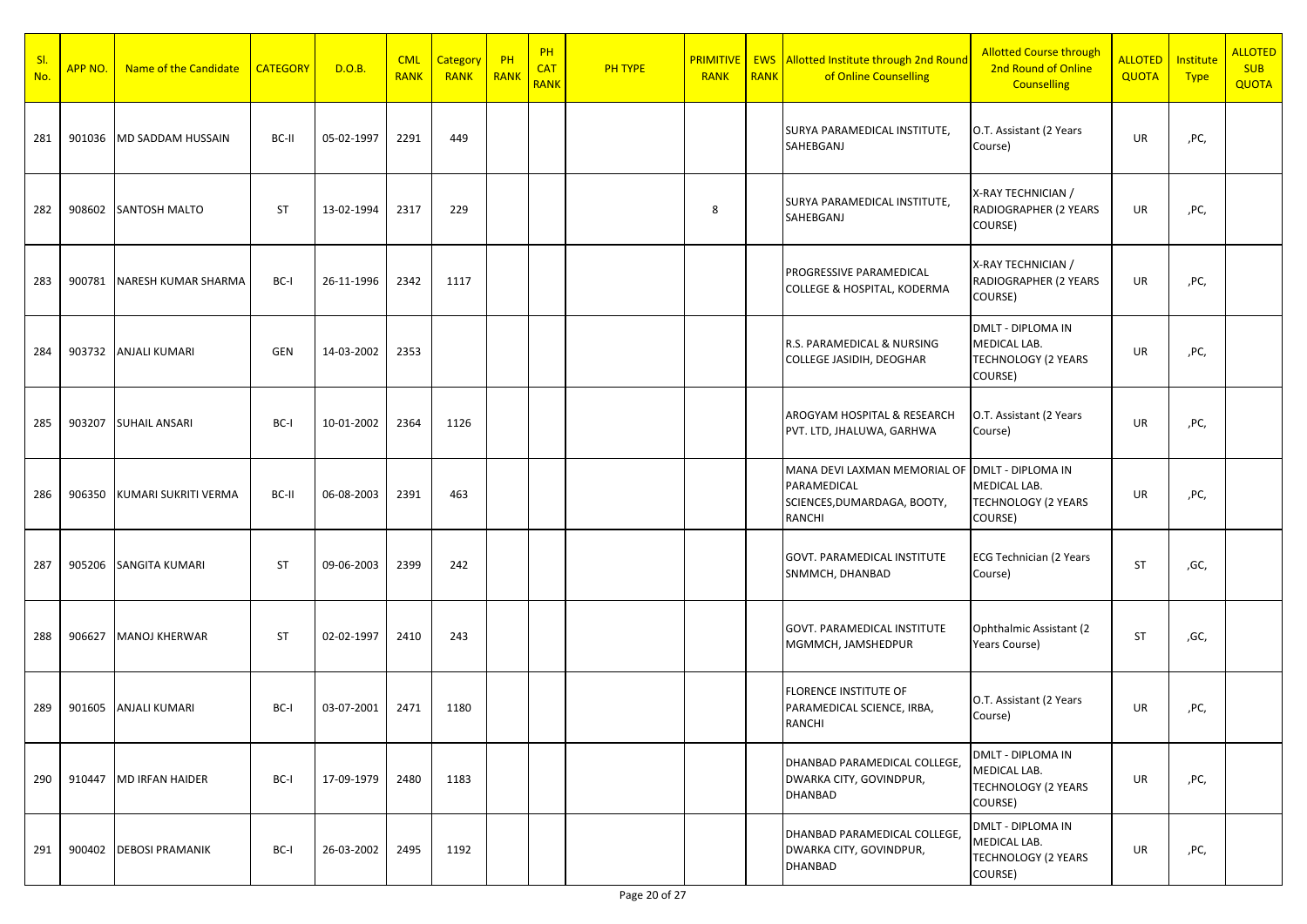| SI.<br>No. | APP NO. | Name of the Candidate                 | <b>CATEGORY</b> | D.O.B.     | <b>CML</b><br><b>RANK</b> | <b>Category</b><br><b>RANK</b> | $P$ H<br>RANK | PH<br><b>CAT</b><br><b>RANK</b> | <b>PH TYPE</b> | <b>PRIMITIVE</b><br><b>RANK</b> | <b>RANK</b> | <b>EWS</b> Allotted Institute through 2nd Round<br>of Online Counselling             | <b>Allotted Course through</b><br>2nd Round of Online<br><b>Counselling</b>       | <b>ALLOTED</b><br>QUOTA | Institute<br><b>Type</b> | <b>ALLOTED</b><br><b>SUB</b><br><b>QUOTA</b> |
|------------|---------|---------------------------------------|-----------------|------------|---------------------------|--------------------------------|---------------|---------------------------------|----------------|---------------------------------|-------------|--------------------------------------------------------------------------------------|-----------------------------------------------------------------------------------|-------------------------|--------------------------|----------------------------------------------|
| 292        | 907878  | <b>DEEPAK KUMAR</b><br><b>RATHAUR</b> | BC-II           | 07-01-1986 | 2511                      | 490                            |               |                                 |                |                                 |             | ASARFI INSTITUTE OF<br>PARAMEDICAL, BARMURI, B-<br>POLYTECHNIC, DHANBAD              | Anaesthesia Technician (2<br>Years Course)                                        | UR                      | ,PC,                     |                                              |
| 293        | 908896  | <b>SAPNA KUMARI</b>                   | BC-II           | 10-10-2003 | 2542                      | 498                            |               |                                 |                |                                 |             | OMKAR INSTITUTE OF<br>PARAMEDICAL SCIENCE, DEOGHAR                                   | DMLT - DIPLOMA IN<br>MEDICAL LAB.<br><b>TECHNOLOGY (2 YEARS</b><br>COURSE)        | UR                      | ,PC,                     |                                              |
| 294        | 907030  | <b><i>DEEPA KACHHAP</i></b>           | <b>ST</b>       | 26-07-2001 | 2553                      | 263                            |               |                                 |                |                                 |             | TATA TRAINING COLLEGE, MANGO,<br><b>JAMSHEDPUR</b>                                   | O.T. Assistant (2 Years<br>Course)                                                | ST                      | ,PC,                     |                                              |
| 295        | 901530  | JONESH KUMAR<br><b>MARANDI</b>        | <b>ST</b>       | 15-12-2000 | 2577                      | 271                            |               |                                 |                |                                 |             | <b>SCHOOL OF PARAMEDICAL</b><br>TECHNOLOGY, CENTRAL HOSPITAL<br><b>BCCL, DHANBAD</b> | ECG TECHNICIAN (2 YEARS<br>COURSE)                                                | ST                      | ,GC,                     |                                              |
| 296        | 908295  | <b>DIPAK KUMAR</b>                    | BC-I            | 25-10-2003 | 2587                      | 1225                           |               |                                 |                |                                 |             | <b>GYAN JYOTI PARAMEDICAL &amp;</b><br>NURSING SCHOOL, HAZARIBAGH                    | OPHTHALMIC ASSISTANT (2<br><b>YEARS COURSE)</b>                                   | UR                      | ,PC,                     |                                              |
| 297        |         | 906738 SANDHYA KUMARI                 | BC-II           | 12-09-2000 | 2632                      | 519                            |               |                                 |                |                                 |             | HAMIDA PARAMEDICAL INSTITUTE & O.T. Assistant (2 Years<br>RESEARCH, ITKI, RANCHI     | Course)                                                                           | UR                      | ,PC,                     |                                              |
| 298        |         | 901739 PRABHA KUMARI                  | <b>ST</b>       | 08-06-1999 | 2634                      | 278                            |               |                                 |                |                                 |             | <b>GOVT. PARAMEDICAL INSTITUTE</b><br>MGMMCH, JAMSHEDPUR                             | Anaesthesia Technician (2<br>Years Course)                                        | ST                      | ,GC,                     |                                              |
| 299        | 905638  | LILAWATI KUMARI                       | BC-I            | 15-12-1996 | 2652                      | 1248                           |               |                                 |                |                                 |             | KRISHAN MURARI INSTITUTE OF<br>MEDICAL & HEALTH SCIENCE, CHAS,<br><b>BOKARO</b>      | DMLT - DIPLOMA IN<br>MEDICAL LAB.<br>TECHNOLOGY (2 YEARS<br>COURSE)               | UR                      | ,PC,                     |                                              |
| 300        | 900613  | <b>BIDHYADHAR KUMAR</b>               | BC-I            | 08-02-2003 | 2673                      | 1258                           |               |                                 |                |                                 |             | INSTITUTE OF MEDICAL & HEALTH<br>SCIENCE, BARADIH, JAINAMORE,<br><b>BOKARO</b>       | <b>DMLT - DIPLOMA IN</b><br>MEDICAL LAB.<br><b>TECHNOLOGY (2 YEARS</b><br>COURSE) | BC-I                    | ,PC,                     |                                              |
| 301        |         | 910150 LALITA KUMARI                  | SC              | 09-03-1999 | 2691                      | 249                            |               |                                 |                |                                 |             | JHARKHAND PARAMEDICAL<br>SCIENCE, PUNDAG, RANCHI                                     | O.T. Assistant (2 Years<br>Course)                                                | UR                      | ,PC,                     |                                              |
| 302        |         | 905279 PRIYANKA KUMARI                | BC-I            | 08-09-2001 | 2726                      | 1280                           |               |                                 |                |                                 |             | <b>VIKAS INSTITUTE OF PARAMEDICAL</b><br>SCIENCE, NEORI VIKAS, RANCHI                | X-RAY / RADIO IMAGING<br><b>TECHNICIAN (2 YEARS</b><br>COURSE)                    | UR                      | ,PC,                     |                                              |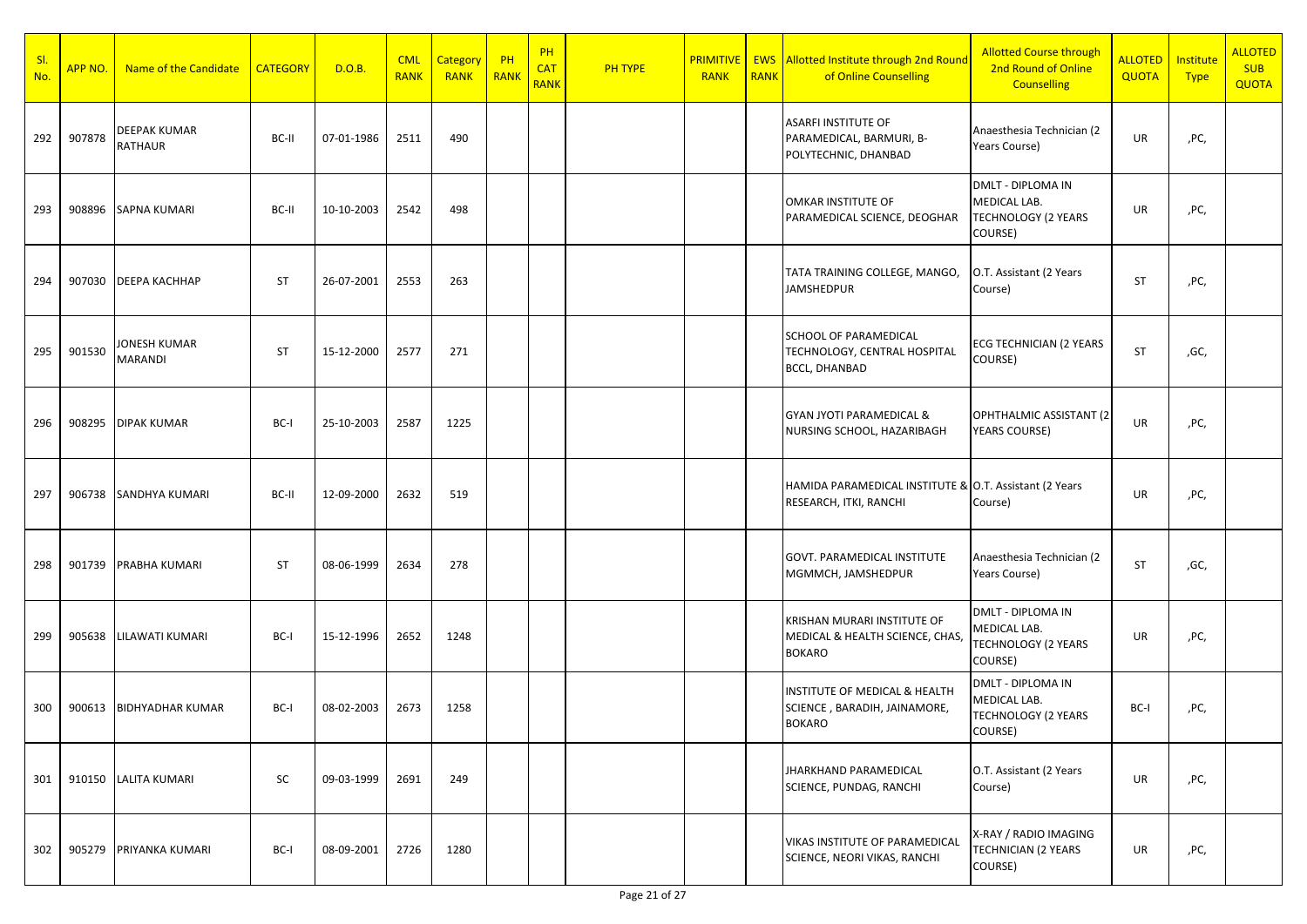| SI.<br>No. | <b>APP NO.</b> | Name of the Candidate     | <b>CATEGORY</b> | D.O.B.     | <b>CML</b><br><b>RANK</b> | Category<br><b>RANK</b> | PH<br>RANK | PH<br><b>CAT</b><br><b>RANK</b> | <b>PH TYPE</b>                                                                               | <b>RANK</b> | <b>RANK</b> | <b>PRIMITIVE   EWS Allotted Institute through 2nd Round</b><br>of Online Counselling | <b>Allotted Course through</b><br>2nd Round of Online<br><b>Counselling</b>       | <b>ALLOTED</b><br>QUOTA | Institute<br><b>Type</b> | <b>ALLOTED</b><br><b>SUB</b><br><b>QUOTA</b> |
|------------|----------------|---------------------------|-----------------|------------|---------------------------|-------------------------|------------|---------------------------------|----------------------------------------------------------------------------------------------|-------------|-------------|--------------------------------------------------------------------------------------|-----------------------------------------------------------------------------------|-------------------------|--------------------------|----------------------------------------------|
| 303        |                | 904370 RAVI RAJ           | BC-II           | 16-03-2000 | 2727                      | 532                     |            |                                 |                                                                                              |             |             | VIKAS INSTITUTE OF PARAMEDICAL<br>SCIENCE, NEORI VIKAS, RANCHI                       | X-RAY / RADIO IMAGING<br><b>TECHNICIAN (2 YEARS</b><br>COURSE)                    | UR                      | ,PC,                     |                                              |
| 304        | 910183         | <b>VIKASH SURIN</b>       | ST              | 19-08-2004 | 2742                      | 291                     |            |                                 |                                                                                              |             |             | JEEVAN DEEP PARAMEDICAL<br>COLLEGE, OBERIA, ROAD HATIA,<br>RANCHI                    | <b>ECG TECHNICIAN (2 YEARS</b><br>COURSE)                                         | UR                      | ,PC,                     |                                              |
| 305        | 900908         | MANISHA KUMARI<br>MAHATO  | BC-I            | 19-02-2004 | 2779                      | 1303                    |            |                                 |                                                                                              |             |             | KALAWATI SCHOOL OF NURSING &<br>PARAMEDICAL TECHNOLOGY,<br>HEHAL, RANCHI             | DMLT - DIPLOMA IN<br>MEDICAL LAB.<br><b>TECHNOLOGY (2 YEARS</b><br>COURSE)        | BC-I                    | ,PC,                     |                                              |
| 306        | 907540         | <b>NIKHIL KUMAR SINGH</b> | GEN             | 01-01-2002 | 2802                      |                         |            |                                 |                                                                                              |             |             | AROGYAM HOSPITAL & RESEARCH<br>PVT. LTD, JHALUWA, GARHWA                             | X-RAY TECHNICIAN /<br>RADIOGRAPHER (2 YEARS<br>COURSE)                            | UR                      | ,PC,                     |                                              |
| 307        | 901466         | SUSHILA KUMARI            | <b>ST</b>       | 15-03-1996 | 2810                      | 298                     |            |                                 |                                                                                              |             |             | SCHOOL OF PARAMEDICAL<br>TECHNOLOGY, CENTRAL HOSPITAL<br><b>BCCL, DHANBAD</b>        | OPHTHALMIC ASSISTANT (2)<br><b>YEARS COURSE)</b>                                  | <b>ST</b>               | ,GC,                     |                                              |
| 308        | 905214         | <b>MANISHA KUMARI</b>     | ST              | 12-03-1996 | 2815                      | 299                     | 1          |                                 | E-MULTIPLE<br><b>DISABILITIES FROM</b><br><b>AMONGST PERSONS</b><br><b>UNDER CLAUSES (A)</b> |             |             | GOVT.PARAMEDICAL INSTITUTE,<br>RIMS, RANCHI                                          | <b>DMLT - DIPLOMA IN</b><br>MEDICAL LAB.<br><b>TECHNOLOGY (2 YEARS</b><br>COURSE) | PH-MD                   | ,GC,                     | <b>ST</b>                                    |
| 309        | 906205         | KUMUDINI TUDU             | ST              | 27-05-1999 | 2848                      | 307                     |            |                                 |                                                                                              |             |             | SHIVAM SCHOOL OF PARAMEDICAL<br>BAIDHNATHDHAM P.O-DEVSANGH,<br><b>DEOGHAR</b>        | DMLT - DIPLOMA IN<br>MEDICAL LAB.<br><b>TECHNOLOGY (2 YEARS</b><br>COURSE)        | UR                      | ,PC,                     |                                              |
| 310        | 905022         | <b>RINKI KUMARI</b>       | GEN             | 05-11-2003 | 2859                      |                         |            |                                 |                                                                                              |             |             | BIRSA RESEARCH INSTITUTE FOR<br>MEDICAL & BIOMEDICAL STUDIES,<br><b>BOKARO</b>       | SANITARY INSPECTOR (2)<br><b>YEARS COURSE)</b>                                    | UR                      | ,PC,                     |                                              |
| 311        | 900914         | <b>MOHIT KUMAR</b>        | BC-I            | 08-07-1998 | 2862                      | 1333                    |            |                                 |                                                                                              |             |             | DEEPAK MEMORIAL COLLEGE &<br>HOSPITAL KANDRI MORE, CHIL TOLI,<br>MANDER, RANCHI      | <b>DMLT - DIPLOMA IN</b><br>MEDICAL LAB.<br><b>TECHNOLOGY (2 YEARS</b><br>COURSE) | BC-I                    | ,PC,                     |                                              |
| 312        |                | 901357 NUTAN DAS          | GEN             | 21-06-2000 | 2869                      |                         |            |                                 |                                                                                              |             |             | IDEAL ACADEMY OF PARAMEDICAL<br>SCIENCES, BOOTY ROAD, BARIATU,<br>RANCHI             | <b>DMLT - DIPLOMA IN</b><br>MEDICAL LAB.<br><b>TECHNOLOGY (2 YEARS</b><br>COURSE) | UR                      | ,PC,                     |                                              |
| 313        |                | 904678 AMIT KUMAR         | BC-I            | 07-01-1997 | 2880                      | 1343                    |            |                                 |                                                                                              |             |             | OMKAR INSTITUTE OF<br>PARAMEDICAL SCIENCE, DEOGHAR                                   | <b>DMLT - DIPLOMA IN</b><br>MEDICAL LAB.<br><b>TECHNOLOGY (2 YEARS</b><br>COURSE) | UR                      | ,PC,                     |                                              |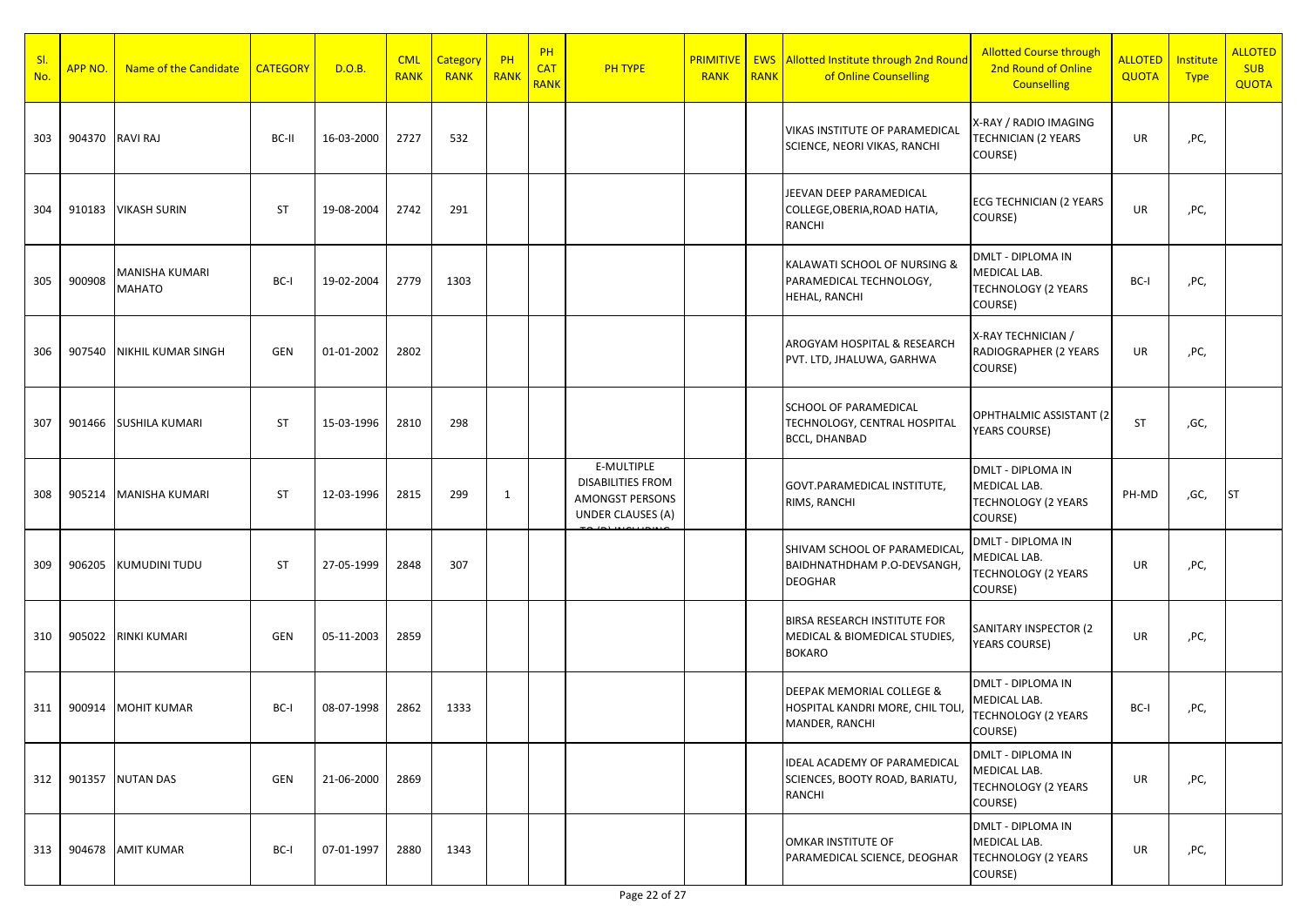| SI.<br>No. | APP NO.         | Name of the Candidate     | <b>CATEGORY</b> | D.O.B.     | <b>CML</b><br><b>RANK</b> | Category<br><b>RANK</b> | PH<br>RANK | PH<br><b>CAT</b><br><b>RANK</b> | <b>PH TYPE</b> | <b>PRIMITIVE</b><br><b>RANK</b> | <b>RANK</b> | <b>EWS</b> Allotted Institute through 2nd Round<br>of Online Counselling                             | <b>Allotted Course through</b><br>2nd Round of Online<br><b>Counselling</b>       | <b>ALLOTED</b><br>QUOTA | Institute<br><b>Type</b> | <b>ALLOTED</b><br><b>SUB</b><br><b>QUOTA</b> |
|------------|-----------------|---------------------------|-----------------|------------|---------------------------|-------------------------|------------|---------------------------------|----------------|---------------------------------|-------------|------------------------------------------------------------------------------------------------------|-----------------------------------------------------------------------------------|-------------------------|--------------------------|----------------------------------------------|
| 314        | 903847          | <b>SONALI BESRA</b>       | <b>ST</b>       | 18-12-2003 | 2907                      | 314                     |            |                                 |                |                                 |             | VIKAS INSTITUTE OF PARAMEDICAL<br>SCIENCE, NEORI VIKAS, RANCHI                                       | <b>DMLT - DIPLOMA IN</b><br>MEDICAL LAB.<br><b>TECHNOLOGY (2 YEARS</b><br>COURSE) | ST                      | ,PC,                     |                                              |
| 315        | 902944          | <b>SUMIT KUMAR</b>        | BC-I            | 25-05-2003 | 2929                      | 1366                    |            |                                 |                |                                 |             | TATA TRAINING COLLEGE, MANGO,<br><b>JAMSHEDPUR</b>                                                   | O.T. Assistant (2 Years<br>Course)                                                | BC-I                    | ,PC,                     |                                              |
| 316        | 903760          | <b>DEEPSHIKHA KUMARI</b>  | BC-II           | 15-12-2003 | 2932                      | 570                     |            |                                 |                |                                 |             | <b>ASARFI INSTITUTE OF</b><br>PARAMEDICAL, BARMURI, B-<br>POLYTECHNIC, DHANBAD                       | O.T. Assistant (2 Years<br>Course)                                                | UR                      | ,PC,                     |                                              |
| 317        | 903761          | <b>ADITYA KAUSHAL</b>     | SC              | 18-04-2004 | 2949                      | 282                     |            |                                 |                |                                 |             | <b>BANSHIDHAR SCHOOL OF</b><br>PARAMEDICAL SCIENCES, REHLA,<br>PALAMU                                | SANITARY INSPECTOR (2<br><b>YEARS COURSE)</b>                                     | UR                      | ,PC,                     |                                              |
| 318        | 907017          | <b>MANISH KUMAR</b>       | BC-II           | 12-06-1998 | 3013                      | 588                     |            |                                 |                |                                 |             | <b>BIRSA RESEARCH INSTITUTE FOR</b><br>MEDICAL & BIOMEDICAL STUDIES,<br><b>BOKARO</b>                | MLT / LAB. TECHNICIAN (2<br><b>YEARS COURSE)</b>                                  | UR                      | ,PC,                     |                                              |
| 319        |                 | 902145 AKSHAY TUDU        | <b>ST</b>       | 23-01-2002 | 3036                      | 332                     |            |                                 |                |                                 |             | DHANBAD PARAMEDICAL COLLEGE,<br>DWARKA CITY, GOVINDPUR,<br>DHANBAD                                   | DMLT - DIPLOMA IN<br>MEDICAL LAB.<br><b>TECHNOLOGY (2 YEARS</b><br>COURSE)        | ST                      | ,PC,                     |                                              |
| 320        | 903713 RIYA RAJ |                           | <b>GEN</b>      | 20-03-2004 | 3072                      |                         |            |                                 |                |                                 |             | R.S. PARAMEDICAL & NURSING<br>COLLEGE JASIDIH, DEOGHAR                                               | <b>DMLT - DIPLOMA IN</b><br>MEDICAL LAB.<br><b>TECHNOLOGY (2 YEARS</b><br>COURSE) | UR                      | ,PC,                     |                                              |
| 321        | 900274          | <b>PRIYA KUMARI</b>       | GEN             | 31-12-2003 | 3088                      |                         |            |                                 |                |                                 |             | SHIVAM SCHOOL OF PARAMEDICAL<br>BAIDHNATHDHAM P.O-DEVSANGH,<br><b>DEOGHAR</b>                        | DMLT - DIPLOMA IN<br>MEDICAL LAB.<br><b>TECHNOLOGY (2 YEARS</b><br>COURSE)        | UR                      | ,PC,                     |                                              |
| 322        | 906372          | <b>SANJEEV KUMAR KARN</b> | GEN             | 25-06-1989 | 3114                      |                         |            |                                 |                |                                 | 82          | PROGRESSIVE PARAMEDICAL<br>COLLEGE & HOSPITAL, KODERMA                                               | O.T. Assistant (2 Years<br>Course)                                                | UR                      | ,PC,                     |                                              |
| 323        |                 | 901554 JALESHWAR MAHTO    | BC-I            | 09-10-1997 | 3171                      | 1473                    |            |                                 |                |                                 |             | SHINE ABDUL RAZZAQUE ANSARI<br><b>INSTITUTE OF HEALTH EDUCATION &amp;</b><br>RESEARCH CENTRE, RANCHI | MLT / LAB. TECHNICIAN (2<br>YEARS COURSE)                                         | UR                      | ,PC,                     |                                              |
| 324        |                 | 908692 KUNDAN KUMAR       | BC-I            | 13-10-2001 | 3200                      | 1487                    |            |                                 |                |                                 |             | JAJNERY INSITUTE OF PARAMEDICAL<br>SCIENCES, OPP. VISAL MEGA MART,<br>KULLU CHOWK, HAZARIBAGH        | <b>DMLT - DIPLOMA IN</b><br>MEDICAL LAB.<br><b>TECHNOLOGY (2 YEARS</b><br>COURSE) | UR                      | ,PC,                     |                                              |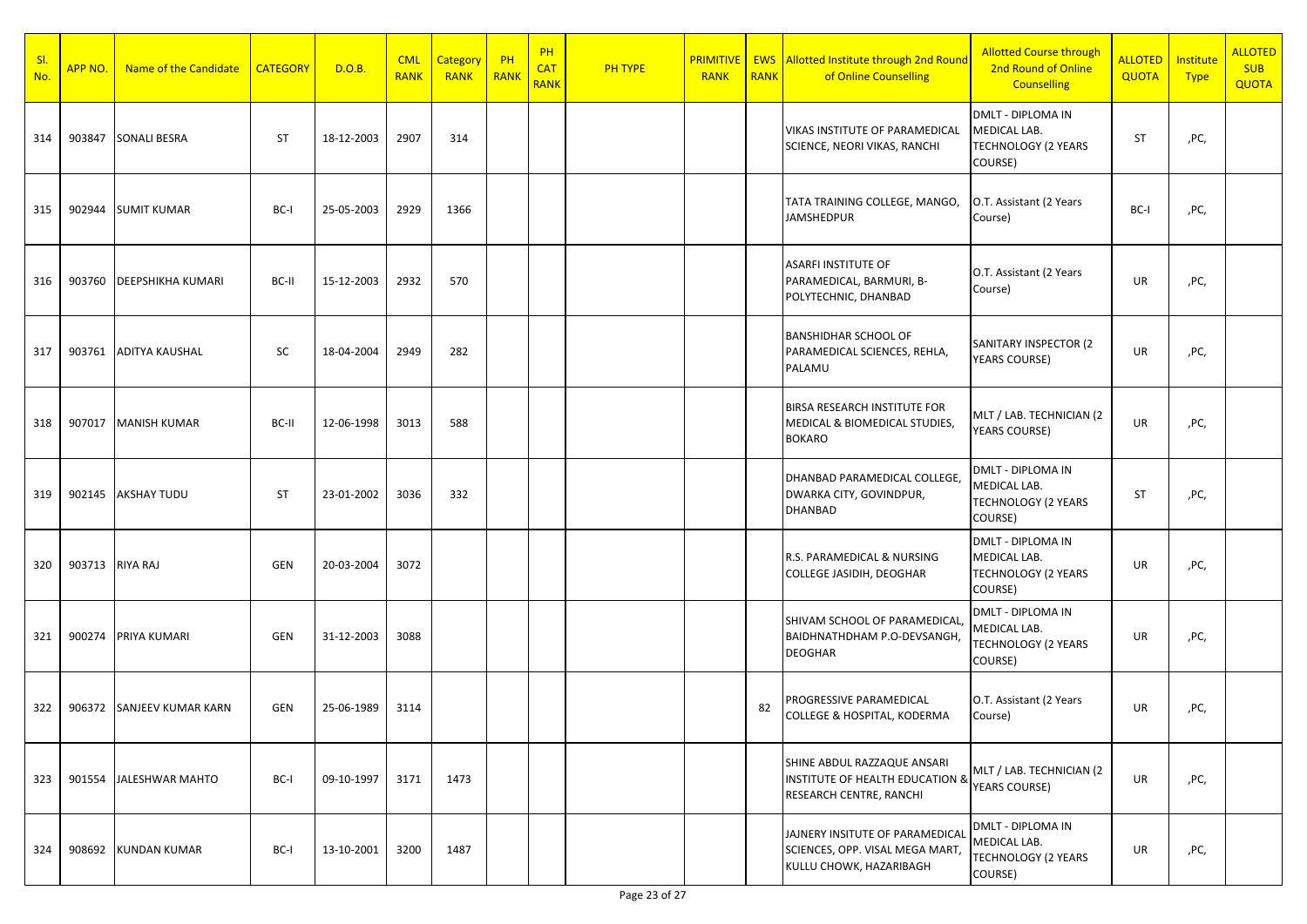| SI.<br>No. | APP NO. | Name of the Candidate    | <b>CATEGORY</b> | D.O.B.     | <b>CML</b><br><b>RANK</b> | Category<br><b>RANK</b> | $P$ H<br>RANK | PH<br><b>CAT</b><br><b>RANK</b> | <b>PH TYPE</b> | <b>RANK</b> | <b>RANK</b> | <b>PRIMITIVE   EWS Allotted Institute through 2nd Round</b><br>of Online Counselling          | <b>Allotted Course through</b><br>2nd Round of Online<br><b>Counselling</b>       | <b>ALLOTED</b><br><b>QUOTA</b> | Institute<br><b>Type</b> | <b>ALLOTED</b><br><b>SUB</b><br><b>QUOTA</b> |
|------------|---------|--------------------------|-----------------|------------|---------------------------|-------------------------|---------------|---------------------------------|----------------|-------------|-------------|-----------------------------------------------------------------------------------------------|-----------------------------------------------------------------------------------|--------------------------------|--------------------------|----------------------------------------------|
| 325        | 901016  | <b>NEELAM LAKRA</b>      | <b>ST</b>       | 03-02-1997 | 3209                      | 356                     |               |                                 |                |             |             | JAINENDRA PARAMEDICAL<br>COLLEGE, BIJULIA, RATU, RANCHI                                       | O.T. Assistant (2 Years<br>Course)                                                | UR                             | ,PC,                     |                                              |
| 326        | 903771  | <b>MANOJ KUMAR</b>       | SC              | 15-08-1994 | 3239                      | 311                     |               |                                 |                |             |             | DHANBAD PARAMEDICAL COLLEGE,<br>DWARKA CITY, GOVINDPUR,<br>DHANBAD                            | DMLT - DIPLOMA IN<br>MEDICAL LAB.<br><b>TECHNOLOGY (2 YEARS</b><br>COURSE)        | SC                             | ,PC,                     |                                              |
| 327        | 901635  | <b>TANZILA PERWEEN</b>   | BC-I            | 01-02-1999 | 3251                      | 1510                    |               |                                 |                |             |             | IDEAL ACADEMY OF PARAMEDICAL<br>SCIENCES, BOOTY ROAD, BARIATU,<br>RANCHI                      | DMLT - DIPLOMA IN<br>MEDICAL LAB.<br>TECHNOLOGY (2 YEARS<br>COURSE)               | UR                             | ,PC,                     |                                              |
| 328        | 901390  | <b>PRADEEP HEMBROM</b>   | <b>ST</b>       | 07-06-1994 | 3252                      | 365                     |               |                                 |                |             |             | ASIAN INSTITUTE OF ALIDE HEALTH<br>SCIENCES, BARTAND, DHANBAD                                 | OPHTHALMIC ASSISTANT (2<br>YEARS COURSE)                                          | UR                             | ,PC,                     |                                              |
| 329        | 902816  | <b>RINKEY SOREN</b>      | <b>ST</b>       | 02-01-2004 | 3309                      | 379                     |               |                                 |                |             |             | <b>INSTITUTE OF MEDICAL &amp;</b><br>TECHNOLOGY SCIENCE, DUMKA                                | <b>DMLT - DIPLOMA IN</b><br>MEDICAL LAB.<br><b>TECHNOLOGY (2 YEARS</b><br>COURSE) | <b>ST</b>                      | ,PC,                     |                                              |
| 330        | 906486  | <b>GAUTAM KUMAR SAW</b>  | BC-I            | 31-08-2003 | 3318                      | 1537                    |               |                                 |                |             |             | TATA TRAINING COLLEGE, MANGO,<br><b>JAMSHEDPUR</b>                                            | MLT / LAB. TECHNICIAN (2<br>YEARS COURSE)                                         | UR                             | ,PC,                     |                                              |
| 331        | 902442  | <b>KAJAL KUMARI</b>      | BC-I            | 28-12-1998 | 3327                      | 1542                    |               |                                 |                |             |             | ASIAN INSTITUTE OF ALIDE HEALTH<br>SCIENCES, BARTAND, DHANBAD                                 | Dialysis Technician (2 Years<br>Course)                                           | UR                             | ,PC,                     |                                              |
| 332        | 909401  | MD MAZHARUDDIN<br>ANSARI | BC-I            | 07-10-1992 | 3330                      | 1543                    |               |                                 |                |             |             | DHANBAD PARAMEDICAL COLLEGE,<br>DWARKA CITY, GOVINDPUR,<br>DHANBAD                            | DMLT - DIPLOMA IN<br>MEDICAL LAB.<br><b>TECHNOLOGY (2 YEARS</b><br>COURSE)        | BC-I                           | ,PC,                     |                                              |
| 333        | 910110  | PANCHANAND MAHATO        | BC-I            | 06-05-1998 | 3331                      | 1544                    |               |                                 |                |             |             | IDEAL ACADEMY OF PARAMEDICAL<br>SCIENCES, BOOTY ROAD, BARIATU,<br>RANCHI                      | DMLT - DIPLOMA IN<br>MEDICAL LAB.<br><b>TECHNOLOGY (2 YEARS</b><br>COURSE)        | BC-I                           | ,PC,                     |                                              |
| 334        | 904839  | MD AWAISH AKRAM          | BC-I            | 04-12-1997 | 3379                      | 1568                    |               |                                 |                |             |             | INSTITUTE OF MEDICAL SCIENCE &<br>HEALTH, GUTWA TOLI, RATU,<br>RANCHI                         | SANITARY INSPECTOR (2<br>YEARS COURSE)                                            | UR                             | ,PC,                     |                                              |
| 335        | 902771  | <b>CHANDAN KUMAR</b>     | BC-II           | 15-05-2003 | 3382                      | 647                     |               |                                 |                |             |             | JAJNERY INSITUTE OF PARAMEDICAL<br>SCIENCES, OPP. VISAL MEGA MART,<br>KULLU CHOWK, HAZARIBAGH | DMLT - DIPLOMA IN<br>MEDICAL LAB.<br>TECHNOLOGY (2 YEARS<br>COURSE)               | UR                             | ,PC,                     |                                              |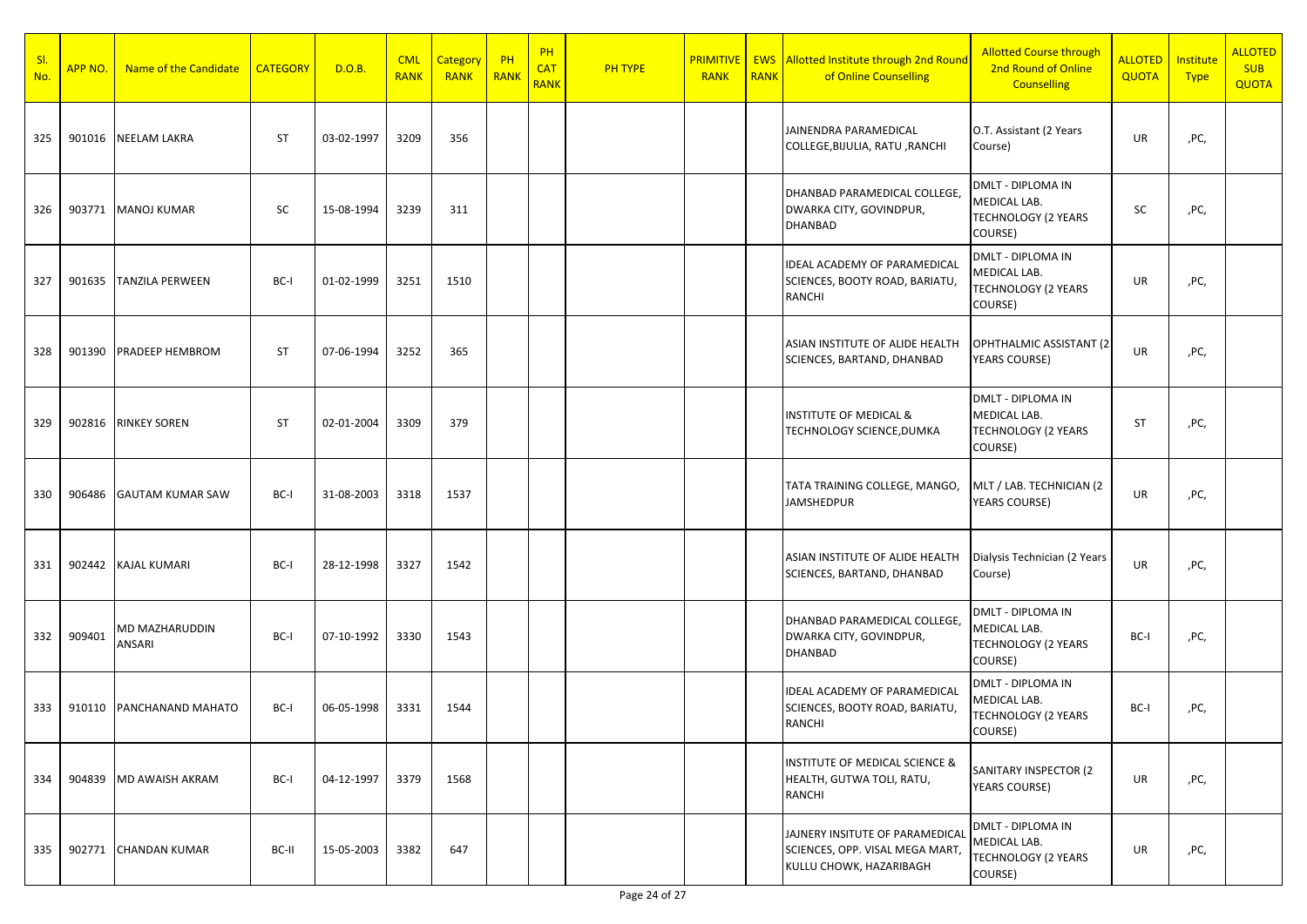| <u>SI.</u><br>No. | <b>APP NO.</b> | Name of the Candidate      | <b>CATEGORY</b> | D.O.B.     | <b>CML</b><br><b>RANK</b> | Category<br><b>RANK</b> | $P$ H<br>RANK | PH<br><b>CAT</b><br><b>RANK</b> | <b>PH TYPE</b>                                  | <b>PRIMITIVE</b><br><b>RANK</b> | <b>RANK</b> | <b>EWS</b> Allotted Institute through 2nd Round<br>of Online Counselling                                                     | <b>Allotted Course through</b><br>2nd Round of Online<br><b>Counselling</b>       | <b>ALLOTED</b><br><b>QUOTA</b> | <b>Institute</b><br><b>Type</b> | <b>ALLOTED</b><br><b>SUB</b><br><b>QUOTA</b> |
|-------------------|----------------|----------------------------|-----------------|------------|---------------------------|-------------------------|---------------|---------------------------------|-------------------------------------------------|---------------------------------|-------------|------------------------------------------------------------------------------------------------------------------------------|-----------------------------------------------------------------------------------|--------------------------------|---------------------------------|----------------------------------------------|
| 336               | 900043         | NAVNEET KUMAR<br>PRAJAPATI | BC-I            | 01-01-2002 | 3416                      | 1583                    |               |                                 |                                                 |                                 |             | <b>IDEAL ACADEMY OF PARAMEDICAL</b><br>SCIENCES, BOOTY ROAD, BARIATU,<br><b>RANCHI</b>                                       | Anaesthesia Technician (2<br>Years Course)                                        | UR                             | ,PC,                            |                                              |
| 337               | 902484         | <b>SANGITA KUMARI</b>      | BC-I            | 08-10-2003 | 3429                      | 1590                    |               |                                 |                                                 |                                 |             | SAKET INSTITUTE OF PARAMEDICAL<br>SCIENCES, AT-ANGARA, RANCHI                                                                | <b>DMLT - DIPLOMA IN</b><br>MEDICAL LAB.<br><b>TECHNOLOGY (2 YEARS</b><br>COURSE) | UR                             | ,PC,                            |                                              |
| 338               | 909734         | <b>SWETA BHARTI</b>        | BC-I            | 23-01-1999 | 3438                      | 1594                    |               |                                 |                                                 |                                 |             | JAGANNATH LIFE CARE PVT. LTD.<br><b>BOOTY ROAD (BEHIND MACHHALI</b><br>GHAR), RANCHI                                         | <b>ECG TECHNICIAN (2 YEARS</b><br>COURSE)                                         | UR                             | ,PC,                            |                                              |
| 339               | 904342         | <b>ASHIM JOJO</b>          | <b>ST</b>       | 16-10-2000 | 3475                      | 401                     |               |                                 |                                                 |                                 |             | JEEVAN DEEP PARAMEDICAL<br>COLLEGE, OBERIA, ROAD HATIA,<br><b>RANCHI</b>                                                     | ECG TECHNICIAN (2 YEARS<br>COURSE)                                                | UR                             | ,PC,                            |                                              |
| 340               | 901379         | <b>REENA KUMARI</b>        | BC-I            | 27-03-2001 | 3506                      | 1624                    |               |                                 |                                                 |                                 |             | MANA DEVI LAXMAN MEMORIAL OF DMLT - DIPLOMA IN<br>PARAMEDICAL<br>SCIENCES, DUMARDAGA, BOOTY,<br><b>RANCHI</b>                | MEDICAL LAB.<br><b>TECHNOLOGY (2 YEARS</b><br>COURSE)                             | UR                             | ,PC,                            |                                              |
| 341               | 908086         | <b>MANISH RAJ</b>          | SC              | 25-01-2001 | 3531                      | 349                     |               |                                 |                                                 |                                 |             | SRINIWASH INSTITUTE OF<br>PARAMEDICAL SCIENCES,<br>HAZARIBAGH COLLEGE OF DENTAL<br><b>SCIENCE &amp; HOSPITAL, HAZARIBAGH</b> | <b>DMLT - DIPLOMA IN</b><br>MEDICAL LAB.<br>TECHNOLOGY (2 YEARS<br>COURSE)        | SC                             | ,PC,                            |                                              |
| 342               | 907745         | <b>NISHANT KUMAR</b>       | <b>GEN</b>      | 29-05-1999 | 3552                      |                         |               |                                 |                                                 |                                 |             | <b>GYAN JYOTI PARAMEDICAL &amp;</b><br>NURSING SCHOOL, HAZARIBAGH                                                            | MLT / LAB. TECHNICIAN (2<br><b>YEARS COURSE)</b>                                  | UR                             | ,PC,                            |                                              |
| 343               | 900647         | KARTIKA KUMARI             | SC              | 05-09-1999 | 3560                      | 354                     |               |                                 |                                                 |                                 |             | <b>ASARFI INSTITUTE OF</b><br>PARAMEDICAL, BARMURI, B-<br>POLYTECHNIC, DHANBAD                                               | O.T. Assistant (2 Years<br>Course)                                                | UR                             | ,PC,                            |                                              |
| 344               | 907099         | <b>ANIL KUMAR</b>          | BC-I            | 24-08-2002 | 3585                      | 1662                    |               |                                 |                                                 |                                 |             | SHIVAM SCHOOL OF PARAMEDICAL<br>BAIDHNATHDHAM P.O-DEVSANGH,<br><b>DEOGHAR</b>                                                | <b>DMLT - DIPLOMA IN</b><br>MEDICAL LAB.<br><b>TECHNOLOGY (2 YEARS</b><br>COURSE) | BC-I                           | ,PC,                            |                                              |
| 345               |                | 904372 JUHI TIRKEY         | <b>ST</b>       | 17-08-1996 | 3605                      | 416                     |               |                                 |                                                 |                                 |             | SHINE ABDUL RAZZAQUE ANSARI<br><b>INSTITUTE OF HEALTH EDUCATION &amp;</b><br><b>RESEARCH CENTRE, RANCHI</b>                  | ANAESTHESIA TECHNICIAN<br>(2 YEARS COURSE)                                        | UR                             | ,PC,                            |                                              |
| 346               | 905008         | <b>NEPAL GHOSH</b>         | BC-II           | 15-06-2003 | 3615                      | 692                     | 14            |                                 | <b>B-DEAFNESS AND</b><br><b>HARD OF HEARING</b> |                                 |             | GOVT.PARAMEDICAL INSTITUTE,<br>RIMS, RANCHI                                                                                  | Ophthalmic Assistant (2<br>Years Course)                                          | PH-HI                          | ,GC,                            | BC-II                                        |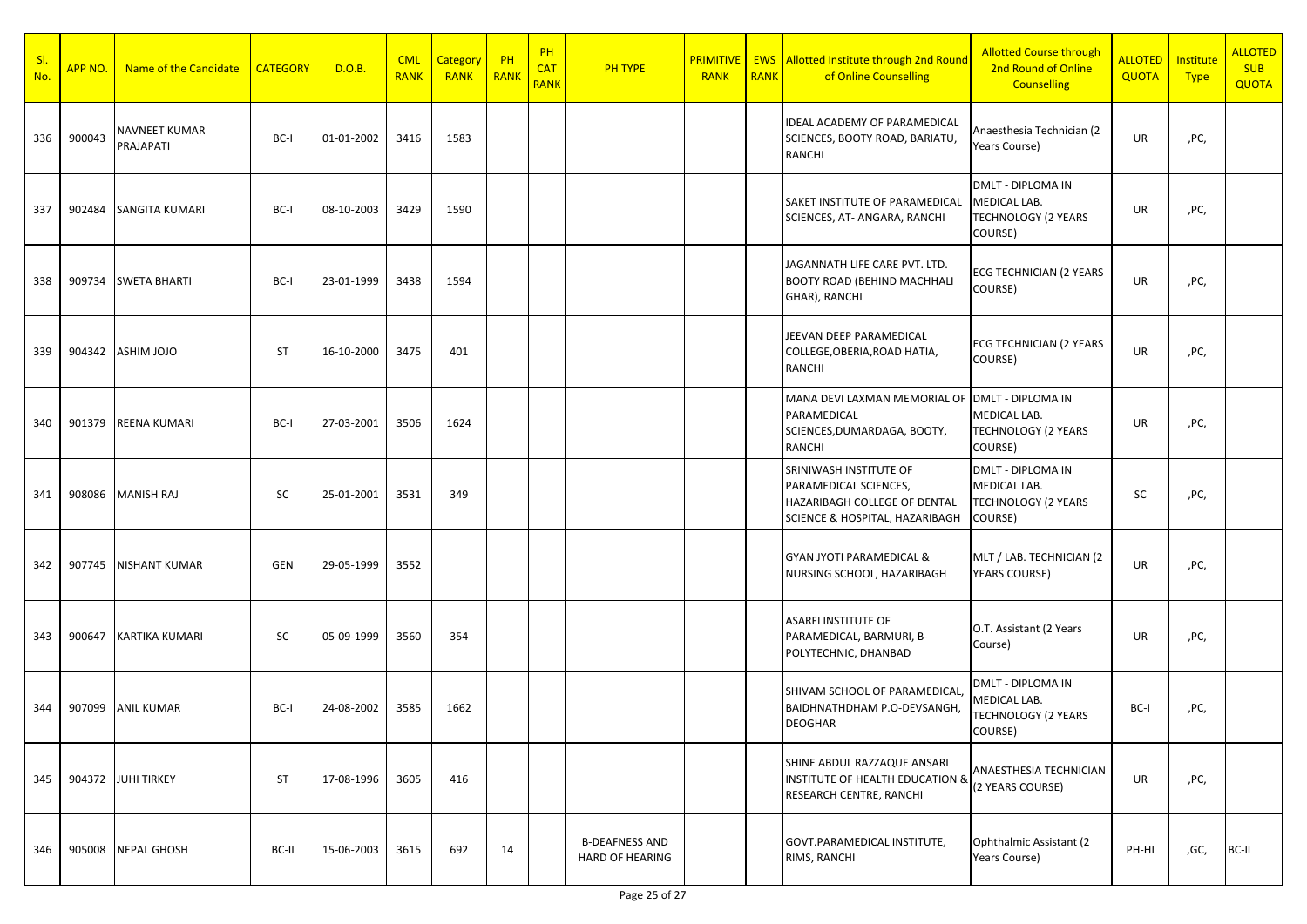| SI.<br>No. | APP NO. | Name of the Candidate       | <b>CATEGORY</b> | D.O.B.     | <b>CML</b><br><b>RANK</b> | Category<br><b>RANK</b> | $P$ H<br>RANK | PH<br><b>CAT</b><br><b>RANK</b> | <b>PH TYPE</b> | <b>RANK</b> | <b>RANK</b> | <b>PRIMITIVE   EWS Allotted Institute through 2nd Round</b><br>of Online Counselling                                      | <b>Allotted Course through</b><br>2nd Round of Online<br><b>Counselling</b>       | <b>ALLOTED</b><br><b>QUOTA</b> | Institute<br><b>Type</b> | <b>ALLOTED</b><br><b>SUB</b><br><b>QUOTA</b> |
|------------|---------|-----------------------------|-----------------|------------|---------------------------|-------------------------|---------------|---------------------------------|----------------|-------------|-------------|---------------------------------------------------------------------------------------------------------------------------|-----------------------------------------------------------------------------------|--------------------------------|--------------------------|----------------------------------------------|
| 347        | 907424  | SAURAV KUMAR THAKUR         | BC-II           | 12-05-2002 | 3616                      | 693                     |               |                                 |                |             |             | VIKAS INSTITUTE OF PARAMEDICAL<br>SCIENCE, NEORI VIKAS, RANCHI                                                            | O.T. Assistant (2 Years<br>Course)                                                | UR                             | ,PC,                     |                                              |
| 348        | 903582  | PRAVESH KUMAR               | SC              | 03-04-2002 | 3723                      | 373                     |               |                                 |                |             |             | KALAWATI SCHOOL OF NURSING &<br>PARAMEDICAL TECHNOLOGY,<br>HEHAL, RANCHI                                                  | DMLT - DIPLOMA IN<br>MEDICAL LAB.<br><b>TECHNOLOGY (2 YEARS</b><br>COURSE)        | SC                             | ,PC,                     |                                              |
| 349        | 907899  | PRIYANKA KUMARI             | BC-II           | 30-12-1995 | 3747                      | 718                     |               |                                 |                |             |             | SURYA PARAMEDICAL INSTITUTE,<br>SAHEBGANJ                                                                                 | O.T. Assistant (2 Years<br>Course)                                                | UR                             | ,PC,                     |                                              |
| 350        | 902304  | <b>NASRIN KHATOON</b>       | BC-I            | 05-04-2001 | 3833                      | 1773                    |               |                                 |                |             |             | KASYAP MEMORIAL EYE HOSPITAL,<br>PURULIA ROAD, RANCHI                                                                     | OPHTHALMIC ASSISTANT (2<br>YEARS COURSE)                                          | BC-I                           | ,PC,                     |                                              |
| 351        | 902616  | <b>SUMAN KUMARI RAVIDAS</b> | SC              | 25-12-2001 | 3839                      | 388                     |               |                                 |                |             |             | GANDHI PARAMEDICAL OF NURSING<br>& PARAMEDICAL TECHNOLOGY,<br>SERAIKELLA-KHARSAWAN                                        | ECG TECHNICIAN (2 YEARS<br>COURSE)                                                | UR                             | ,PC,                     |                                              |
| 352        |         | 905716 JAYANTI MANDAL       | BC-I            | 05-07-1990 | 3857                      | 1783                    |               |                                 |                |             |             | <b>ASARFI INSTITUTE OF</b><br>PARAMEDICAL, BARMURI, B-<br>POLYTECHNIC, DHANBAD                                            | <b>ECG TECHNICIAN (2 YEARS</b><br>COURSE)                                         | UR                             | ,PC,                     |                                              |
| 353        | 907763  | <b>DEEPAK KUMAR</b>         | BC-II           | 06-01-2001 | 3858                      | 750                     |               |                                 |                |             |             | BIRSA RESEARCH INSTITUTE FOR<br>MEDICAL & BIOMEDICAL STUDIES,<br><b>BOKARO</b>                                            | ANAESTHESIA TECHNICIAN<br>(2 YEARS COURSE)                                        | UR                             | ,PC,                     |                                              |
| 354        | 905908  | <b>SOURAV KUMAR LALA</b>    | GEN             | 25-03-2003 | 3880                      |                         |               |                                 |                |             | 93          | SURYA PARAMEDICAL INSTITUTE,<br>SAHEBGANJ                                                                                 | O.T. Assistant (2 Years<br>Course)                                                | UR                             | ,PC,                     |                                              |
| 355        | 908929  | <b>ABHISHEK KUMAR</b>       | SC              | 15-02-2002 | 3980                      | 404                     |               |                                 |                |             |             | <b>BANSHIDHAR SCHOOL OF</b><br>PARAMEDICAL SCIENCES, REHLA,<br>PALAMU                                                     | X-RAY TECHNICIAN /<br>RADIOGRAPHER (2 YEARS<br>COURSE)                            | UR                             | ,PC,                     |                                              |
| 356        | 905934  | <b>AMAN KUMAR</b>           | BC-II           | 10-05-2002 | 4116                      | 792                     |               |                                 |                |             |             | <b>GYNLOK INSTITUTE OF</b><br>PARAMEDICAL SCIENCE, HESAL,<br>NEAR JORA MANDIR, P.O.-HESAL,<br>P.S.-SUKHDEO NAGAR, PANDRA, | <b>DMLT - DIPLOMA IN</b><br>MEDICAL LAB.<br><b>TECHNOLOGY (2 YEARS</b><br>COURSE) | UR                             | ,PC,                     |                                              |
| 357        | 905272  | <b>ISHA SHEKHAR</b>         | BC-I            | 10-04-2002 | 4130                      | 1909                    |               |                                 |                |             |             | JHARKHAND PARAMEDICAL<br>SCIENCE, PUNDAG, RANCHI                                                                          | SANITARY INSPECTOR (2<br><b>YEARS COURSE)</b>                                     | UR                             | ,PC,                     |                                              |